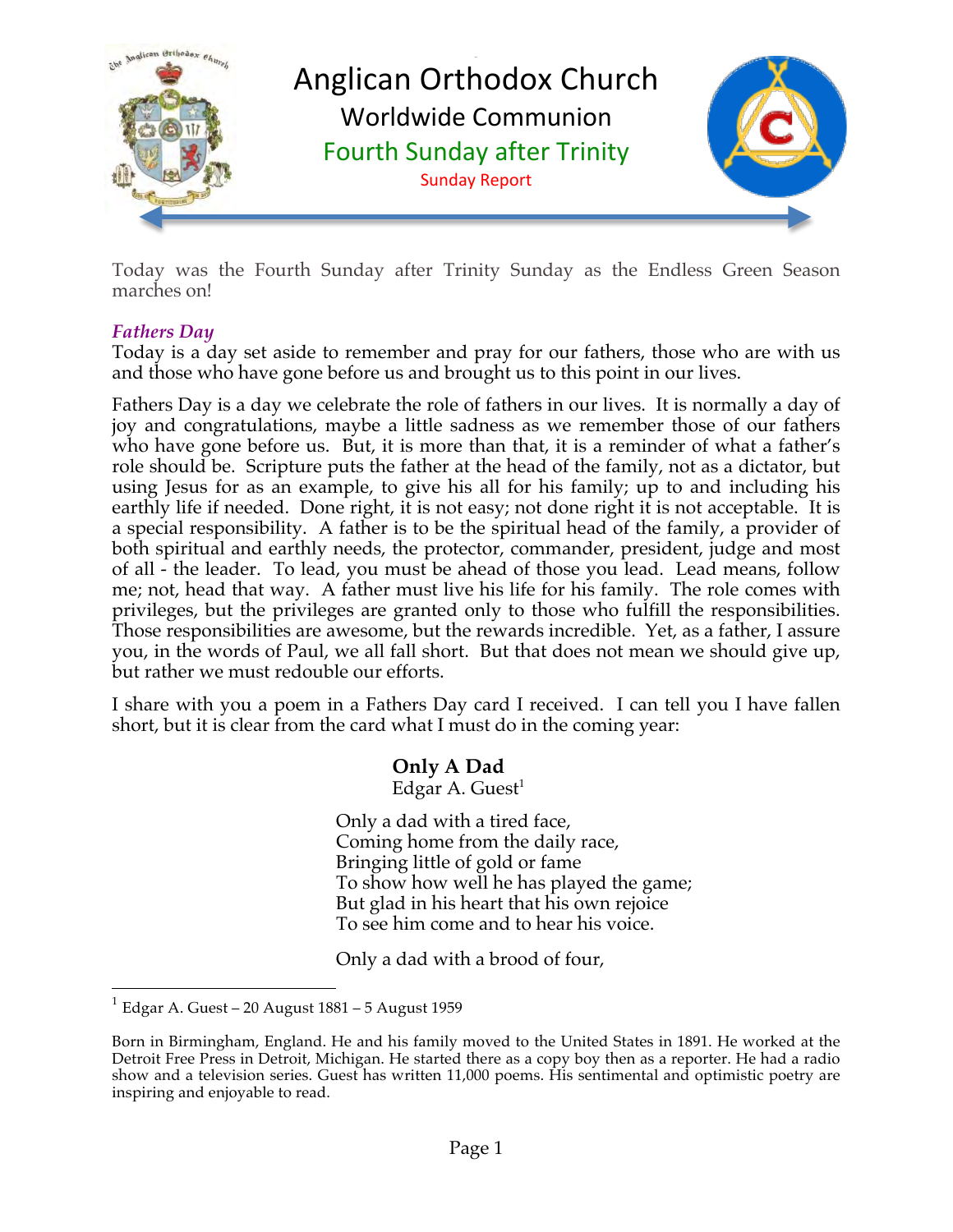One of ten million men or more Plodding along in the daily strife, Bearing the whips and the scorns of life, With never a whimper of pain or hate, For the sake of those who at home await.

Only a dad, neither rich nor proud, Merely one of the surging crowd, Toiling, striving from day to day, Facing whatever may come his way, Silent whenever the harsh condemn, And bearing it all for the love of them.

Only a dad but he gives his all, To smooth the way for his children small, Doing with courage stern and grim The deeds that his father did for him. This is the line that for him I pen: Only a dad, but the best of men.

From the book "A Heap o' Livin'" ©1916

When we remember our fathers, we remember not only those who brought us into this world, but also those who have gone before. We stand here in the present only on the shoulders of those whose actions and leadership got us here. As fathers we know we are not perfect, nor were our fathers, nor theirs. For the sins *of the fathers upon the children, and upon the children's children, unto the third and to the fourth generation*. (Exodus 34.7) We need be mindful of that when we live our lives. We serve as a model for our children and grandchildren, as well as others who see our lives. Living as a father gives one greater tolerance for the errors of their fathers and an appreciation for the pressure they were under. One can only marvel at the job they did.

**AY** God grant each father the strength to live their life in a manner consistent with MAY God grant each father the strength to live their life in a manner consistent with our duty as a father, husband, brother; and to fulfill the promise we made to God and Family when we accepted the role as a father. We, each of, us fall short, but ask God's help to meet the challenge, all this we ask in the Name of our Lord and Savior Jesus Christ. *Amen*

God • Honor • Country • Family

#### *On Point*

Someone asked, where do the quotes come from? The answer is from the people who uttered them. But, how did you find them? Oh, that. Some from Bishop Jerry, many from Rev Bryan Dabney, a few from other places, some from Rev Geordie Menzies-Grierson, but overall mostly from Bryan. He always has some great ones to share. On to the On Point quotes –

There is no effect more disproportionate to its cause than the happiness bestowed by a small compliment.

*Robert Brault*

# *On Dying*

What a state we have got into when we can't say 'I'll be happy when God calls me' without being afraid one will be thought 'morbid'. After all, St. Paul said just the same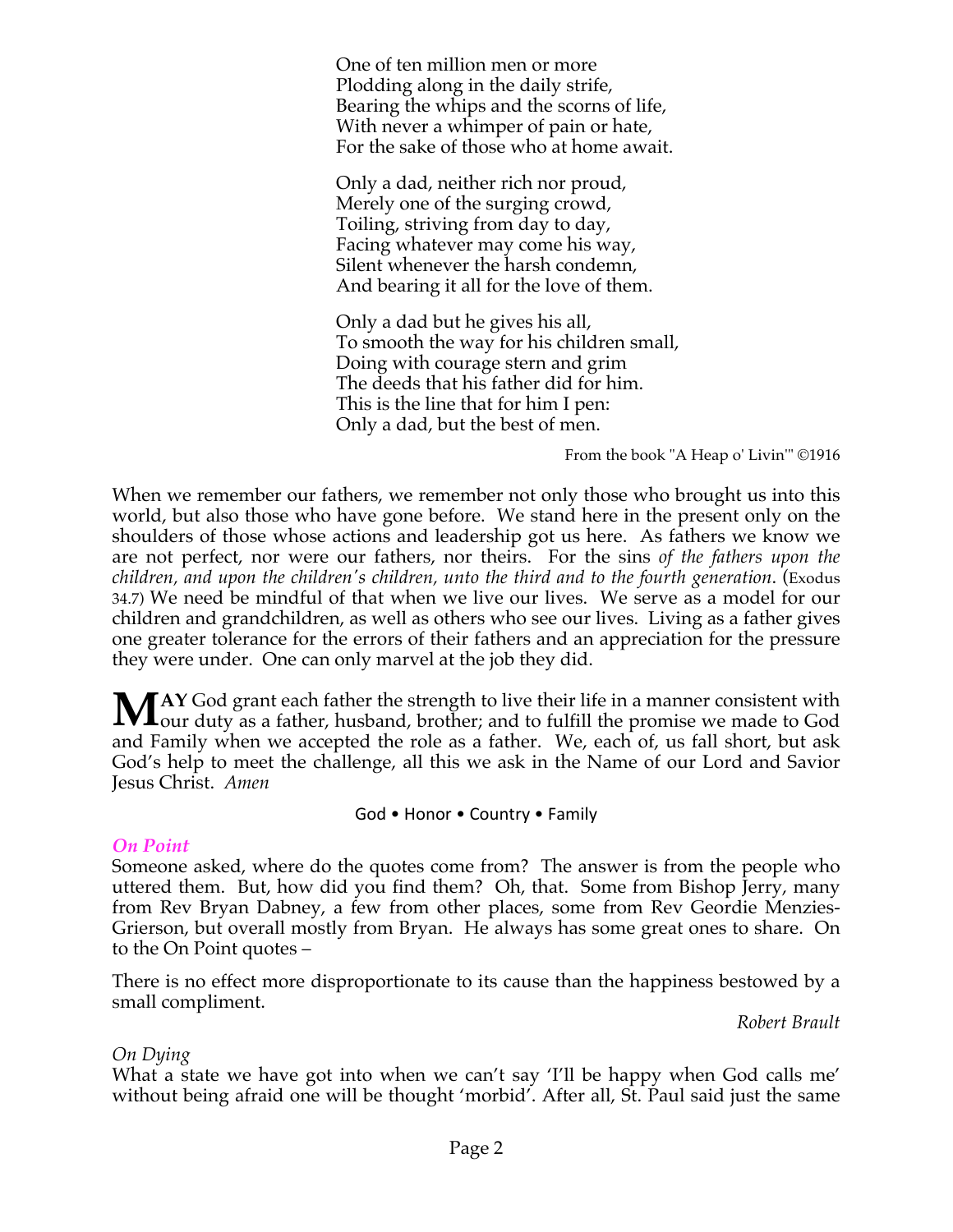[Philippians 1:21]. If we really believe what we say we believe—if we really think that home is elsewhere and that this life is a 'wandering to find home', why should we not look forward to the arrival? There are, aren't there, only three things we can do about death: to desire it, to fear it, or to ignore it. The third alternative, which is the one the modern world calls 'healthy' is surely the most uneasy and precarious of all.

*Jack Lewis*

### The Collected Letters of CS Lewis, Volume III

*Government*

The mobs of the great cities add just so much to the support of pure government as sores do to the strength of the human body. It is the manners and spirit of a people, which preserve a republic in vigor. A degeneracy in these is a canker which soon eats to the heart of its laws and constitution.

*Thomas Jefferson (1787)*

For whosoever will save his life shall lose it: and whosoever will lose his life for my sake shall find it.

*St. Matthew 16:25*

As democracy is perfected, the office of the President represents, more and more closely, the inner soul of the people. On some great and glorious day, the plain folks of the land will reach their heart's desire at last and the White House will be occupied by a downright fool and complete narcissistic moron.

*HL Mencken* 1880 - 1956) Journalist, satirist, critic, and Democrat

The Baltimore Evening Sun, 26 July 1920

They say that nobody is perfect. Then they tell you that practice makes perfect. I wish they'd make up their minds.

*Wilt Chamberlain* All-star basketball player

*Worthiness*

"Welcome, Prince," said Aslan. "Do you feel yourself sufficient to take up the Kingship of Narnia?"

"I—I don't think I do, Sir," said Caspian. "I'm only a kid."

"Good," said Aslan. "If you had felt yourself sufficient, it would have been a proof that you were not. Therefore, under us and under the High King, you shall be King of Narnia, Lord of Cair Paravel, and Emperor of the Lone Islands. You and your heirs while your race lasts."

> *Jack Lewis* Prince Caspian

#### *On Self-sufficiency*

They [Adam and Eve] wanted, as we say, to "call their souls their own." But that means to live a lie, for our souls are not, in fact, our own. They wanted some corner in the universe of which they could say to God, "This is our business, not yours." But there is no such corner. They wanted to be nouns, but they were, and eternally must be, mere adjectives.

*Jack Lewis* The Problem of Pain

The words of a wise man's mouth are gracious; but the lips of a fool will swallow up himself.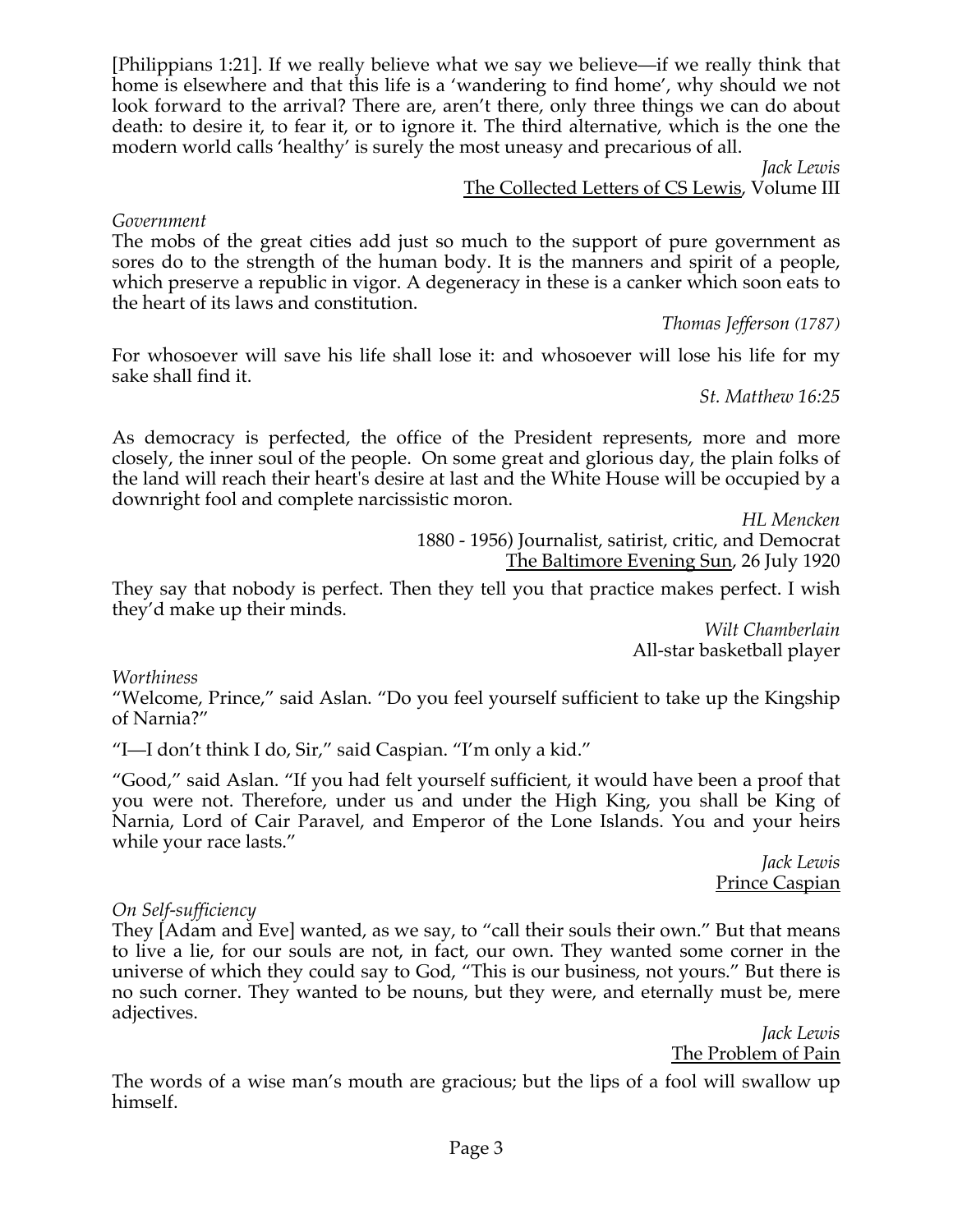Love not the world, neither the things that are in the world. If any man love the world, the love of the Father is not in him.

*I St. John 2:15*

Those that bind up their happiness in the favor of men make themselves an easy prey to the temptations of Satan.

*Matthew Henry*

 $17<sup>th</sup>$  and  $18<sup>th</sup>$  century English pastor and author

The unconverted heart hates God and will show its hatred whenever it dares and has a favourable opportunity. It will persecute God's witnesses. It will dislike all who have anything of God's mind and are renewed after his image. Why were so many of the prophets killed? Why were the names of the apostles cast out as evil by the Jews? Why were the martyrs slain? Why were so many Reformers burned? Not for any sins they had committed. They all suffered because they were godly men. And human nature, unconverted, hates godly men because it hates God.

*JC Ryle* 19<sup>th</sup> century Anglican bishop and author

Death is... a return from exile, a going home to the many mansions where the loved ones already dwell. The distance between glorified spirits in heaven and militant saints on earth seems great; but it is not so. We are not far from home— a moment will bring us there... When the eyes close on earth they open in heaven.

*Charles H. Spurgeon* 19<sup>th</sup> century English Baptist theologian and author Morning and Evening, p. 222

Nothing advances Satan's work with more skillful hands than to be ignorant of Satan and his ways. To escape his snare, we must have a strong faith in the fact that Satan exists. We must also have an intimate knowledge of him and his plans.

> *EM Bounds*  $19<sup>th</sup>$  and  $20<sup>th</sup>$  century American theologian and author Guide To Spiritual Warfare, pp. 110-111

Is diversity our strength? Or anybody's strength...? Does Japan's homogeneous population cause the Japanese to suffer? Have the Balkans been blessed by their heterogeneity— or does the very word "Balkanization" remind us of centuries of strife, bloodshed and unspeakable atrocities, extending into our own times? Has Europe become a safer place after importing vast numbers of people from... cultures hostile to the fundamental values of Western civilization... In the lofty circles of those who see themselves as citizens of the world, it is considered unworthy, if not hateful, to insist on living according to... Western values or to resist importing people who increase your chances of being killed. But if you don't have the instinct for self-preservation, it will not matter much in the long run whatever else you may have. America's great good fortune in the past has ... not been our diversity, but our ability to overcome the problems inherent in diversity... Whatever their backgrounds, they were Americans when the chips were down. Today, that sense of American unity is being undermined by the reckless polarization of group identity politics.

*Thomas Sowell*  $20<sup>th</sup>$  and  $21<sup>st</sup>$  century American educator and author Will Orlando Change Anything?, 6-14-16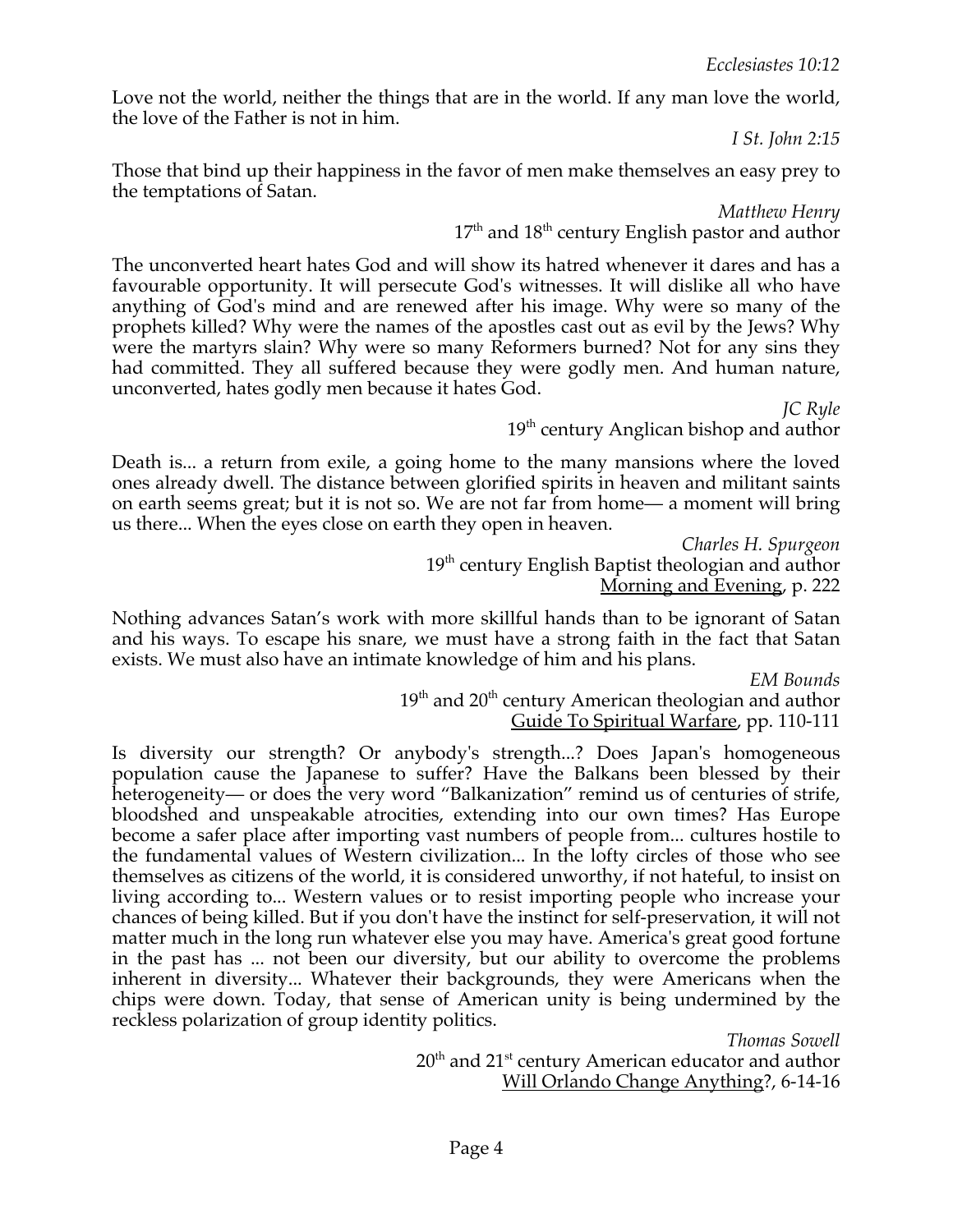Many in the US... hope for a soft revolution, in which their country would [return] to the good old days of traditional values, hard work, the rights of the individual and a productive society. Not likely to happen, I'm afraid. The first American revolution resulted in that very out come... because the colonists had no entitlement society to begin with. They went to America as pioneers and each was his own champion. They... each accepted hard work, self-reliance and treasured individual rights. After the revolution, the US went into a long, highly productive period, because the great majority of Americans shared this view. Unfortunately, that's no longer true... "Freedom" is a concept that sounds good to all, but, with it comes great responsibilities... that a majority of citizens are unlikely to accept after [any coming] revolution. Just as in France, they will want to be assured that, although they want their freedom, they want to limit the freedom of others; so that [they will] be forced to contribute to "the greater good." Once the concept that your neighbour is obligated to sacrifice his freedom to satisfy your needs or desires is ingrained in a people, it's virtually impossible to remove. If we seek true change, we're only likely to find it in locations that are truly starting over, without the baggage of an entitled population to mire the rebirth of the new regime.

*Jeff Thomas* 21<sup>st</sup> century British economic commentator Predicting the Efficacy of a Coming Revolution, 6-8-16

#### *Propers*

Each Sunday there are Propers: special prayers and readings from the Bible. There is a Collect for the Day; that is a single thought prayer, most written either before the refounding of the Church of England in the 1540s or written by Bishop Thomas Cranmer, the first Archbishop of Canterbury after the re-founding.

The Collect for the Day is to be read on Sunday and during Morning and Evening Prayer until the next Sunday. The Epistle is normally a reading from one of the various Epistles, or letters, in the New Testament. The Gospel is a reading from one of the Holy Gospels, Matthew, Mark, Luke and John. The Collect is said by the minister as a prayer, the Epistle can be read by either a designated reader (as we do in our church) or by one of the ministers and the Holy Gospel, which during the service in our church is read by an ordained minister.

The propers are the same each year, except if a Red Letter Feast, that is one with propers in the prayerbook, falls on a Sunday, then those propers are to be read instead, except in a White Season, where it is put off. Red Letter Feasts, so called because in the Altar Prayerbooks the titles are in red, are special days. Most of the Red Letter Feasts are dedicated to early saints instrumental in the development of the church, others to special events. Some days are particularly special and the Collect for that day is to be used for an octave (eight days) or an entire season, like Advent or Lent.

The Propers for today are found on Page 194-194, with the Collect first:

Fourth Sunday after Trinity. *The Collect.*

 **GOD**, the protector of all that trust in thee, without whom nothing is strong, **O** GOD, the protector of all that trust in thee, without whom nothing is strong, nothing is holy; Increase and multiply upon us thy mercy; that, thou being our ruler and guide, we may so pass through things temporal, that we finally lose not the things eternal. Grant this, O heavenly Father, for the sake of Jesus Christ our Lord. *Amen.*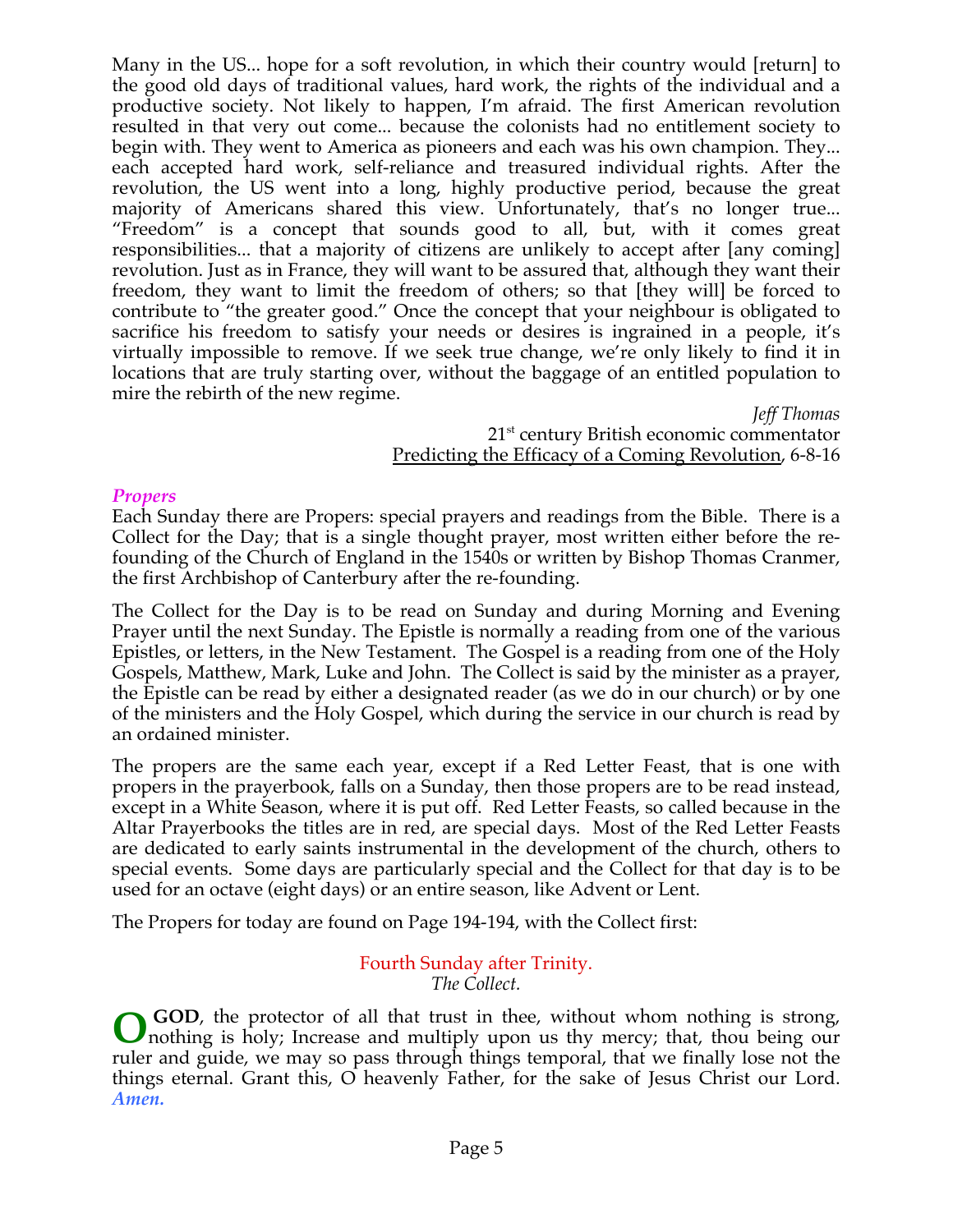The Epistle came from the Eight Chapter of St. Paul's Letter to the Romans, beginning at the Eighteenth Verse. Paul tells us that walking God's path, though it may seem hard at the time, is nothing compared to the reward we receive in heaven for following God's will. God gave us free will, which if we exercise it properly, that is the will to overcome temptation. What at first seems like a constrained way of living, once actually lived is really perfect freedom. If we overcome temptation to do what we want and do what God wants, we will receive the gift of eternal salvation through our Lord Jesus Christ. For until Christ, there was no delivery from the pain of worldly existence; through Christ there is redemption of our souls and our resulting bodily resurrection.

**RECKON** that the sufferings of this present time are not worthy to be compared with the glory which shall be revealed in us. For the earnest expectation of the creature waiteth for the manifestation of the sons of God. For the creature was made subject to vanity, not willingly, but by reason of him who hath subjected the same in hope, because the creature itself also shall be delivered from the bondage of corruption into the glorious liberty of the children of God. For we know that the whole creation groaneth and travaileth in pain together until now. And not only they, but ourselves also, which have the firstfruits of the Spirit, even we ourselves groan within ourselves, waiting for the adoption, to wit, the redemption of our body.  $\prod_{{\rm sub}}$ 

The Holy Gospel came from the Sixth Chapter of the Gospel according to St. Luke, beginning at the Thirty-Sixth Verse. This is a simple message, yet often misunderstood, with majestic language that brings the message to a point of incredible sharpness. "Judge not, and ye shall not be judged; condemn not, and ye shall not be condemned; forgive, and ye shall be forgiven; give and it shall be given unto you… …Can the blind lead the blind? Shall they not both fall into the ditch?" "… why beholdest thou the mote that is in the brother's eye, but perceivest not the beam that is in thine own eye? …How canst thou say to thy brother, Brother let me pull out the mote that is in thine eye, when thou thyself beholdest no the beam that is in thine own eye?" This is often quoted, but the following sentence is left out, "Cast out first the beam out of thine own eye, then shalt thou see clearly to pull out the more that is in thy brother's eye."

Only when we first take care of our own spiritual health, look to our own relationship to God and evaluate and improve how we follow His Word, we will be able to effectively spread the Word of His love for us.

**E** ye therefore merciful, as your Father also is merciful. Judge not, and ye shall not be judged: condemn not, and ye shall not be condemned: forgive, and ye shall be forgiven: give, and it shall be given unto you; good measure, pressed down, and E ye therefore merciful, as your Father also is merciful. Judge not, and ye shall not be judged: condemn not, and ye shall not be condemned: forgive, and ye shall be forgiven: give, and it shall be given unto you; good mea measure that ye mete withal it shall be measured to you again. And he spake a parable unto them, Can the blind lead the blind? shall they not both fall into the ditch? The disciple is not above his master: but every one that is perfect shall be as his master. And why beholdest thou the mote that is in thy brother's eye, but perceivest not the beam that is in thine own eye? Either how canst thou say to thy brother, Brother, let me pull out the mote that is in thine eye, when thou thyself beholdest not the beam that is in thine own eye? Thou hypocrite, cast out first the beam out of thine own eye, and then shalt thou see clearly to pull out the mote that is in thy brother's eye.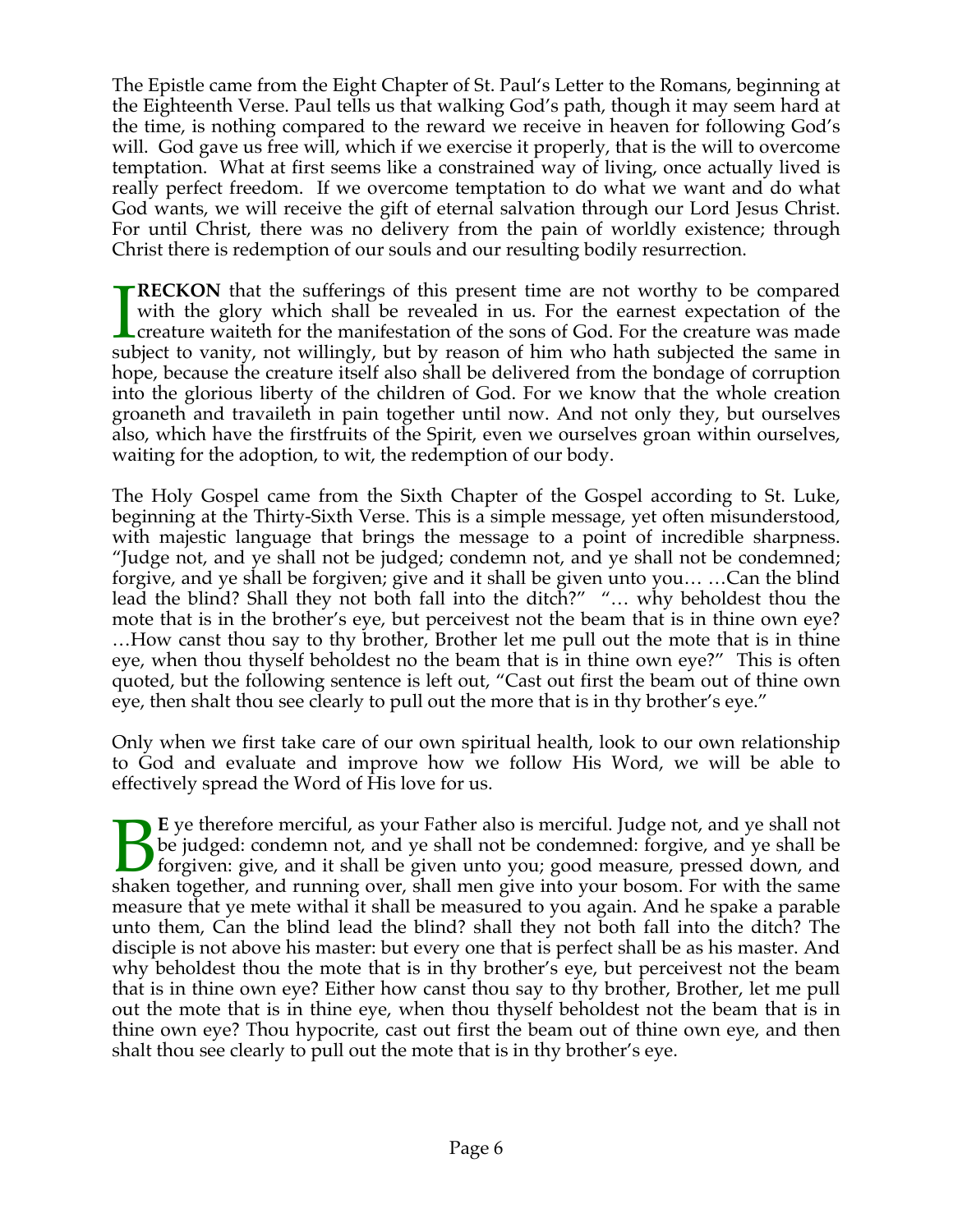### *Bishop Ogles' Sermon*

We are oft fortunate to get copies of Bishop Jerry's sermon notes. Today is one of those Sundays.

#### **Sermon Notes**

Fourth Sunday after Trinity Saint Andrew's Anglican Orthodox Church 19 June 2016, Anno Domini (In the Year of our Lord)

#### Fourth Sunday after Trinity. *The Collect.*

 **GOD**, the protector of all that trust in thee, without whom nothing is strong, nothing is holy; Increase and multiply upon us thy mercy; that, thou being our ruler and guide, we may so pass through things temporal, that we **O**



finally lose not the things eternal. Grant this, O heavenly Father, for the sake of Jesus Christ our Lord. *Amen.*

### **The Epistle**

*Romans viii. 18-23*

**RECKON** that the sufferings of this present time are not worthy to be compared with the glory which shall be revealed in us. For the earnest expectation of the creature waiteth for the manifestation of the sons of God. For the creature was made **TRECKON** that the sufferings of this present time are not worthy to be compared with the glory which shall be revealed in us. For the earnest expectation of the creature waiteth for the manifestation of the sons of God. F hope, because the creature itself also shall be delivered from the bondage of corruption into the glorious liberty of the children of God. For we know that the whole creation groaneth and travaileth in pain together until now. And not only they, but ourselves also, which have the firstfruits of the Spirit, even we ourselves groan within ourselves, waiting for the adoption, to wit, the redemption of our body.

Before proceeding to the Gospel text for today, let us take a summary look at the deep, spiritual meaning provided in the Collect for today (above):

The soaring majesty of the words of Martin Luther's, A Mighty Fortress, come to mind in the reading of this Collect:

> *A mighty fortress is our God, a bulwark never failing; our helper he amid the flood of mortal ills prevaling.*

*For still our ancient foe doth seek to work us woe; his craft and power are great, and armed with cruel hate, on earth is not his equal.*

 This hymn was composed at a time when the protection of God's powerful hand seemed most comforting to those, including Luther, who faced imminent of possible martyrdom. A classical hymn is no less than a prayer put to music. Its words are as immortal as the biblical truths that the hymn puts forth in rhythmic prose.

 Is God your help and fortress? Does He preserve you in the moments of hurt and doubt, and prosper your hand in righteousness during times of prosperity? *O GOD, the*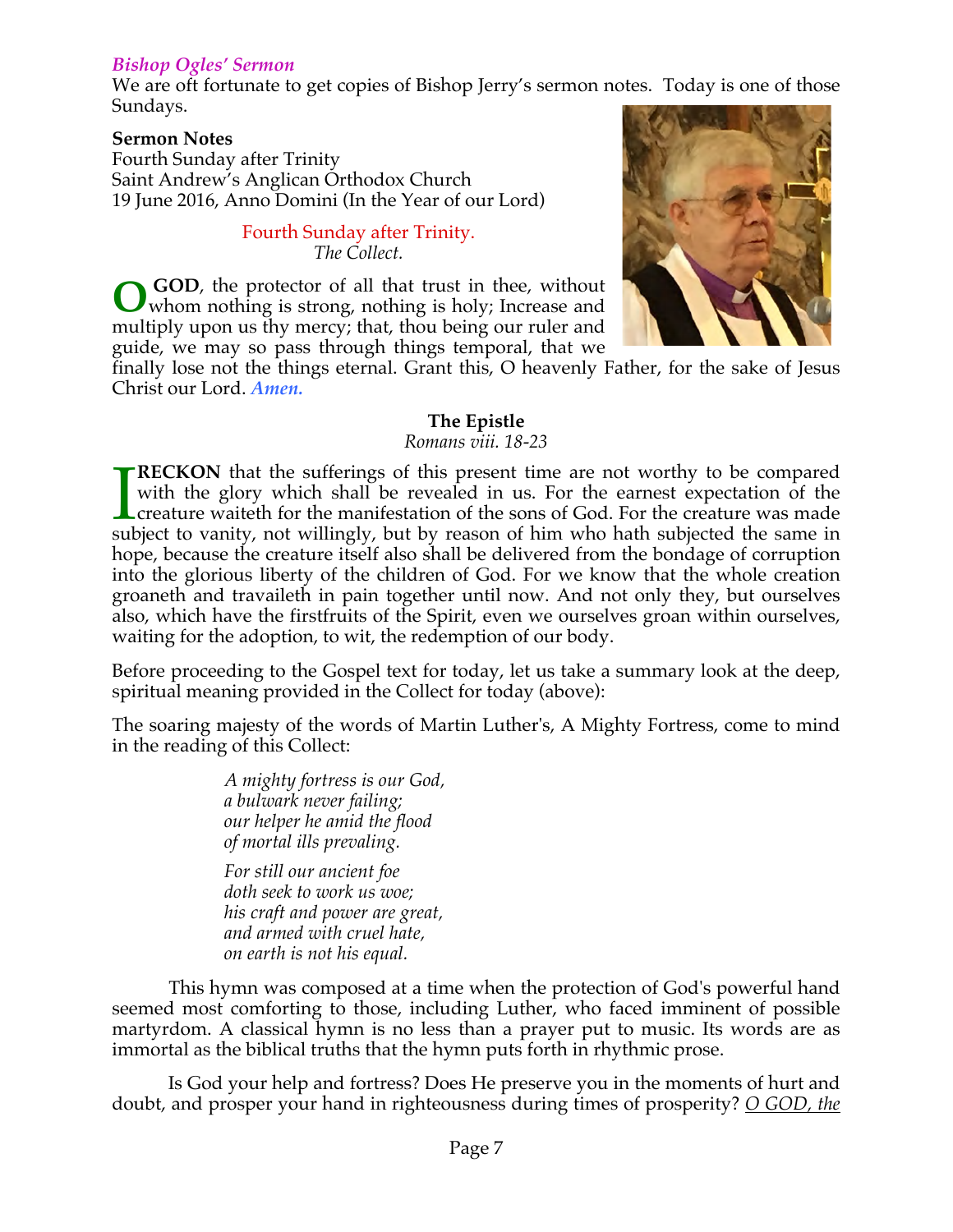*protector of all that trust in thee*. We see, not only in this prayer, but in scripture itself, a thing condemned by the world but practiced by God. God profiles and discriminates in his dealings with His people. Those who do not trust in God may not claim the privilege of His protection. He seeks those who have the faith to trust in Him under any and all circumstances of life. Remember that there are only two families and classes among all the people of the earth - past, present, and future - the family of God, and the family of the Prince of Darkness. There is NO MIDDLE GROUND! Trust is all important. We all tend to place our trust in SOMETHING - our friends, our job, our wealth, or our own hand. But trust misplaced is trust abandoned. Trust is so important to God that He places it in the very center verse of Holy Scripture: *It is better to trust in the LORD than to put confidence in princes.* (Psalm 118:9) The national motto of our United States is "In God we Trust." We consider it of such importance that we place it on every coin minted by our government. Sadly, the motto is dead without the real trust that should back both our money and our motto.

 When the storms and billows build upon the seas of your life, you may take courage in the Psalmists words of encouragement and strength: *If I take the wings of the morning, and dwell in the uttermost parts of the sea; Even there shall thy hand lead me, and thy right hand shall hold me*. (Psalm 139:9-10) If we have made our election in Christ sure, we may rely upon the promises found in Isaiah: … *Fear not: for I have redeemed thee, I have called thee by thy name; thou art mine. When thou passest through the waters, I will be with thee; and through the rivers, they shall not overflow thee: when thou walkest through the fire, thou shalt not be burned; neither shall the flame kindle upon thee*. (Isaiah 43:1-2)

 I went to visit the father of one of my young church family, a veteran seemingly at the point of death, just this two years past. The man's body was emaciated and he had a breathing tube in his throat and multiple IV's attached. He seemed lifeless as he lay there struggling for every breath. I spoke softly to him and there was only a glimmer of understanding on his part. After reading the  $91<sup>st</sup>$  Psalm to him, he suddenly opened his blue eyes, looked me in the face and grasped my hand. His tongue was swollen and protruding from his mouth. He could not speak though I sensed he had something to say. After a prayer for God's will to be worked in the body of this poor soul, I left under the impression I might never see him again this side of Jordan Waters but I did! The next evening, a relative of the man called to say he had undergone a remarkable improvement. I visited him again on Monday to find the breathing tube removed and the man able to talk. I knew not how long his recovery would last, but I do know that the man had taken heart at the words of God in the 91<sup>st</sup> Psalm. He had heard words that he KNEW he could place his trust in - and he has revived to the astonishment of the hospital staff who had previously suggested taking the man off all life support. Even as the jaws of death enclose us, we have the privilege to call upon our Lord of all help.

 . . . *without whom nothing is strong, nothing is holy*. Apart from God there is NOTHING! There was only a void where the earth now stands, and even the void was created by the Word of God. There is NO LIFE apart from His loving provision. So there can be NO STRENGTH apart from God. He is the PRIME MOVER and SUSTAINER of all things. And can there be holiness apart from God. None whatsoever, for there are none righteous - no not ONE! There can be no holy thought, no holy ground, apart from a Holy God to provide it.

 *Increase and multiply upon us thy mercy* God's mercy is as abundant as a gushing fountain. We can never reach a point when we believe we have had enough. It continually flows forth and bathes us in its resplendent waters of light. If we magnify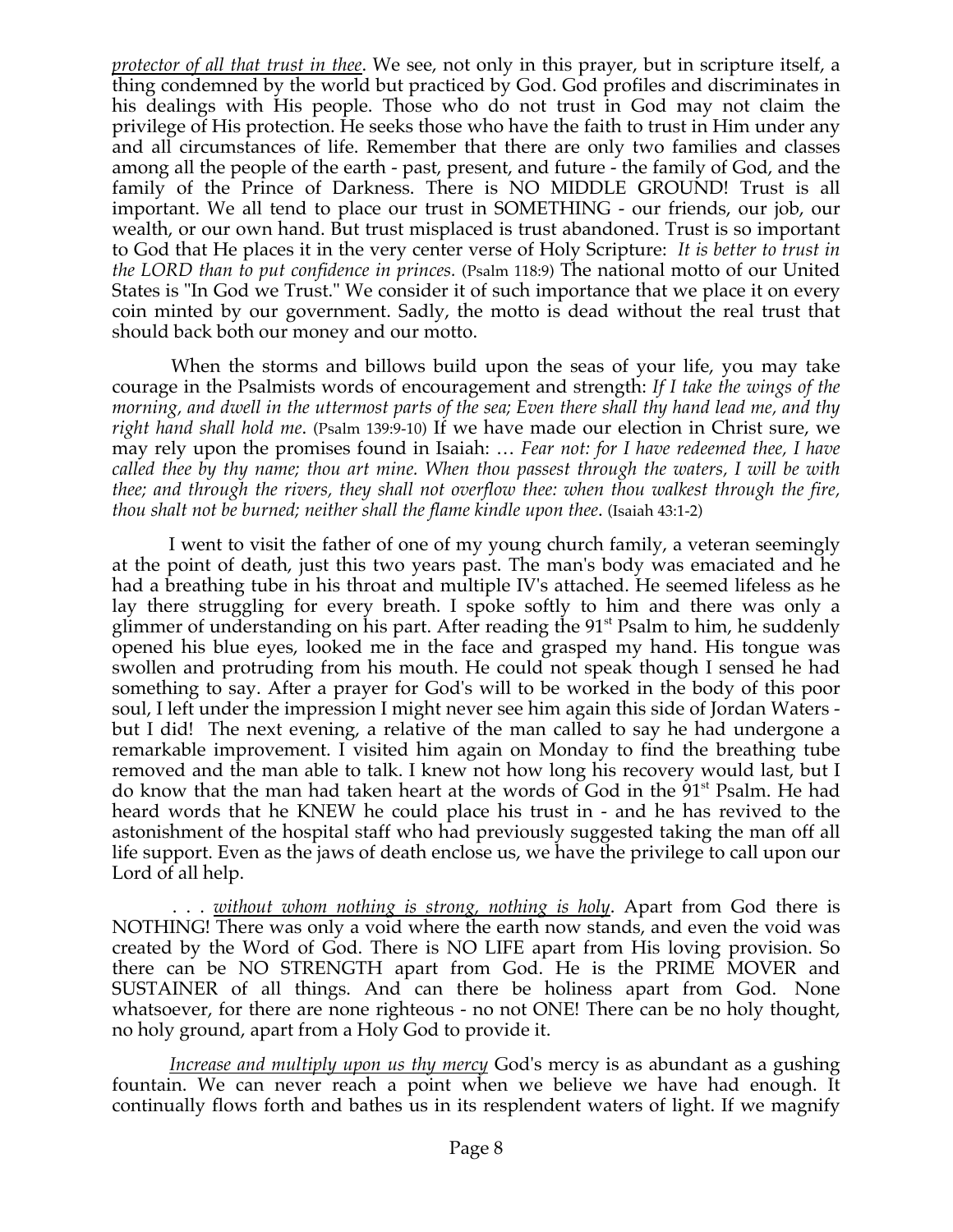our Lord, He will magnify His mercies upon us. . . . *that, thou being our ruler and guide, we may so pass through things temporal, that we finally lose not the things eternal*. Do we not pray to get through the fires of life un-scorched? In the burning building, as in the world of smoke and mirrors, we desperately seek the way that leads to safety. We may grope and stumble until the fires consume us because we have no Guide in the fires. But we do have a strong Guide and Ruler who is our King and Sovereign. His eyes are forever on His own. He will go through the fires with us, sheltering us with His wings, and bring us, unscathed, to safety. But we must keep our hand, and our trust, in Him during the danger. Those things of the world may cause us to break hold of Christ and wonder into places that lead us to perish. Can we cast aside the false glitter and dim lights of this world and keep our focus fixed on that Light that never fails. If we are able to persevere to the last, we shall be saved to enjoy the splendor of Heaven.

 How can our saving mercies be granted on behalf of One who has already gained the Kingdom of His Father? How is Christ profited by our grant of mercy? "*Grant this, O heavenly Father, for the sake of Jesus Christ our Lord."* The very dying desire of Christ was that we might be saved. His ordeal of torture and earth was all for us. He purchased our salvation with His atoning death if we will only place our trust in that mighty Salvation! It is for the sake of His Son that God the Father will admit us into His Heaven as pure and righteous sons of God. Have you placed your absolute trust in Him, Friend?

#### **The Gospel**

#### *St. Luke vi. 36-42*

**E** ye therefore merciful, as your Father also is merciful. Judge not, and ye shall not be judged: condemn not, and ye shall not be condemned: forgive, and ye shall be forgiven: give, and it shall be given unto you; good measure, pressed down, and E ye therefore merciful, as your Father also is merciful. Judge not, and ye shall not be judged: condemn not, and ye shall not be condemned: forgive, and ye shall be forgiven: give, and it shall be given unto you; good mea measure that ye mete withal it shall be measured to you again. And he spake a parable unto them, Can the blind lead the blind? shall they not both fall into the ditch? The disciple is not above his master: but every one that is perfect shall be as his master. And why beholdest thou the mote that is in thy brother's eye, but perceivest not the beam that is in thine own eye? Either how canst thou say to thy brother, Brother, let me pull out the mote that is in thine eye, when thou thyself beholdest not the beam that is in thine own eye? Thou hypocrite, cast out first the beam out of thine own eye, and then shalt thou see clearly to pull out the mote that is in thy brother's eye.

 In a world which places a very high premium upon achievement and performance, we are often misled, even by our clergy, to believe our works are the means by which we are saved. The modern church emphasizes giving almost to the exclusion of all other considerations. The rich man, or woman, will be rewarded with honors and positions of responsibility even if their daily lives do not reflect that Spirit of which Christ spoke. Perhaps the poor widow that spends all of her available time in cooking for the sick and homeless will be forgotten in the perishable minds of men, but shall be more highly remembered and favored in the Infinite Mind of God. God gives us many hints of His Will to be fulfilled in Christ in the midst of the Old Testament. The people of Israel were living as they pleased and believing that all their sins were remitted by the sacrifices of the wealthy. But God counseled: *For I desired mercy, and not sacrifice; and the knowledge of God more than burnt offerings*. (Hosea 6:6) The money-changers of the modern temple would have us persist in believing that we can BUY God's favor while living as we please, but it was NEVER so. *Mercy and truth are met together; righteousness and peace have kissed each other.* (Psalm 85:10) Mercy and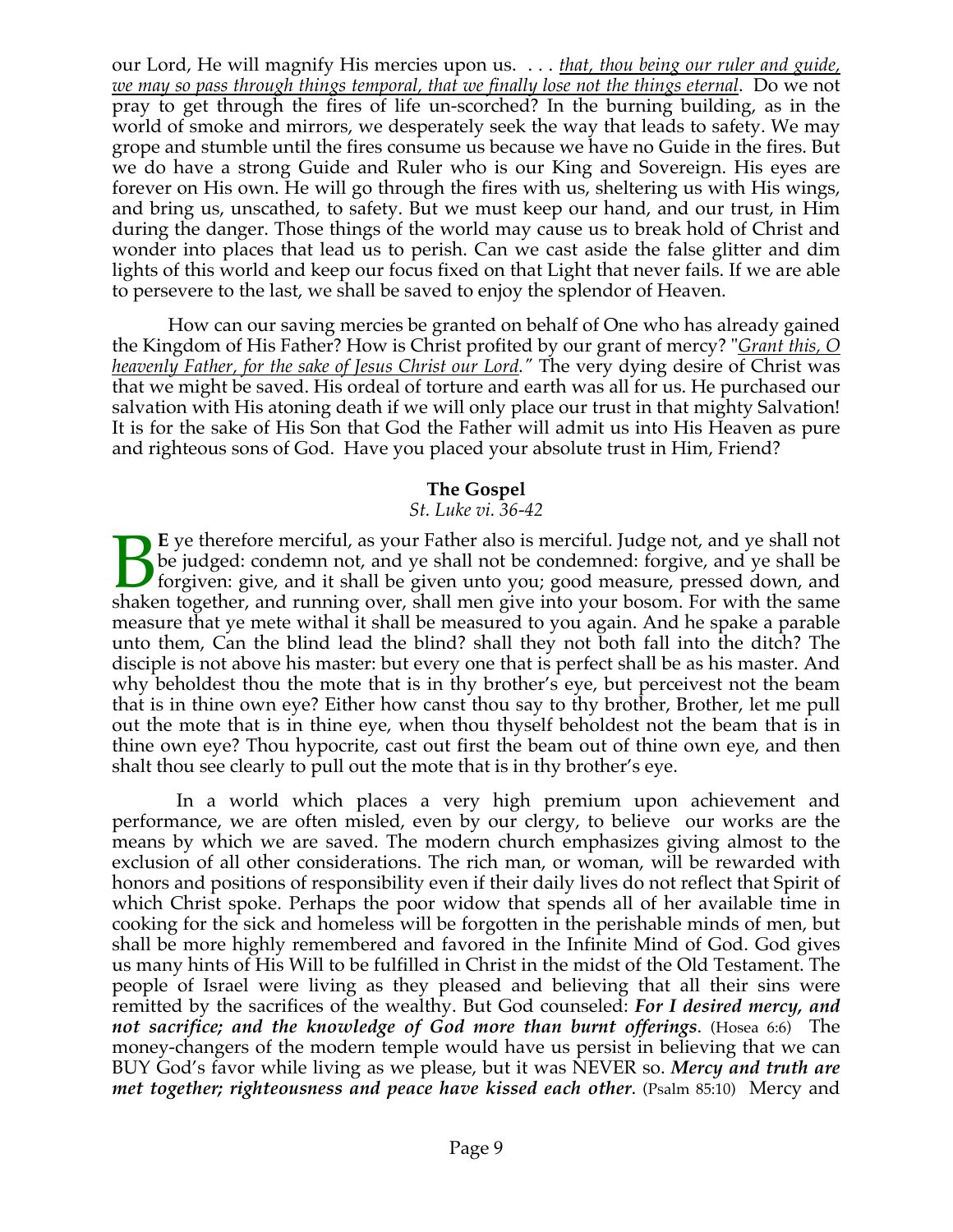truth are husband and wife – inseparable! If we will have mercy, we must accept truth with it. As Jesus told the Samaritan Woman at Jacob's Well, . . . *the hour cometh, and now is, when the true worshippers shall worship the Father in spirit and in truth: for the Father seeketh such to worship him*. (John 4:23) 'Spirit' is not emotionalism, but love of God and our fellow man. But our love must be directed in truth, for false worship is an abomination in the eyes of the Lord.

 As we read in our biblically-oriented prayer of Collect, God is the protector of all who trust in Him. We can claim none of God's protection apart from the measure of trust we place wholly in Him. Without God, we have no strength at all, and our righteousness is as filthy rags. Apart from God, there is no holiness to be had. We lean upon God for His increasing mercies in His Sovereign Rule over us, and to Guide us through the Wilderness of Sin of this present world. Only God can show us the safe and righteous way – we cannot find it alone. In avoiding those things that worldly, we are amassing to ourselves those treasures that are heavenly. These are the Godly petitions we repeated from today's prayer of Collect.

 In our Epistle for today, taken from Romans 8, we discover there is groaning of the mortal soul inclined to the Holiness of God. Such a struggle and groaning is forever present with us until the curtain of time is lifted and time shall be no more. It is not a sorrowful groaning, but an intense desire to see God's will worked out on earth as it is in Heaven according to that prayer the Lord taught us to say. When sorrow and misery befalls the stranger to God, hope is forlorn and there is no brilliant Light upon which he may fix his eyes from the darkness that engulfs his wretched soul. But the child of God embraces the Light even more earnestly as the dark circle surrounds him, or a loved one. He knows, innately, that the Light is his destination and not the dark fires of Hell that seem to presently surround him. . . . . *weeping may endure for a night, but joy cometh in the morning*. (Psalm 30:5b)

 Our Gospel text calls us to a higher standard of life and Spirit than a rigid adherence to the law can afford. If perfect obedience were possible, there would be no need of mercy; but we can never be perfect keepers of the Law of God, therefore, we must have mercy if we are to be accounted blameless and righteous in entering the Kingdom of Heaven.

 Consider the great pardon and mercy shown to us through the substitutionary death of Christ! He suffered that we might forego the eternity of Hell. We should rightfully be punished for our life of sin, yet Christ died in our stead that we, accepting His Lordship, might be pardoned and forgiven. *Be ye therefore merciful, as your Father also is merciful.* This is a mighty admonition to us, for we can never be as merciful as God has been toward us. But God would have us to take on the very nature of mercy in our dealings with others. Though a child can seldom match the understanding of his father or mother, he will nonetheless mimic the nature he sees in his parents. That is what God desires of His children today.

 *37 Judge not, and ye shall not be judged: condemn not, and ye shall not be condemned: forgive, and ye shall be forgiven* So many good Christians misunderstand this to mean Christian judgment is forbidden. Nothing could be further from the truth. The meaning to us is this: We should not judge with our personal judgments, but with the righteous judgment of God as evidenced in His Word. Jesus Christ gives us commandment that is clear: *Judge not according to the appearance, but judge righteous judgment*. (John 7:24) We are not only to judge from the heart, but also judge only by the measure of God's judgment and not our own. If God has declared a certain behavior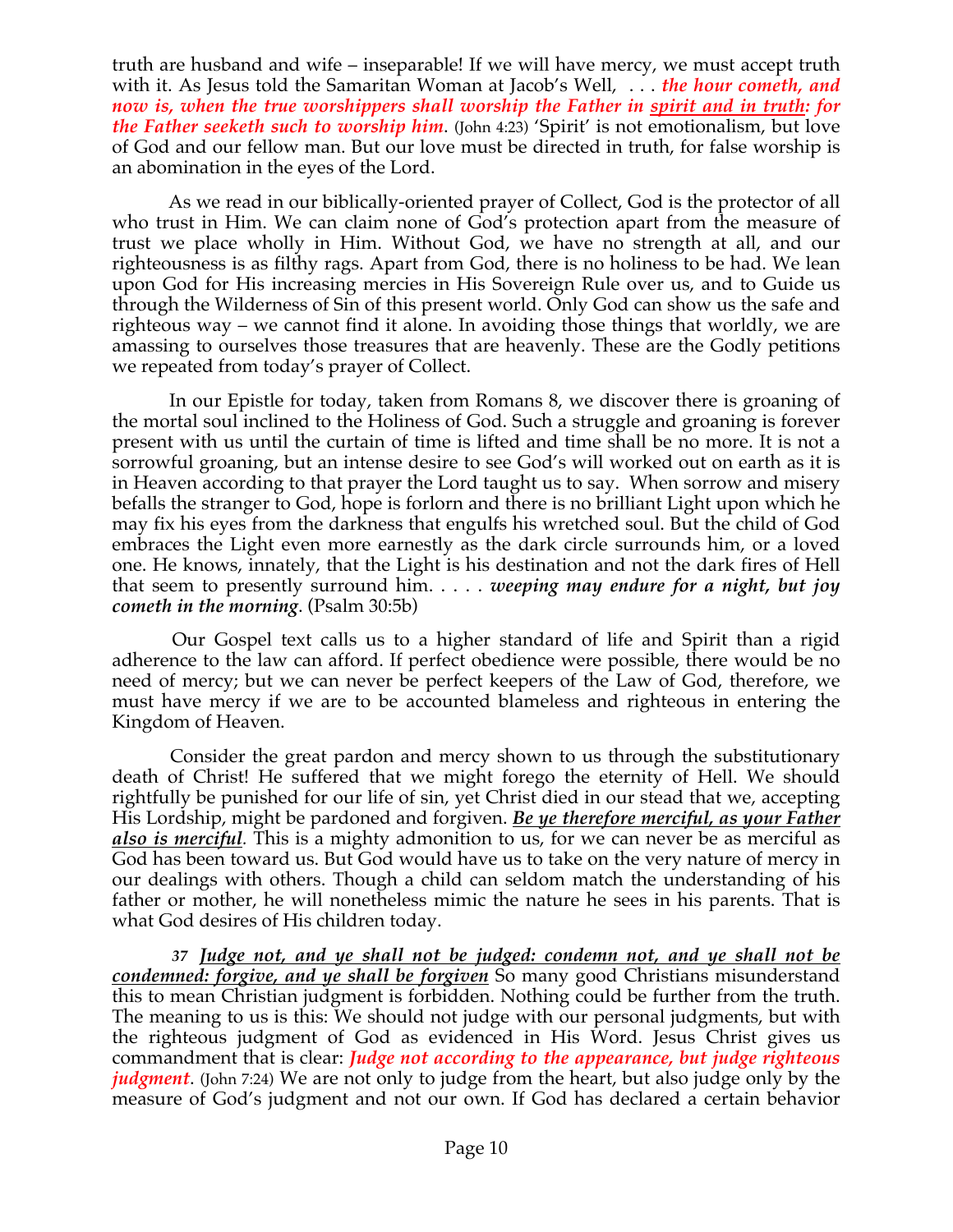sin, that is not OUR judgment, but God's. Simply declaring God's condemnation of a sin is not our PERSONAL judgment, but HIS! Remember the debtor to the king whose great debt was forgiven by the king and, who, after went out and took a man by the throat who owed him a small sum, threatening to sell his wife and family into slavery? He was forgiven a fortune, but refused to forgive his own servant a small debt. How merciless was he! Are we not the same? The King of Glory has forgiven us an enormous debt, and a multitude of debts, yet we refuse to forgive those who offend us in the slightest measure.

 *<sup>38</sup> Give, and it shall be given unto you; good measure, pressed down, and shaken together, and running over, shall men give into your bosom. For with the same measure that ye mete withal it shall be measured to you again.* It is not possible to give more than God has given, for He immediately replenishes our bottles of oil the moment we pour out our blessings to others. There are blessings that cannot be measured in simple terms of a piece of bread for a piece of bread. Our giving of bread to the poor is multiplied in return value a thousand times. Our souls have rest and a good conscience thereby. Peace of mind is a possession not enjoyed by the greedy.

 Can the blind lead the blind? Of course they can! It is happening in 90% of America's churches today. Ministers, blind to the love and Spirit of God, are leading their blind disciples ever nearer the gaping abyss that awaits all who do not hear with clarity the voice of God. *<sup>39</sup> And he spake a parable unto them, Can the blind lead the blind? shall they not both fall into the ditch?* This is a parable of Jesus that has profoundly present implications. Our seminaries have been turned from a concentrated focus on the Word of God to an obsession with church growth, conflict resolution, seeker friendly programs, and, yes, MONEY schemes! If the lay Christian is NOTR blind (informed deeply by the Word of God) it is not likely that he can be led by the nose by a blind guide.

 Do you know that there are theologians today who believe that they are better informed of God's Will than Jesus Christ? It is true. There are those among the despicable movement called "Higher Critics" who believe that textual analysis and archeological digs have revealed to them information that Jesus did not have while on his earthly ministry. They obviously discredit Christ as the Son of the Living God, and God Himself! Their new bibles attempt to alter the evidence to support their intentional errors. *40 The disciple is not above his master: but every one that is perfect shall be as his master.* I once disputed with a local minister who claimed that speaking in tongues (nonsensical babbling) was required for salvation. We argued the issue endlessly. Finally, I asked, "Is Jesus Christ our perfect example in all things?" Of course, the minister answered in the affirmative to which I followed up, "Do we have any evidence of Jesus EVER speaking in an ecstatic and incomprehensible tongue?" The man REFUSED to answer. If we will have perfect religion, and undefiled, let us be as much like Christ as our earthen vessels will afford.

 How many clergymen preach against the sins of lying, stealing, adultery, etc., and harbor those sins in the dark chambers of their own hearts? Of course these sins are condemned by God; however, we must not judge others by a stronger measure than we apply to our own conduct. If we criticize the housekeeping of a neighbor, let us first sweep the trash and filth from our own floors. *<sup>41</sup> And why beholdest thou the mote that is in thy brother's eye, but perceivest not the beam that is in thine own eye? 42 Either how canst thou say to thy brother, Brother, let me pull out the mote that is in thine eye, when thou thyself beholdest not the beam that is in thine own eye? Thou hypocrite, cast out first the beam out of thine own eye, and then shalt thou see clearly to pull out*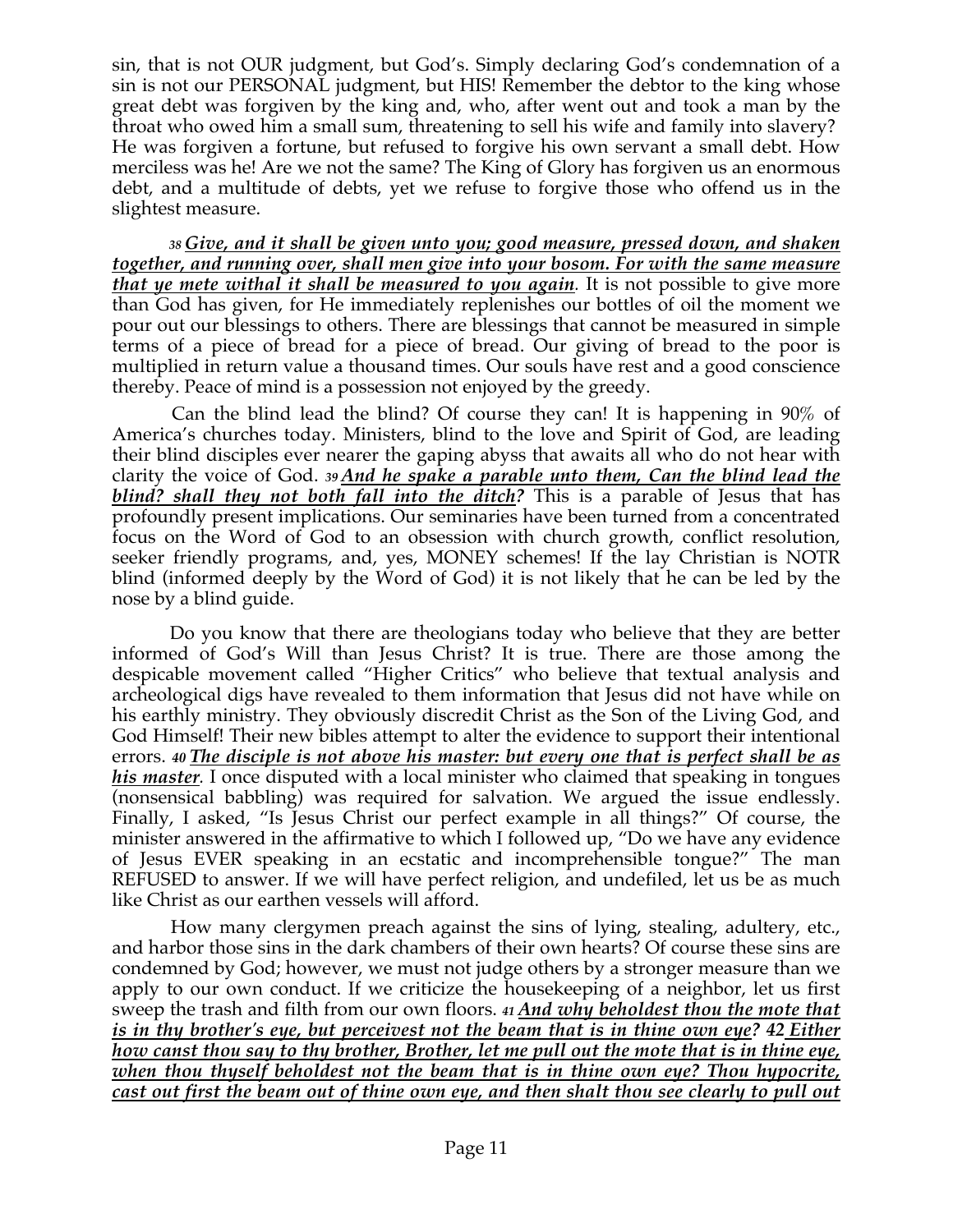### *the mote that is in thy brother's eye*.

 If we are to have authority as men and women of God, we must see that we follow Christ in love and truth. We not only pronounce the truth of God's Word to others, but we must make that truth the rule of our own lives. Owning the Spirit of Love and Truth, we shall walk the Valleys and Mountains with our eyes open to the presence and company of God.

### *Church of the Faithful Centurion - Descanso, California*

Today's sermon brought the Collect, Epistle and Gospel together and is partly contained in the forewords above.



Consider these words from the Collect:

… protector of all that trust in thee, without whom nothing is strong, nothing is holy; Increase and multiply upon us thy mercy; that, thou being our ruler and guide, we may so pass through things temporal, that we finally lose not the things eternal…

We desperately need God's Help, yet paradoxically, God can only help us if we put our trust in Him, we can never be strong, nor set aside to Him, if we do not let Him be our

leader. No one can be their own leader, no one. Each of us, no matter our position, must have a immutable directional reference or we become hopelessly lost. For navigation, we have a magnetic compass or better yet the Pole Star, Polaris, which will tell us True North so we can keep headed in the right direction. People have died of starvation in a closely wooded area less than a mile across because they became lost while following their own sense of direction. By definition, they were always less than 3,000 feet from safety, yet they died after many days. So it is with our spirits.

Like Peter, if we are separated from Christ, then we too shall become lost. But if we have the Holy Ghost, we are not separated from God and Chirst and will thus become stronger. So if we have the Holy Ghost in our heart, he will both strengthen us and help us to holy, that is set aside. He can also help us be merciful to other people. We just need to listen to what the Holy Ghost says and act upon it.

We need a leader to follow. We cannot be our own leaders. If we try to become our own leaders, it will not work. But if we will follow His lead, we will pass through this world in good order and go on to the next in eternal happiness. This is a very common theme within Scripture, do what God asks, be happy. Don't do what God asks, don't be happy. It seems simple enough in theory, but a lot harder in practice. It is a lot easier said or thought about than done. We want to do what we want to have fun, God wants us to do what we need to do to be happy. Fun and Happy do not mean the same thing, sometimes, actually oft times, used interchangeably, their meaning is orders of magnitude different.

God is the only one who we should be concerned about, if we follow Him, then those who really matter will like us for who we are and how we conduct ourselves while following God and those who don't are of no concern. Do what is right, avoid what is wrong and you will be happy is a basic principle of the Christian faith.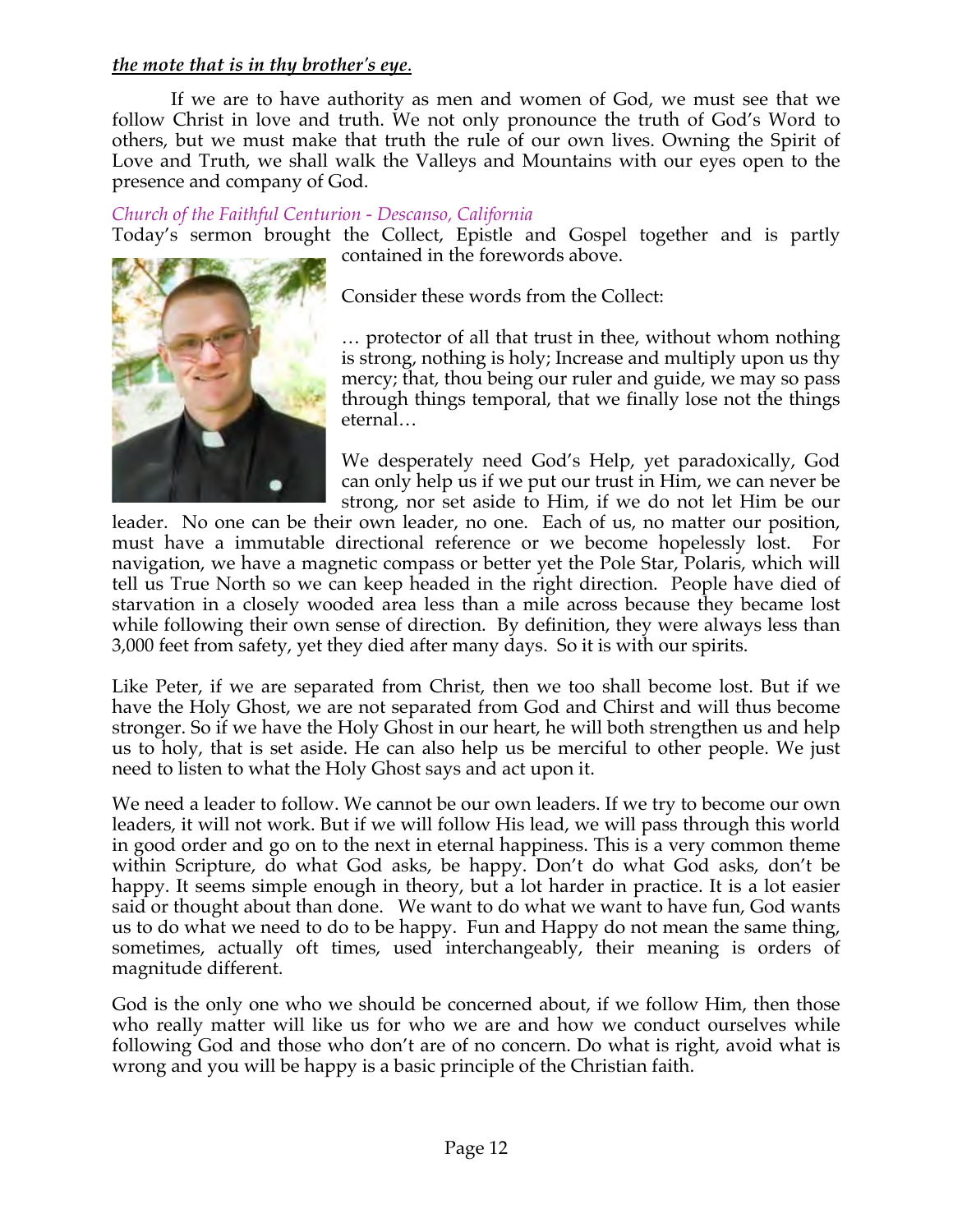Paul builds on this, telling us that walking God's path, though it may seem hard at the time, is nothing compared to the reward we receive in heaven for following God's will. Let us think about that the next time we are struggling with an issue, whatever it may be. In the end, our reward will outweigh all of our struggles, if we will but keep our eye on the true prize. Our struggles here on Earth in the eternal view will not be as big as what our eternal reward will be, if we but stay the course that God has set for us. God gave us free will, which if we exercise it properly, that is the will to overcome temptation. What at first seems like a constrained way of living, once actually lived is really perfect freedom. It only seems constrained, because we cannot conceive how following His Word will allow us true freedom. If we overcome temptation to do what we want and do what God wants, we will receive the gift of eternal salvation through our Lord Jesus Christ. For until Christ, there was no delivery from the pain of worldly existence; through Christ there is redemption of our souls and our resulting bodily resurrection. This is the great gift that Christ has given us, the redemption of our souls and our entry into Heaven, by his sacrifice made once for all time, He secured our entrance into heaven. This is a gift that we should always be thankful for.

Luke presents a simple message, yet one that is often misunderstood, with majestic language which brings the message to a point of incredible sharpness. We are to be a guide to others to Christ, yet we cannot help others until our own problems are on the way to "solvation", that is being solved through the salvation offered by Christ. We need to follow Him, before we ask others to follow us. After all, if we are not going in the right direction, what positive value is there in others following us? We do not want to be leading others towards The Pit, rather, we want to be sure we are on the right path before we guide others along the path. We should be pathfinders, finding the correct path to travel on the journey of life! We must be honest in our appraisal of ourselves so we can do what we are supposed to. We also must not judge unrighteously, but judge with righteous judgment through the Holy Ghost. This means not judging others for sins yourself are committing, but are ignoring for the sake of "judging" your neighbors", or to put it simply without the Holy Ghost, all of our judgments are unrighteous. This is what Christ was talking about, and after it, condemn not, lest ye be condemned. When he said use righteous judgement, he was talking about judging people's behavior by the standards of Scripture, not condemnation. He was talking about using the Scriptures as the standard for judging individual's behavior. He does not mean us to condemn others. This is connected with the parable of the mote. Often times when we are tempted to condemn somebody, we often ignore our own failures and focus on theirs. Let us get our act together first, before we help others. So, how can we, imperfect as we are, be honest with ourselves? The answer is easy, hard to implement, but easy! The Holy Ghost! Let Him into your heart and do what you are told. Simple, yet hard to do. We want to do what we want to do. But yet, it is what must be done, no matter how hard it seems at the time. It will get easier as we do it, but it will never be truly easy. But it is way easier than the alternative, which is not following God's Word.

Speaking of doing, what we do to others is a good measure of how we follow God's Will and Direction. We are expected to treat others as we would be treated. Our real earthly fortune, as well as are eternal lives, are a reflection of our commitment to God.

We are so ready to condemn the performance of others when our own is even worse. It is common within all of us, especially me particularly. As Paul tells us, "all fall short." The operative word here is ALL. If we look to condemn and repair our own spiritual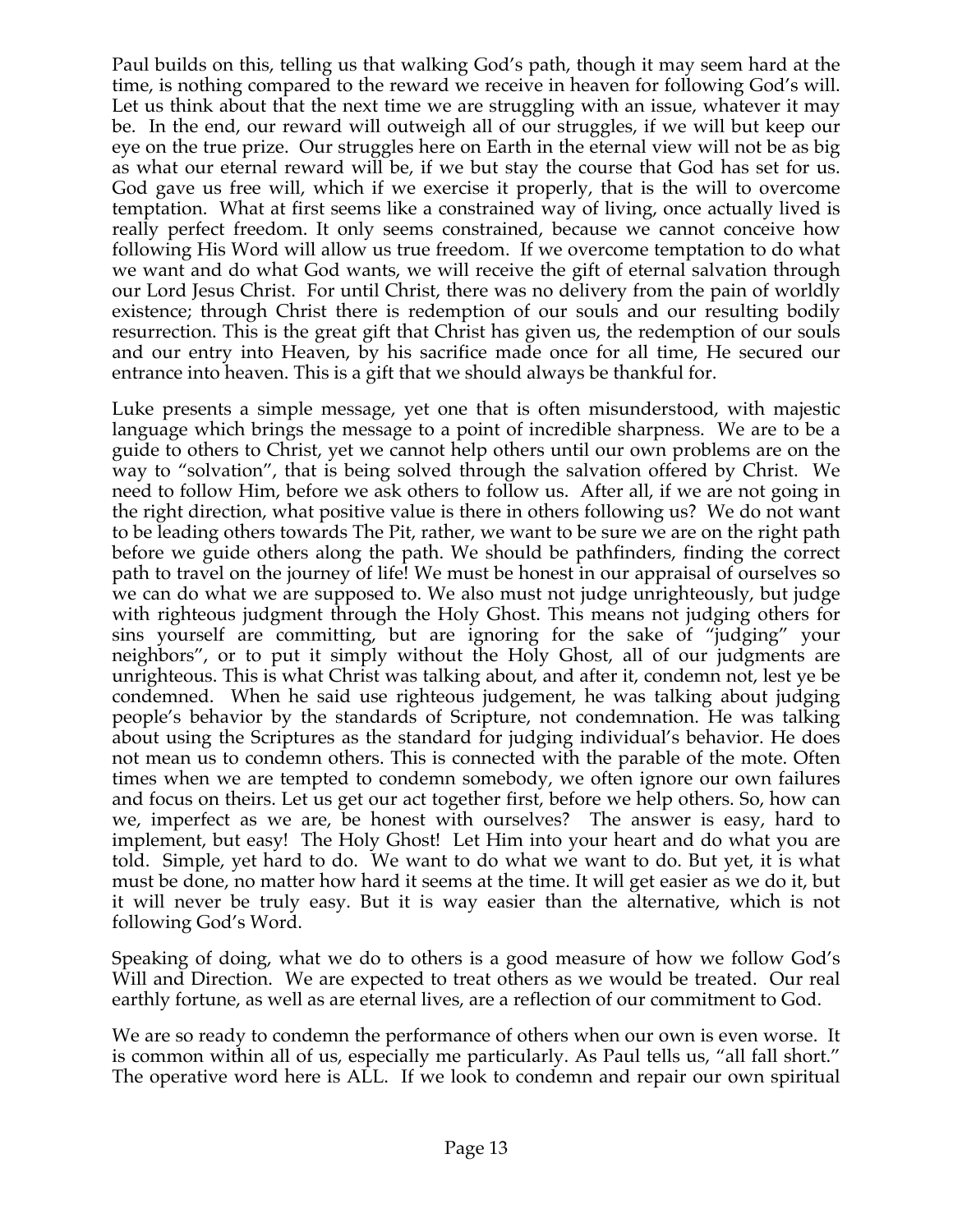lives before condemning others, we will be better suited to help them. Our beam before their mote.

For only when we have taken care of our own spiritual health by looking to God for help to evaluate and improve how we follow His Word, we will be able to effectively spread the Word of His love for us.

And that is our job, to improve ourselves to effectively spread His Word by example; our action, not our diction, is the measure.

Heaven is at the end of an uphill trail. The easy downhill trail does not lead to the summit.

The time is now, not tomorrow. The time has come, indeed. How will you ACT?

It is by our actions we are known.

# **Be of God - Live of God - Act of God**

### *Roy Morales-Kuhn, Bishop and Pastor*

*St. Paul's Anglican Church - Anglican Orthodox Church*

Bishop Roy is pastor of the biggest AOC parish West of the Mississippi and is in charge of the Diocese of the Epiphany.

Fourth Sunday after Trinity *Mercy and Expenses* 19 June 2016 Morning Prayer Psalm 91 • Lamentations 3:22-33 • Matthew 10:24-39

> Fourth Sunday after Trinity. *The Collect.*

 **GOD**, the protector of all that trust in thee, without whom nothing is strong, nothing is holy; Increase **O**and multiply upon us thy mercy; that, thou being our ruler and guide, we may so pass through things

temporal, that we finally lose not the things eternal. Grant this, O heavenly Father, for the sake of Jesus Christ our Lord. *Amen.*

#### *Mercy*

Notice a theme here in our collect and scripture passage from Lamentations? Mercy.

What is mercy? The Latin origin of the word is [merces] which means reward or pity.

Why should God reward us or have pity upon us? What have we done to deserve this?

Nothing, really. We are without merit, there is nothing we can do to earn this mercy, that is why we see this plea in the collect of the day and the reality of the mercies shown us in Lamentations.

Now let us look at the balance or paradox between the Old Testament lesson and the New Testament lesson. We are instructed to wait upon the LORD, we are told of the compassion of the LORD. Notice the theme of a classic hymn here? "Great is thy faithfulness...thou changest not, Thy compassions, they fail not...morning by morning new mercies I see...all I have needed thy hand hath provided..." Great is thy

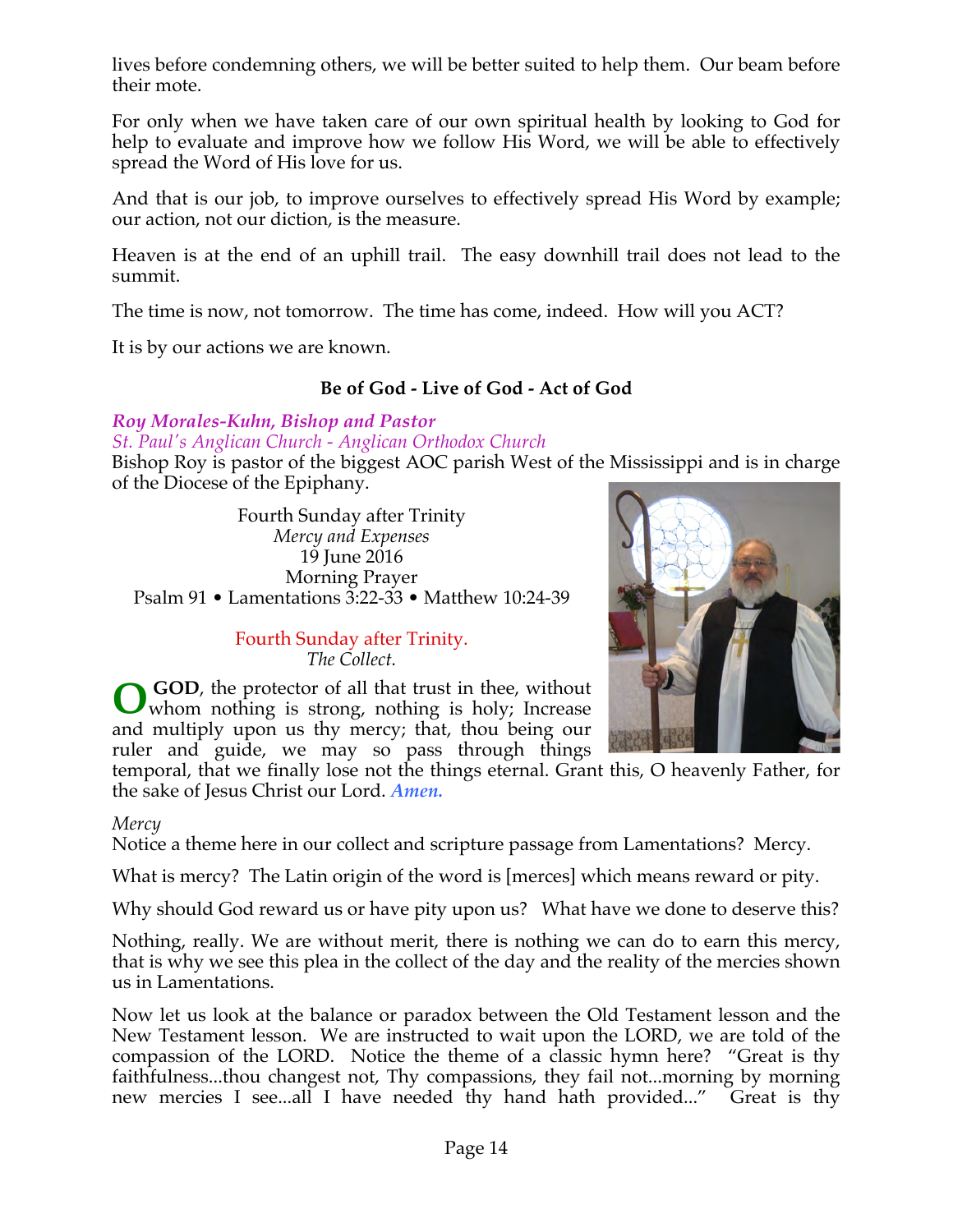Faithfulness is a classic hymn of the early 20th century, a great chorus to the faithful work, mercies, and blessings the Lord bestows upon us.

Don't you find it interesting that modern critics fail to cite passages like this one from Lamentations to point to a loving God in the Old Testament. There is this constant "drip" of criticism that tries to make two separate 'gods', one of the Old Testament; angry, without mercy, cruel, bloody with the loving, kind, compassionate one of the New Testament. Of course this is hogwash. The God of Abraham, Isaac, and Jacob in the Old Testament is the same God as Jesus, Matthew, John, and Paul in the New Testament. Here is Jeremiah's book of Lamentations he outlines a number of times the mercies of the LORD. The hard part is where he points out the failings and the errors of those who are being called out in Judah and other areas of Israel. That is what most modern critics are uncomfortable with, they don't like their faults (SINS) pointed out, highlighted, examined, because then they must address their own evil behavior. It is similar to a child who is caught doing something, they don't like the deed exposed. Sorry folks, this is the purpose of the Word. It is to shine a light upon the evil and expose it. Then the Word explains how to avoid the final payment (death without God). Turn from your wicked ways, repent and be saved. The method of this salvation is foreshadowed by the last four verses of the passage. "...he giveth his cheek to him that smiteth him (Jesus at his trial before he is crucified), he is filled full with reproach, (the solders as they mock Christ), thou he cause grief, ( his mother and disciples were horribly sad during the trial), yet will he have compassion according to the multitude of his mercies, ('Father, forgive them, for they know not what they do').

Pretty interesting in what seems to be an obscure passage from a very sad prophet, {Jeremiah}, we find these nuggets of wisdom and coming prophetic happenings.

Who would have thought that the Savior of the world would have to suffer and die for his own? Who would have thought that the King of kings and Lord of lords would have to face the torture, pain, reproach of a trial that was a total farce, for he was innocent of all charges, and yet he endured so that we would see Salvation.

22 It is of the LORD'S mercies that we are not consumed, because his compassions fail not.

23 They are new every morning: great is thy faithfulness.

24 The LORD is my portion, saith my soul; therefore will I hope in him.

25 The LORD is good unto them that wait for him, to the soul that seeketh him.

26 It is good that a man should both hope and quietly wait for the salvation of the LORD.

27 It is good for a man that he bear the yoke in his youth.

28 He sitteth alone and keepeth silence, because he hath borne it upon him.

<sup>29</sup> He putteth his mouth in the dust; if so be there may be hope.

30 He giveth his cheek to him that smiteth him: he is filled full with reproach.

31 For the Lord will not cast off for ever:

32 But though he cause grief, yet will he have compassion according to the multitude of his mercies.

33 For he doth not afflict willingly nor grieve the children of men.

#### *Expenses*

What are the costs of following Jesus? As we begin to read this passage, the answer comes to us...it will cost a lot. We will lose many friends and relatives as we begin to follow Jesus, we will lose much as far as the world is concerned, but the reality is we will not lose our Salvation.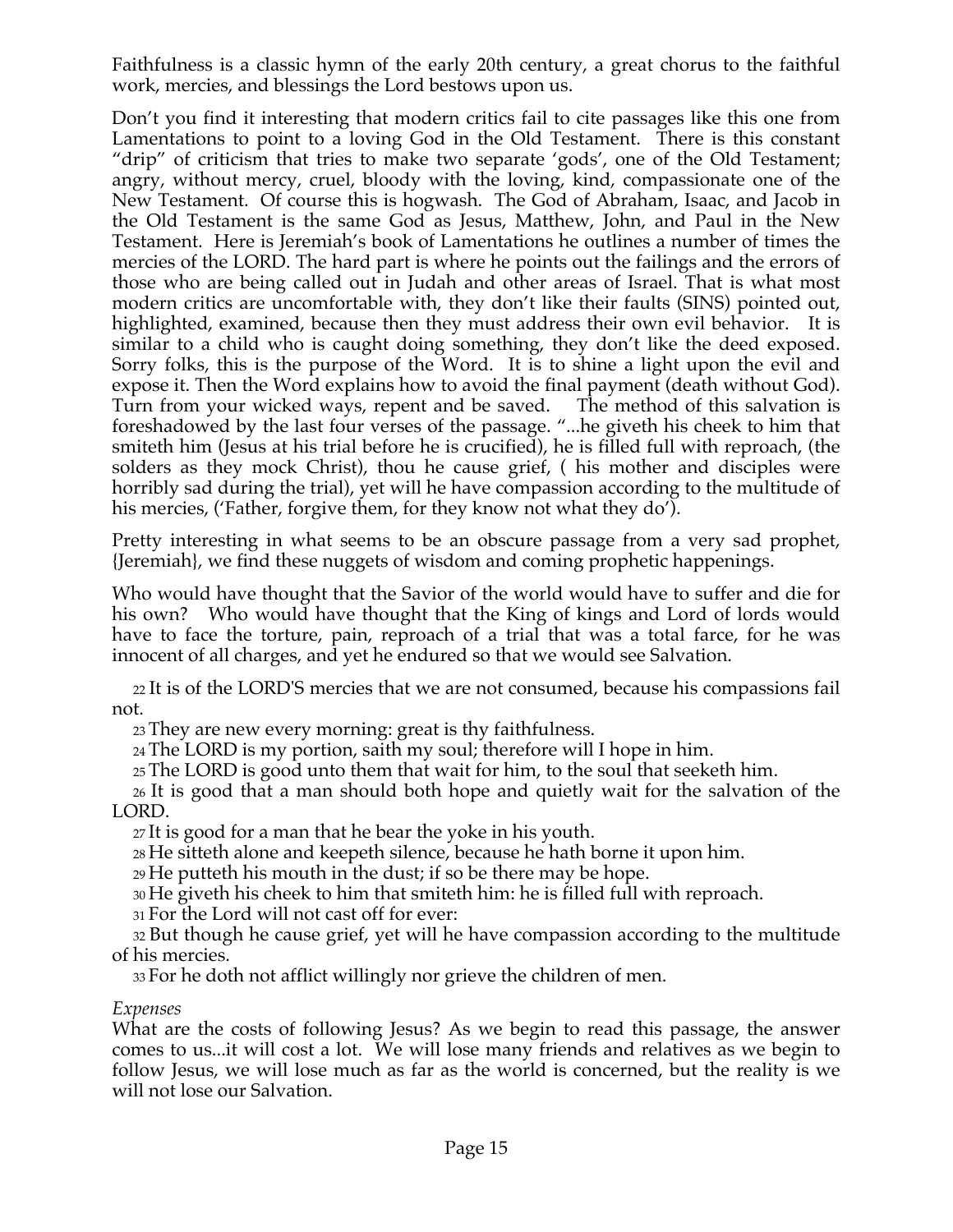The passage from St. Matthew's gospel gives us a very clear idea of the costs.

*First*

When Jesus explains the cost of knowledge of salvation, he makes it clear everything the disciples have learned and experienced in the three and a half years of following Christ are going to be high.

He tells them that nothing is hidden from God. Nothing! All evil, done in secret or openly is opened to inspection by our Creator. All truth that has been revealed must be preached to the world, one parish at a time. In fact, one person at a time. Christ makes the disciples aware of the dangers of this lifestyle, {Christianity}, there will be those who seek to destroy you. But just in case you think you are of no value, Jesus explains the value of two sparrows, the enumeration of the hairs on your head {some of us less than others} and yet you are of more value than many sparrows. Did you ever wonder why he said "of many sparrow instead of all sparrow?" But before we can ponder that interesting phrase, He tells us that we must tell others about Jesus. We must confess our faith to others, because Jesus will confess our names to the Father. He will advocate for us at the Throne of grace. BUT, if we do not confess (think the Creed), to others, then Christ will not confess us before the Father.

#### *Second*

Jesus himself explains what he is bringing to those who follow him. He is not bringing peace. There will be conflict between Jesus disciples and those who do not follow him. There will be a time of decision for those who follow Jesus faithfully. You may lose all who you hold dear, you may become estranged from all who you love, you may become totally isolated from those who are the center of your life. Are you willing to suffer this result when you turn to follow Jesus? Are you willing to take up your cross and follow him?

As we close this Sunday, let us look at the costs or expenses we will incur if we follow Jesus.

Let us bear in mind that there is an expense to discipleship, there is a bill of lading to those who follow Jesus. Are you willing to bear that costs, that expense? Remember, Jesus paid it all when he died on the Cross. He gave everything to save us from our sins.

Shall we turn from our wicked ways, repent and be saved?

The disciple is not above his master, nor the servant above his lord.

25 It is enough for the disciple that he be as his master, and the servant as his lord. If they have called the master of the house Beelzebub, how much more shall they call them of his household?

26 Fear them not therefore: for there is nothing covered, that shall not be revealed; and hid, that shall not be known.

27 What I tell you in darkness, that speak ye in light: and what ye hear in the ear, that preach ye upon the housetops.

28 And fear not them which kill the body, but are not able to kill the soul: but rather fear him which is able to destroy both soul and body in hell.

29 Are not two sparrows sold for a farthing? and one of them shall not fall on the ground without your Father.

30 But the very hairs of your head are all numbered.

31 Fear ye not therefore, ye are of more value than many sparrows.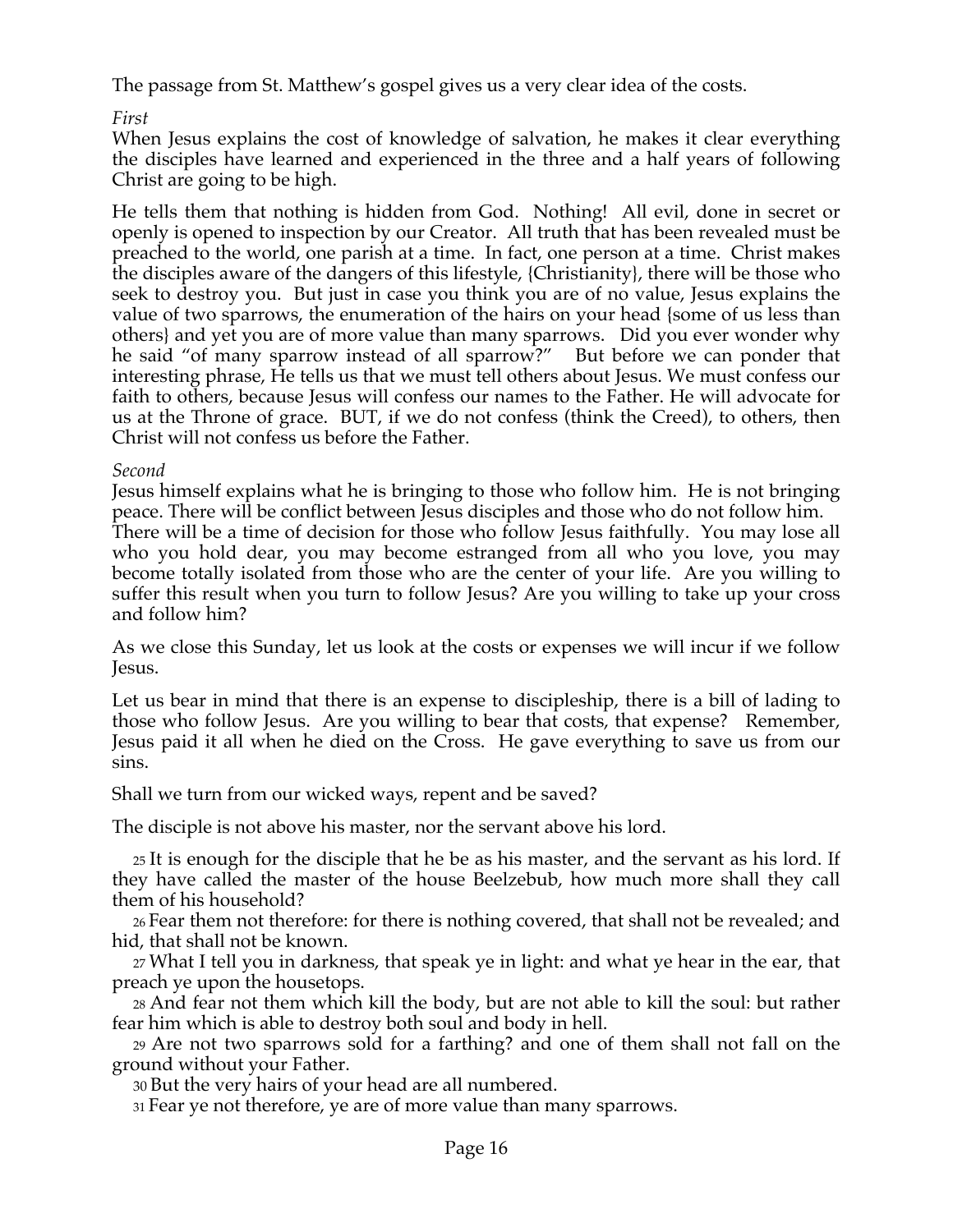32 Whosoever therefore shall confess me before men, him will I confess also before my Father which is in heaven.

33 But whosoever shall deny me before men, him will I also deny before my Father which is in heaven.

34 Think not that I am come to send peace on earth: I came not to send peace, but a sword.

35 For I am come to set a man at variance against his father, and the daughter against her mother, and the daughter in law against her mother in law.

36 And a man's foes shall be they of his own household.

37 He that loveth father or mother more than me is not worthy of me: and he that loveth son or daughter more than me is not worthy of me.

38 And he that taketh not his cross, and followeth after me, is not worthy of me.

39 He that findeth his life shall lose it: and he that loseth his life for my sake shall find it.

Let us pray:

 **GOD**, who knowest the weakness and corruption of our nature, and the manifold **O** GOD, who knowest the weakness and corruption of our nature, and the manifold temptations which we daily meet with; We humbly beseech thee to have compassion on our infirmities, and to give us the constant assistance of thy Holy Spirit; that we may be effectually restrained from sin, and incited to our duty. Imprint upon our hearts such a dread of thy judgments, and such a grateful sense of thy goodness to us, as may make us both afraid and ashamed to offend thee. And, above all, keep in our minds a lively remembrance of that great day, in which we must give a strict account of our thoughts, words, and actions to him whom thou hast appointed the Judge of quick and dead, thy Son Jesus Christ our Lord. *Amen*.

 **GRACIOUS** heavenly Father, it is of thy great mercy, that another day is added to our lives; We here dedicate both our souls and our bodies to thee and thy service, in a sober, righteous, and godly life: in which resolution, do thou, O merciful God, confirm and strengthen us; that, as we grow in age, we may grow in grace, and in the knowledge of our Lord and Saviour Jesus Christ. *Amen*. **O**

| ٦Ĺ<br>I<br>I<br>$\blacksquare$ |  |
|--------------------------------|--|
|                                |  |

# *Rev Bryan Dabney of Saint John's Sunday Sermon*

We are fortunate to have Bryan's Sunday Sermon. If you want people to come to The

Truth, you have to speak the truth, expouse the truth and live the truth. This is really a good piece and I commend it to your careful reading.

# **Fourth Sunday after Trinity**

Often in our Christian walk we will encounter those of the unregenerate who will inquire of us concerning the several prohibited behaviors that are found in Scripture. They may be looking to challenge our beliefs in the fundamentals of the Bible,



or they may deride our faith if they suspect that we have exhausted our scriptural understanding regarding their particular issue. No doubt you have likely witnessed their efforts to use Scripture against the faithful. That should not be surprising for as St.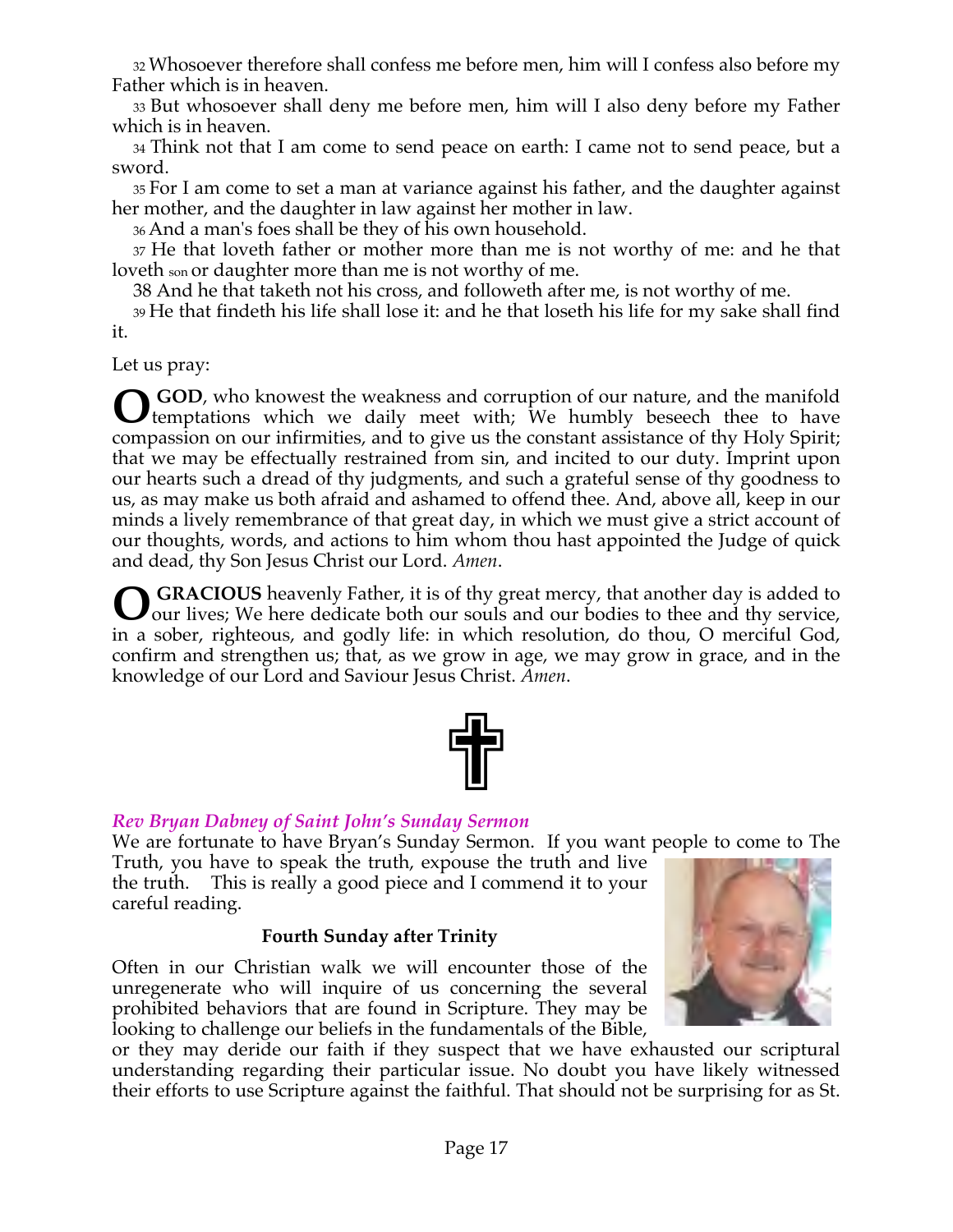Paul noted in II Corinthians 11:13-15 that, such are false apostles, deceitful workers, transforming themselves into the apostles of Christ. And no marvel; for Satan himself is transformed into an angel of light. Therefore it is no great thing if his ministers also be transformed as the ministers of righteousness; whose end shall be according to their works.

In our gospel lesson for today, our Lord admonished his listeners to, Judge not, and ye shall be not judged (St. Luke 6:37). This saying which is also found in St. Matthew's gospel account (7:1) has become for the unregenerate a sort of talisman of false piety which they will use in their efforts to defend what is indefensible before God. In that vein, they will employ these words against any Christian who would call into question their lifestyle choices and behaviors very much like a sorcerer might use a magical incantation to ward off his adversaries. While such might work against a novice or carnal Christian, it will not have much effect on one who has been schooled in the truth of God's word written. As the apostle Paul reminded the Corinthians in his first epistle to, put away from among yourselves that wicked person (5:9-13), so too must the faithful members of any church do likewise when faced with open and egregious conduct that clearly violates the commandments of God.

But how could a church body comply with the apostle's command if they are forbidden to judge? The short answer is that the church would not be able to do so. That is where Bible study and training come into play. If we are rightly dividing the word of truth (II St. Timothy 2:15), then we will have that answer which will smash their argument and reveal the unregenerated to be what they are: unrighteous sinners who are seeking to cloak their sins with the very words of God. Let us now examine what our Lord meant when he said, Judge not, and ye shall be not judged. The Greek word krino— which has been translated as judge— means "to decide, to distinguish, and by implication, to try, condemn, or to punish." It has a largely legal connotation forasmuch as a judge is one who makes decisions, or judgments, about those matters which have been brought before him. As Christians, we have been called to make righteous judgments (John 7:24). We have been called to discern between the godly and the ungodly. And, we have been called to witness against all ungodliness within the body of Christ and admonish with all longsuffering of doctrine those of the wicked that they might repent and be saved (Ephesians 5:11; II St. Timothy 4:2).

But before we ever think to point out the deficiencies in others, we first need to judge ourselves. The apostle Paul reminds us of the necessity for self- judgment concerning our partaking of the Holy Communion when wrote, But let a man examine himself, and so let him eat of that bread and drink of that cup. For he that eateth and drinketh unworthily, eateth and drinketh damnation (condemnation) to himself, not discerning the Lord's body. For this cause many are weak and sickly among you, and many sleep (have died). For if we would judge ourselves, we should not be judged. But when we are judged, we are chastened of the Lord, that we should not be condemned with the world (I Corinthians 10:28-32).

Self-judgment requires us to confess to God our ills of thought, word and deed. That is why the early church fathers set the confession before the taking of the Lord's Supper. God expects us to examine ourselves and come clean before him. He also expects us to be self-disciplined. Confession of sin ought to be an ongoing event. Nevertheless, we ought to do so at least twice a day: once in the morning and once in the evening. That is why the Book of Common Prayer has a General Confession placed in both daily orders of worship as well as in the Order for the Holy Communion. Without a proper confession to God in Christ, we leave ourselves open to chastening by the LORD for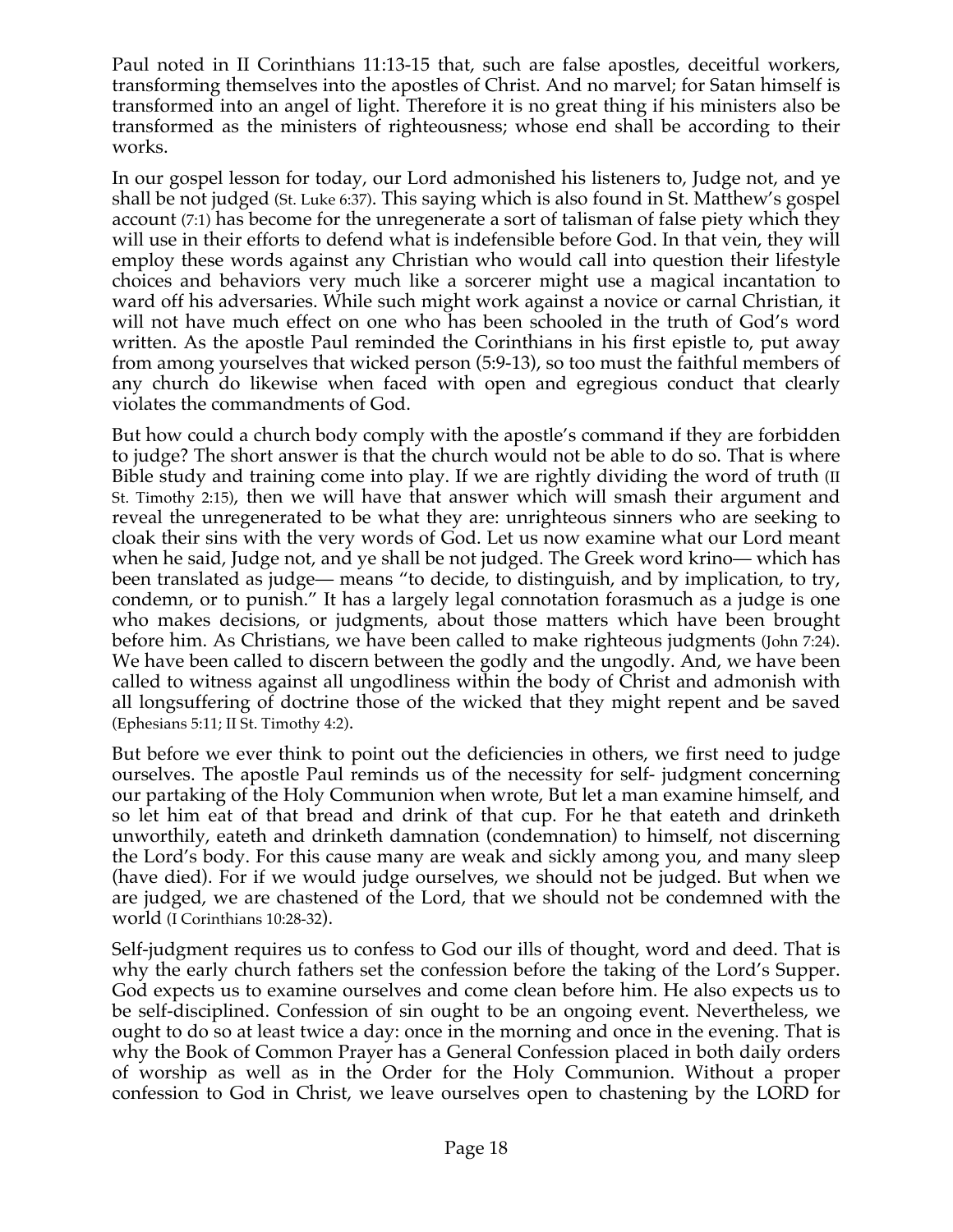that is what he will do if we will not recognize our sins and seek his forgiveness on their account. He will bring us to our knees if we will not go there of our own volition. Psalm 51 speaks of what God desires from us in self-judgment and confession before him: The sacrifices of God are a broken spirit: a broken and contrite heart, O God, thou wilt not despise (v.17).

While God desires us to judge in righteousness, Satan desires that we judge improperly or not at all. He will seek to undermine our Christian witness by luring us into sin via our love for, and association with our relatives and friends who do not adhere to God's word written. St. Paul explained it this way in his second epistle to the Corinthians, *Be ye not unequally yoked together with unbelievers: for what fellowship hath righteousness with unrighteousness? And what communion hath light with darkness* (6:14)? And such is in agreement with the admonition of our Lord who said, *Think not that I am come to send peace on earth: I came not to send peace, but a sword. For I am come to set a man at variance against his father, and the daughter against her mother, and the daughter in law against her mother in law. And a man's foes shall be they of his own household* (Matthew 10:34-36). We have been called of God to resist evil, and not simply give in to it on account of our friends and relatives. Whom shall we obey? God or man (Acts 4:19, 20; 5:29)? Satan likes churches where his minions are left to their own devices by pastors and congregants who have been schooled in the false assumption of judge not.

If for whatever reason we do not give in to sin, then the Devil will attack us with both his spiritual and earthly minions. He will seek to thwart our Christian witness from being heard and accepted, and in that cause he will use even those closest to us in order to minimize our effectiveness. They will become the stones for his sling, and the arrows for his bow. With that in mind, we should have about us our spiritual armor, and we ought to study and inwardly digest God's word written. For if we are to be successful in contending for the faith which was once delivered unto saints (Jude 3), then we must be well acquainted with the scriptures. Once we have learned them, we will afterwards have the confidence and the humility to successfully engage in spiritual warfare against our adversary. As St. Paul once observed, *And the servant of the Lord must not strive; but be gentle unto all men, apt to teach, patient, in meekness instructing those that oppose themselves; if God peradventure will give them repentance to acknowledging the truth; and that they may recover themselves out of the snare of the devil, who are taken captive by him at his will* (II St. Timothy 2:24-26).

Now it is often difficult for many to witness correctly to others because their pride will often transform their duty to judge from something that is godly into something that is the polar opposite. This can happen when one drifts into vitriol, debate and diatribe at the apparent reluctance of the unregenerate to receive that person's witness. Righteous anger toward the wickedness we perceive in others does not permit us to sin on behalf of the Lord we serve. We must remember to keep our heads, our hearts and our lips under control. The Devil would like nothing better than for us to blow up at others, or treat them with hateful anger.

We should admonish the unregenerate concerning their sinful lives and understand that they are being manipulated by the forces of darkness (Ephesians 6:10). God does not approve of a sinner in his unregenerated state because he hates sin. But the beauty of our testimony is this: that God will love and bless all who turn from their sins in the name of his only begotten Son. Thus, we should not be the least bit surprised to learn that the Devil will seek to stymie our efforts. We must resist his attacks and identify his subterfuges in all godly confidence knowing that we hold the truth, and that the lies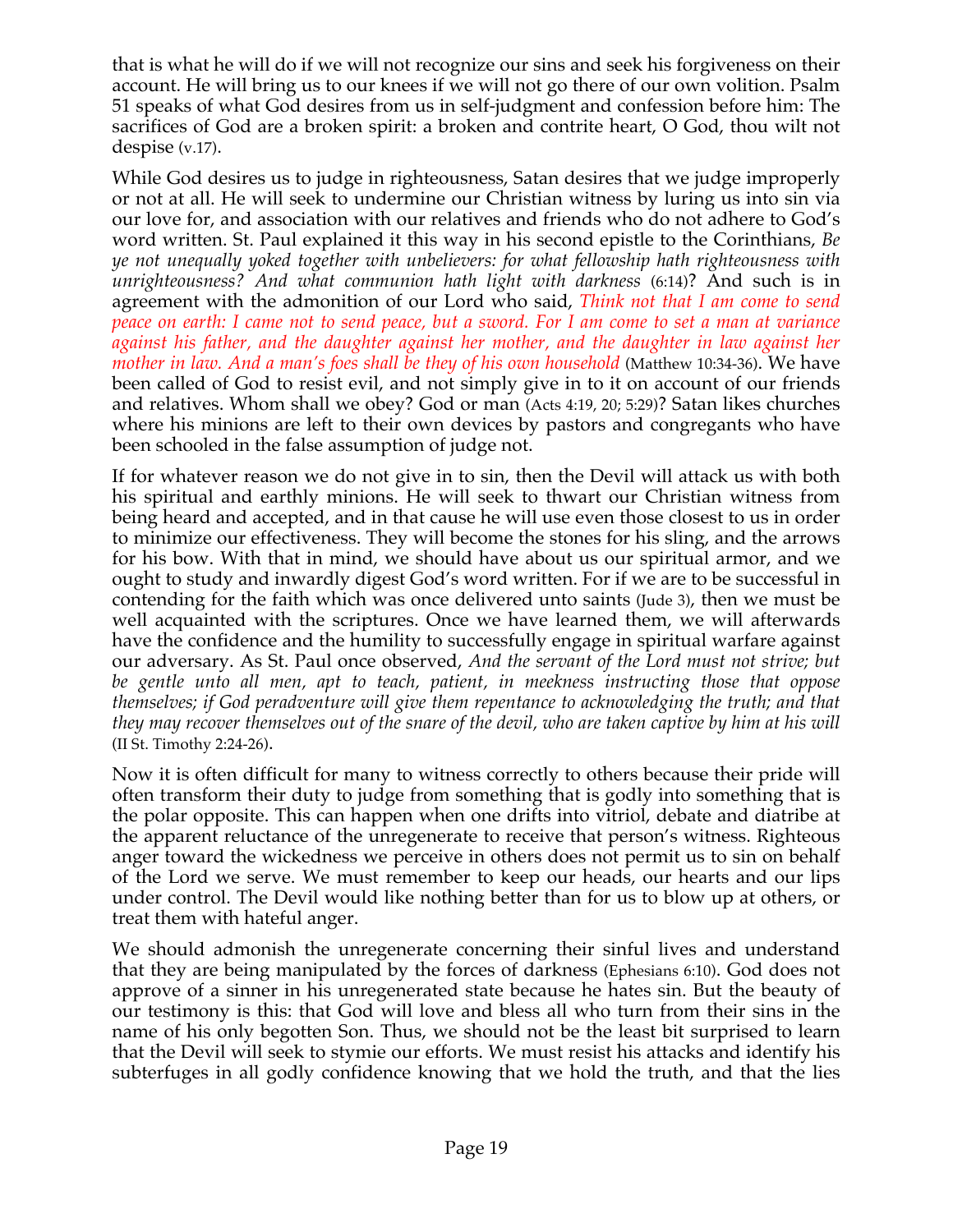with which he has enveloped those poor benighted souls can only be lifted by the power of the gospel of our Lord.

Please bear in mind that the godly purpose of judging has always been to warn sinners, not condemn them. If we will follow God's precepts, our work will bear fruit; if we do not, God will judge us at the last apart from our confession to him for our shortcomings in his service. We should desire that all who hear our witness will repent and turn unto God, but that will not happen if we are sullied by our own sinfulness, or our misguided attempts to witness to them.

As we watch for our Lord's return, we know that we cannot be slackers in God's service. Yes, you will hear the old saw, "It'll be a long time before God returns." Or you may hear, "There is plenty of time left to do as one chooses and then seek the forgiveness of God as the end of life draws nigh." That kind of reasoning is seriously flawed because it runs counter to what the scriptures have stated concerning our Lord's return. We have been told in no uncertain terms that God has not revealed that information to anyone. We may know the signs of the times, but we cannot know the day nor the hour. Our adversary, on the other hand, wants every mortal to believe that we have plenty of time so that he might keep as many souls as he can influence locked on a trajectory that will eventually carry them into everlasting perdition. How agreeable it all sounds: "You don't have to make up your mind now. Just keep on doing the things that make you feel good in the flesh; and as you see your life coming to a close, then (if you must) call upon God."

Unfortunately, the problem for many is set forth in the following interrogatory: "How many people know the time of their deaths?" People drop dead with little or no warning. So telling someone to just "live it up until you get to the end of your life, then seek God's forgiveness and redemption " is a terrible piece of advice. St. Paul makes it clear in II Corinthians 6:2b, ...*behold, now is the accepted time; behold, now is the day of salvation*. As the Rev. Matthew Henry once observed, "The present time is the only proper season to accept of the grace that is offered... We know not what will be on the morrow, nor where we shall be, and we should remember that present seasons of grace are short and uncertain and cannot be recalled when they are past." The Devil would have us believe that God is on an extended holiday and so have fun until he comes again.

Don't be fooled by the supposed wisdom of this world because you will find it has a serpent's hiss behind its words. Our Lord once said, *God is a Spirit and they that worship him must worship him in spirit and in truth... for the Father seeketh such to worship him* (St. John 4:24-23b). If we are going to seek after God's will for us, then we must resist a carnal and unrestrained life. St. Paul noted in his epistle to the Romans, *For they that are after the flesh do mind the things of the flesh; but they that are after the Spirit the things of the Spirit. For to be carnally minded is death; but to be spiritually minded is life and peace. Because the carnal mind is enmity against God: for it is not subject to the law of God, neither indeed can it*  be. So then they that are in the flesh cannot please God. But ye are not in the flesh, but in the *Spirit, if so be that the Spirit of God dwell in you...* (8:5-9a). To avoid the carnal and live in the Spirit requires self-examination and self-judgment. And so we have learned that rather than rejecting the concept of judgment, we ought to exercise such in a godly and righteous manner. If we know and understand the Scriptures, then we will win that victory over the world, the flesh and the devil and we will exercise our witness to others in such a manner that they too might see the need to repent and be saved in the name of our Lord and Saviour Jesus Christ.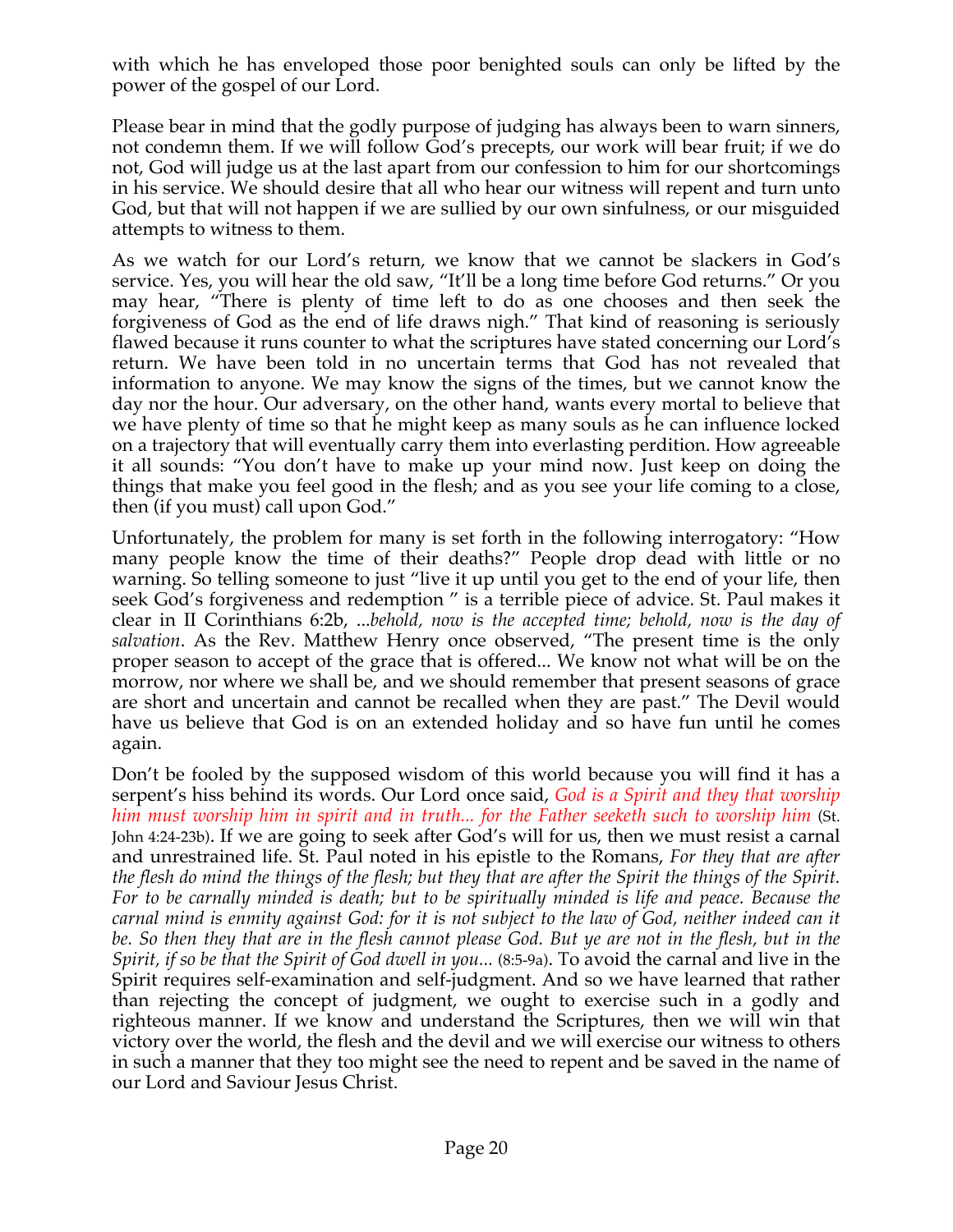Let us pray,

**ATHER**, help us to properly judge ourselves; that by means of our confession we **FATHER**, help us to properly judge ourselves; that by means of our confession we would be purged of our sins, and thus enabled to call upon others to end their wicked ways; for this we ask in the name of thy Son, even Jesus Christ. *Amen*.

Have a blessed week, Bryan+

# *After Church Hospitality*

We would like some pictures of your after service gatherings. Come on! Help out!

# *People in our Prayers* - http://faithfulcenturionprayerteam.blogspot.com/

### **Why? Prayer is an extremely important activity.**

It is not that God knows not our needs, for He surely does. Yet, Jesus commanded us to ask God for those same needs. In addition to the obvious of asking God for help, offering thanksgiving and the like, prayer helps us focus our thoughts on how we might do God's work.

The Prayer Team of the Anglican Orthodox Church was established to help our members and fellow Christians pray for those in need and to give thanks as well for the blessings we have been granted.

### **Who can be on the list? Do I have to be a member of the Anglican Orthodox Church to be prayed for?**

No! The only qualification to be on the list is that you want our prayer team to pray for you. We are Christians and are happy to pray for you, no matter who you are. If you want help from God, you are our kind of people.

### **What is the commitment from the prayer team?**

Each member of the team will pray for the desired outcome at last once per day.

# **How do I get myself or someone else on the prayer list?**

You can email one of the prayer team leaders: Jack - jack@faithfulcenturion.org or Dru dru@ faithfulcenturion.org, or call the office at (619) 659-3608 or fill out a prayer card at your church.

#### **What should I ask for?**

Depends on what you want. Some people merely want God to be asked to heal their ills and be mentioned by their first name, others want a specific outcome and / or have more of their personal information known to the team. Ask for what you want. It is your desire and need for prayer the team is attempting to meet. For typical examples, see the list below.

# **Updating the Team**

If you are on our prayer list, or if you have submitted a person that you have asked us to pray for, please update one of the team members or Hap in person, by telephone or email. It helps to be able to pray specifically for these individuals including their specific needs; plus if they get better, it is nice to give thanks!

Please note that on the yellow (maybe green or orange if you get an old one) cards at church, you can ask that those to be prayed for have their names disseminated to the prayer team. Those names will be said in church and appear here. Or, you can ask that their names and purpose be kept confidential, then only Hap will know to pray for them.

*Prayer List Notice – If you have someone on the prayer list and their needs have*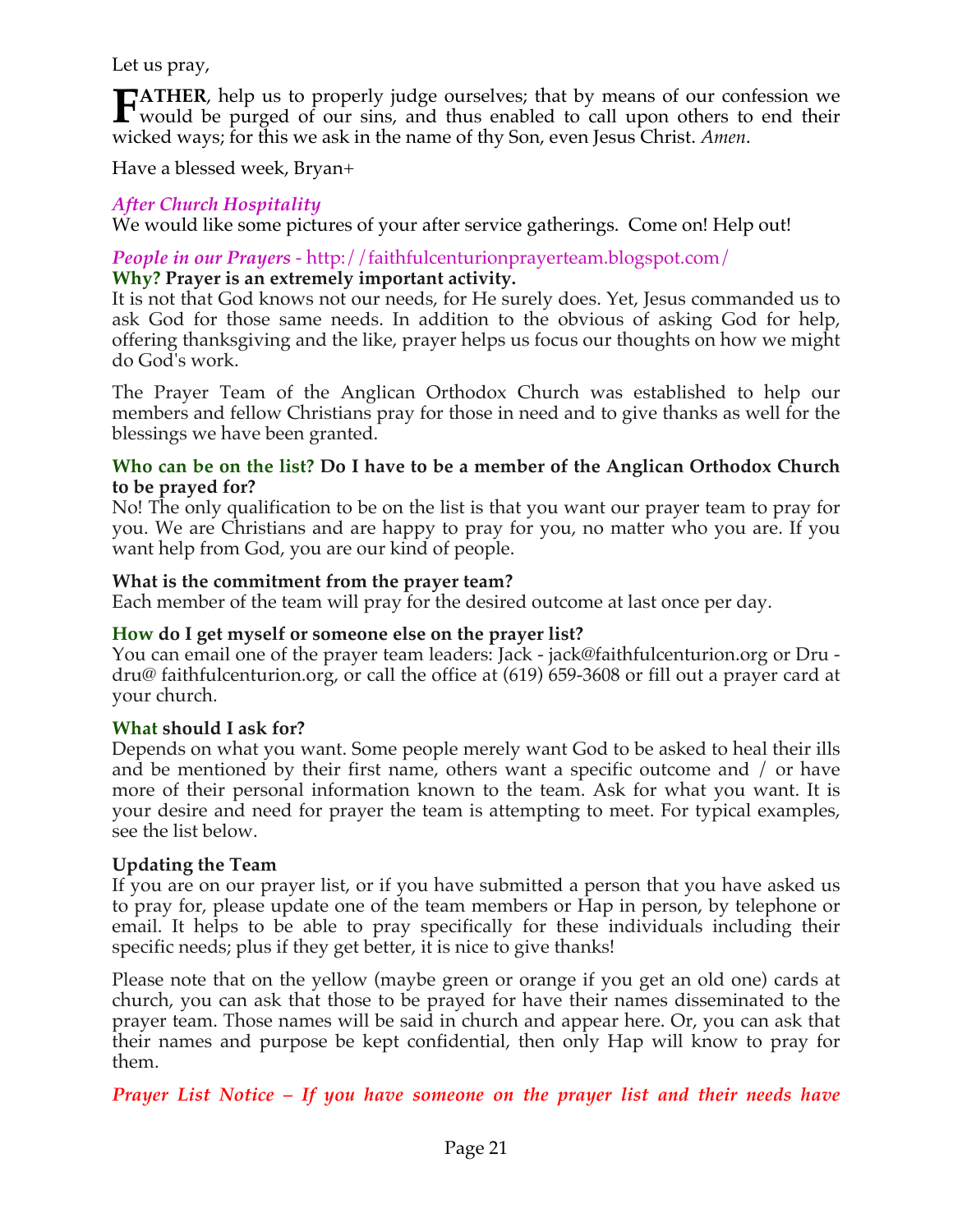### *changed, please let us know. We'd like to update our prayers to reflect the need and most important to give thanks!*

# *Travel*

*Frank Correia* is on travel to Nepal where he is teaching various subjects to Christian ministers in that country. The country is a 81 percent Hindu, 9 percent Buddist, 4 percent Muslim, 3 percent Kirata and a growing 1.4 percent Christian. Frank asks you pray for the Holy Ghost to guide him in his work there and we ask you to pray for his safe return.

### *Move*

*The Thomas Family* is now in Okinawa for a second short tour. Please pray for this new assignment to go well for Kurt and for Mary and the kids to make new friends.

### *Birthdays*

Tuck Arnold celebrated his 61<sup>st</sup> birthday on 12 June 2016. *Bob Reisor celebrated his 70<sup>th</sup> birthday on 3 June 2016.* 

### *Birth*

*Charles James Chiambalero* son of Chris and Laurie Chiambalero, the daughter and son in law of Bishop Jim and Mary Lou Flanagan on the morning of 20 May 2016. Please join the entire family in giving thanks for the safe birth and arrival of a welcome member of the family.

#### *Departed*

Rev R.D. Suvarna Raju passd away on 17 June 2016, after a hard fought battle with cancer. Pray a prayer of thanksgiving for his time here on earth and peace of mind and trust in our Lord for his family and friends to overcome the sorrow of the temporary separation.

### *Nearing the end of their time here on earth*

- *Dot* is an elderly woman with liver cancer. Please pray for Dot as she prepares to go home to be with her family who have gone before her. Pray for the faith of her family to build and the transition to be good.
- *Mrs. Tiffany (90)* has chosen to refuse extraordinary care as it will not gain much earthly time. The Tiffanys have been together for a long, long, long time. Pray for Mrs. Tiffany and her husband as together they begin this Journey to be with their Lord.
- *Maggie* is nearing the end of her time here on earth. Please pray for Maggie and her husband Dub as she prepares to go home to be with her family who have gone before her. Pray for the faith of her family to build and the transition to be good.
- *Alan* is a victim of metastasized colon cancer already destroying his liver. His youngest sister has put aside her hard-earned career to care for her brother in these days on earth. Please pray for him as he prepares to go home to be with his family who have gone before him. Please pray for comfort, understanding, strength and guidance for Alan and his family who will of necessity remain behind.
- *Saundra* is in ICU with congestive heart failure after a heart operation. She is aged and frail. Saundra is near the end of her time here on earth. Please pray for comfort, understanding, strength and guidance for Saundra and her family who will of necessity remain behind. Pray for the love of God to stay foremost in their hearts.

*Polly* is in hospice care with dementia and spinal stenosis. Please pray for her as she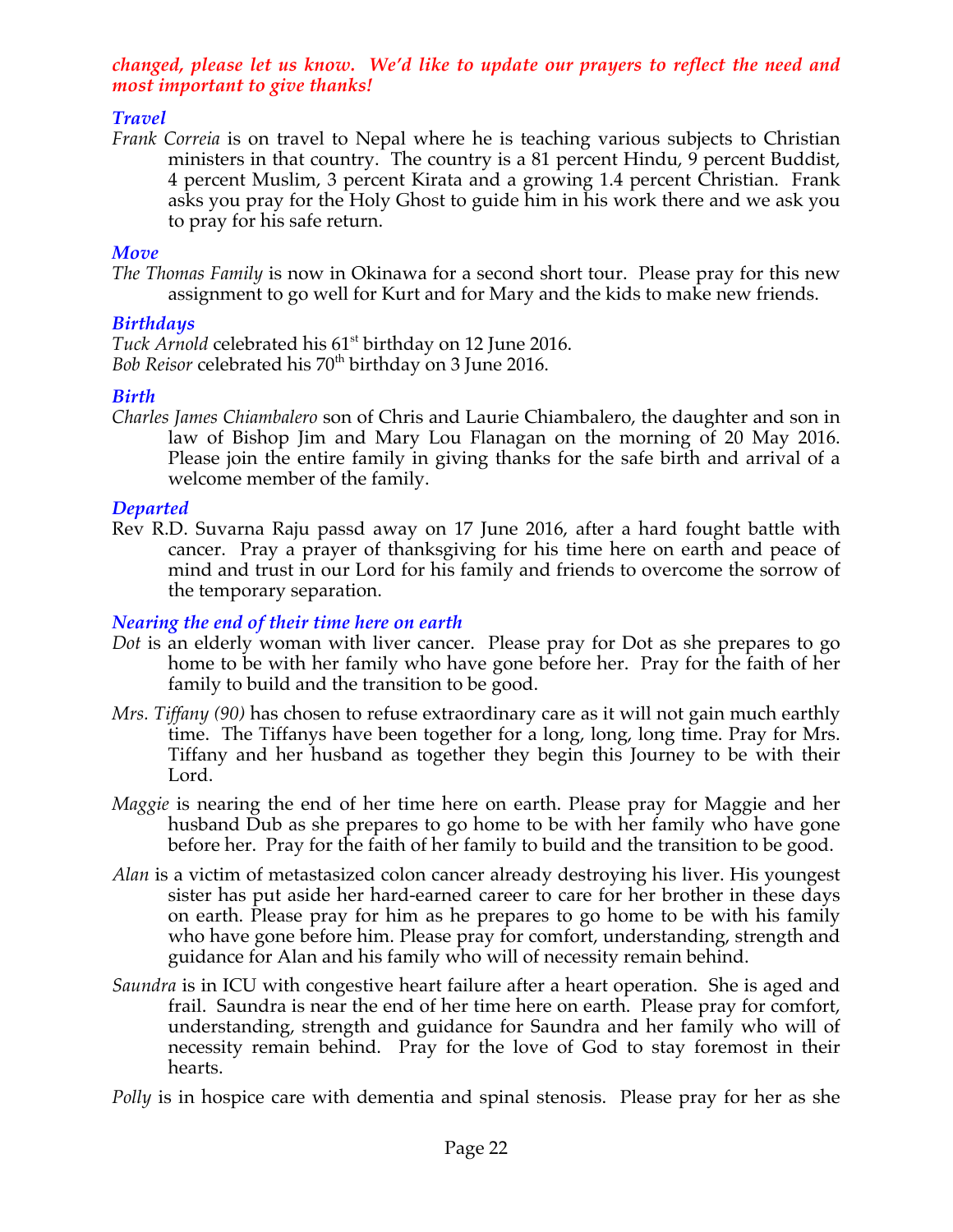prepares to go home to be with her family who have gone before her. Pray for the faith of her family to build and the transition to be good.

# *In need of a miracle or understanding of God's Plan*

- *Krysti* is off life support and able to talk, please give thanks for the good news. She is still unable to feel her legs. When that comes back she will go to a rehabilitation facility. Krysti has used drugs, has high blood pressure, is diabetic and has organ failure. Her families are with her and will appreciate your prayers.
- *Pat* has metastatic osteosarcoma; there is little that can be done. Please pray for a miraculous remission; that Pat's remaining time here on earth might be good. Help Pat and family put their trust in the Lord and let Him carry their sadness, fear, worry and terror.
- *Amy* has been diagnosed with metastatic melanoma and has cancer all over her body, and in one of her kidneys which are no longer functioning. Amy and her family have asked for prayer to stop the growth and to aid the family financially with the medical bills. At present she has to have surgery every two months to place stents. Pray Jesus will be close to all.
- *Gemma Dillinger* has been treating for breast cancer for over a year now, after surgeries, radiation and chemotherapy, she is reaching the limit of her tolerance with no end in sight. Please pray for her to gain strength and ground on the cancer. Help her to continue with her faith in our Lord, she is not afraid to go home, but wants to make sure it is time. Pray she will be encouraged to not give up until it is her time to go and that her time here on earth with her family will be good.
- *Janet* has had a blood borne cancer for several years. Her faith in the Lord is great and she is ready to be with Him. Pray she will be encouraged to not give up until it is her time to go.
- *Holly* has had Colon Cancer, Breast Cancer and now it is in her spine. Please pray for guidance for the medical personnel treating Holly, for a miraculous remission; that Holly's remaining time here on earth might be good. Help Holly and her family put their trust in the Lord and let Him carry their sadness, fear, worry and terror. Pray for strength and courage for Holly.
- *Tim* was on a kidney transplant list and started dialysis and was taken off the transplant list for a heart problem that required stents, while putting in stents a leaking valve was found. A port was put in and something happened and it has to be redone. In several days he will have a valve replaced, after heart surgery and recover he will go back on the transplant list. Please remember him in prayer in the days and weeks ahead. Pray he will put his worry on God's shoulders so he might be at peace and rest. Pray for those treating him that they might pay attention and do their best.
- *Marilyn* has been diagnosed with non-operable pancreatic cancer. Please pray for a miraculous remission; that Marilyn's remaining time here on earth might be good. Help Marilyn and her family put their trust in the Lord and let Him carry their sadness, fear, worry and terror.
- *June* found she has a recurrence of colon cancer, which is now Stage Four, that is it has spread. Please pray for a miraculous remission; that June's remaining time here on earth might be good. Help June and her family put their trust in the Lord and let Him carry their sadness, fear, worry and terror.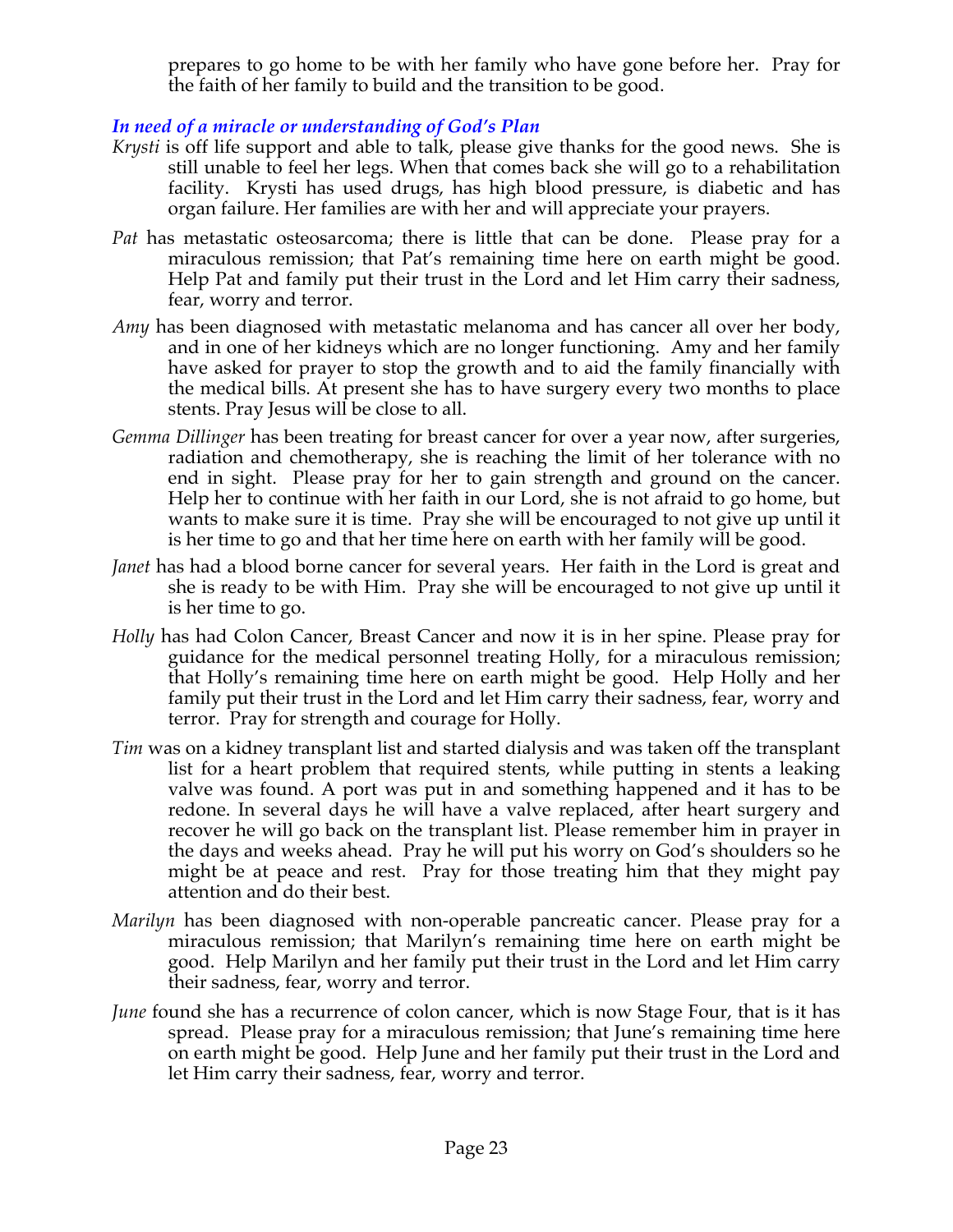- *Cindy* has been diagnosed with two aggressive malignant brain tumors. We have been praying for a miraculous remission; one shrank and the other disappeared; now the shrinking one has started to grow agian. Please pray for a miraculous remission; that Cindy's remaining time here on earth might be good. Help Cindy and and her family will continue to put their trust in the Lord and let Him carry their sadness, fear, worry and terror.
- *Leon McKay* suffered a stroke a few weeks back that has left him unable to speak and while undergoing evaluation the doctors also found he has a very aggressive cancer. Please pray for a miraculous remission; that Leon's remaining time here on earth might be good. Help Leon and his family put their trust in the Lord and let Him carry their worry.
- *Rev. Thomas Brooks* is not improving and being kept alive by artificial machines. Please pray for a miraculous recovery and if that not be God's Will, a rapid passing to home. Help Thomas' family put their trust in the Lord and let Him carry their worry
- *Ronnie* has kidney cancer that has spread and the surgeons are very concerned. Please pray the medical team to formulate a successful treatment plan and for a miraculous remission; that Ronnie's remaining time here on earth might be good. Help Ronnie and family put their trust in the Lord and let Him carry their worry.
- *Levi* was cancer free for 4 years and just discovered he has kidney cancer. Levi has a great deal of faith and said whether he is healed or God takes him home he will be fine. Please pray for the medical team to pay attention and to their best and for a good outcome. Pray also that Levi and family will be able to put their worry on God's shoulders. In particular, please pray for pain relief; Levi is 22 years old.
- *Ray Daley* is a member of the Royal Canadian Legion and served his country during the Korean War era. Ray is taking chemotherapy treatments for cancer. Meanwhile his son Trevor is in the hospital in a coma and seems to have lost the will to live.
- *Pat* has been under treatment for colon cancer for sometime. He has had major complications the last few days and your prayers will be appreciated by family and friends.
- *Dorothy* had pneumonia, on checking her lungs they found tumors which permeated the lung area. Further investigation found a primary site in the colon, with the lung being secondary. It would appear there is no viable treatment at this time. Please pray for a miraculous remission; that her remaining time here on earth might be good. Help Dorothy and her family put their trust in the Lord and let Him carry their worry.
- *Becky* has fourth stage metastasized lung cancer and is not doing well with chemotherapy treatments. Please pray for Becky and her husband as they are together during this difficult time in their lives.
- *Jane* has fourth stage cancer and is not doing well. Please pray for Jane and her family as they are together during this difficult time in their lives.
- *Colleen* has been battling pancreatic cancer over the last year and it has now spread to one of her lungs. Please keep her and her family in your prayers.
- *Christine* has cancer of the colon, which spread to her liver; she is receiving chemotherapy and is having difficulty eating. Please pray for the medical team treating her to pay attention and do their very best; pray also for confidence in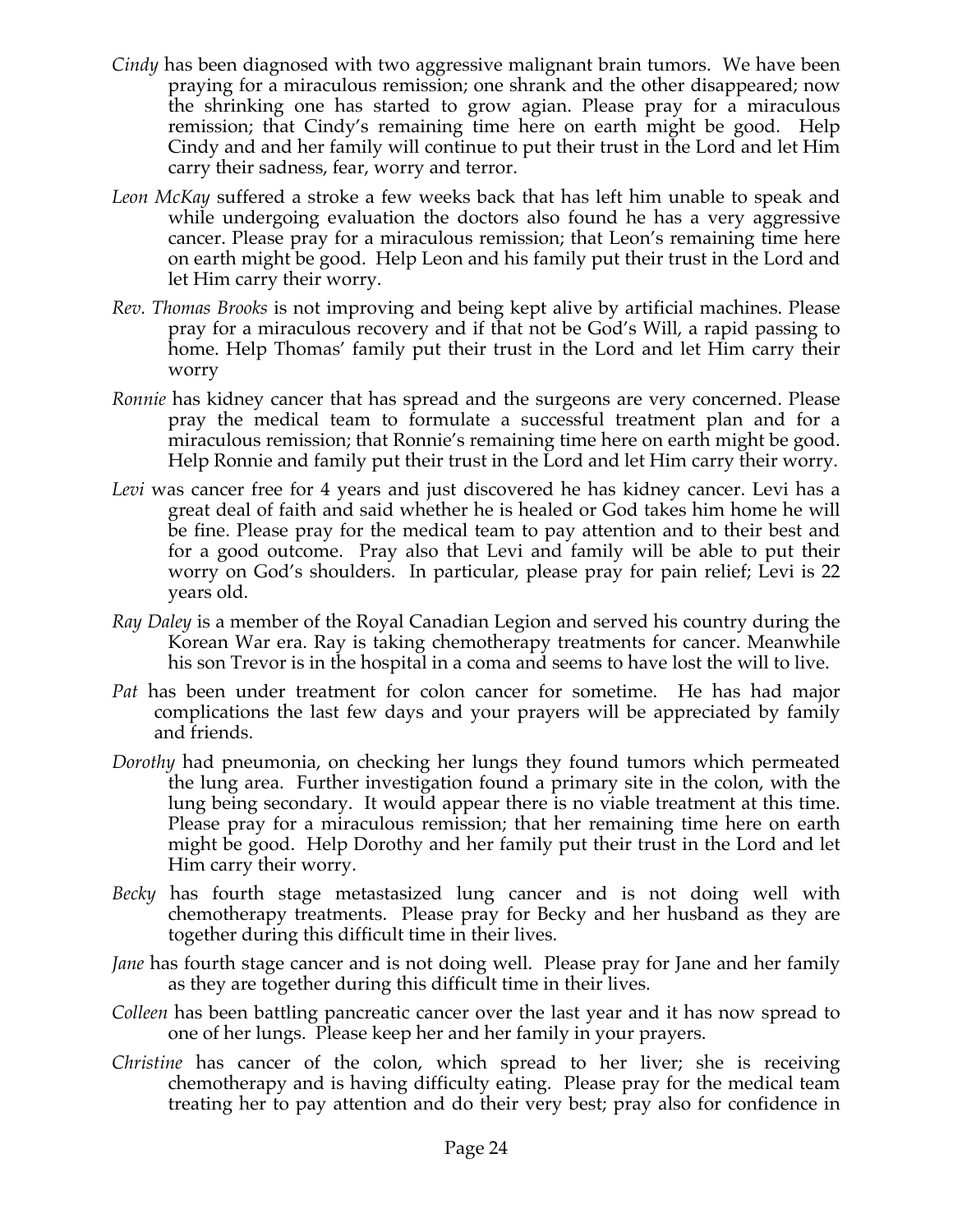our Lord for Christine and her family.

*Todd* and *Kenny* have both been fighting osteocarcinoma for over five years and have been told their time here on earth is nearing its end, absent a miracle from God. Both are ready to go home and leave the pain, but would like to stay. Please pray for them and their families.

# *Homebound or Infirm*

- *Laurel Bessessen* (95) has begun to lose her mental abilities to recall people, places and things around her. Her family is no longer able to care for her at home and she is in a skilled care facility. She is the last of that family's generation. Please pray for the mental degradation to stop or for her to leave for home. Pray for her family who do their best to care for her, visiting every day; for her children Cookie, John and Bill, as well as the other members of the family.
- *Judith Clingwall* is afflicted with Multiple Sclerosis (MS). She is currently in Laurel Place, an extended care facility in Surrey, British Columbia. Judith's condition has worsened recently. Please pray for her to take an active part in her own life, for her strength, peace of mind, trust in God and remission of the disease so she might return home to her family. Pray also for strength for her husband Martin as he deals with all the problems and stress of Judith's situation.
- *John* has Alzheimer's, pray he will call on God to help him as he deals with this time in his life.
- *Steve,* brother in law of Paul Martin, appears to have early onset dementia. Steve had teenage children and is very concerned for them. Please pray for the disease to stall or abate and for peace of mind for Steve and his family.
- *James* is on oxygen all the time, this is bothersome to him and terrifying as well. Please pray for James to put his worry, his bother and his terror on the Lord. Pray for strength and guidance for James and his family. They suggest this verse, "I am thine, save me, for I have sought thy precepts."
- *Joan* has had serious medical problems that have kept her confined. Please pray her health will remain stable.
- *Norma, Sara's mother* is in a state of deteriorating health, both physically and mentally, with both dementia and Alzheimer's. She is slowly drifting away, though she still recognizes Sara and prayer gives her a sense of peace. Please pray for both Sara and her mother to put their cares and worries on God's shoulders so they can deal with the many problems involved.

# *Surgery*

- *Shamu* had successful surgery on 3 June 2016, her ninth, to reconnect her insides. The surgery was a success, but there was an infection. She still needs to gain strength and raise her blood pressure. She is still weak. She now needs another surgery to correct the infection left from this one. Please pray for strength; physical, mental and spiritual for her. Pray for guidance for the medical team treating her. Pray also for her to continue her trust in our Lord as she goes through this difficult time. Above all, please pray a heartfelt prayer of thanksgiving for this wonderful turn of events after so much ill.
- *Jan Jessup* is recovering reasonably well from surgery to place a new knee joint in her right leg. Pray for her family to be able to properly care for her as she returns home and for Jan and her husband Roger to be able to put their worry on God's shoulders.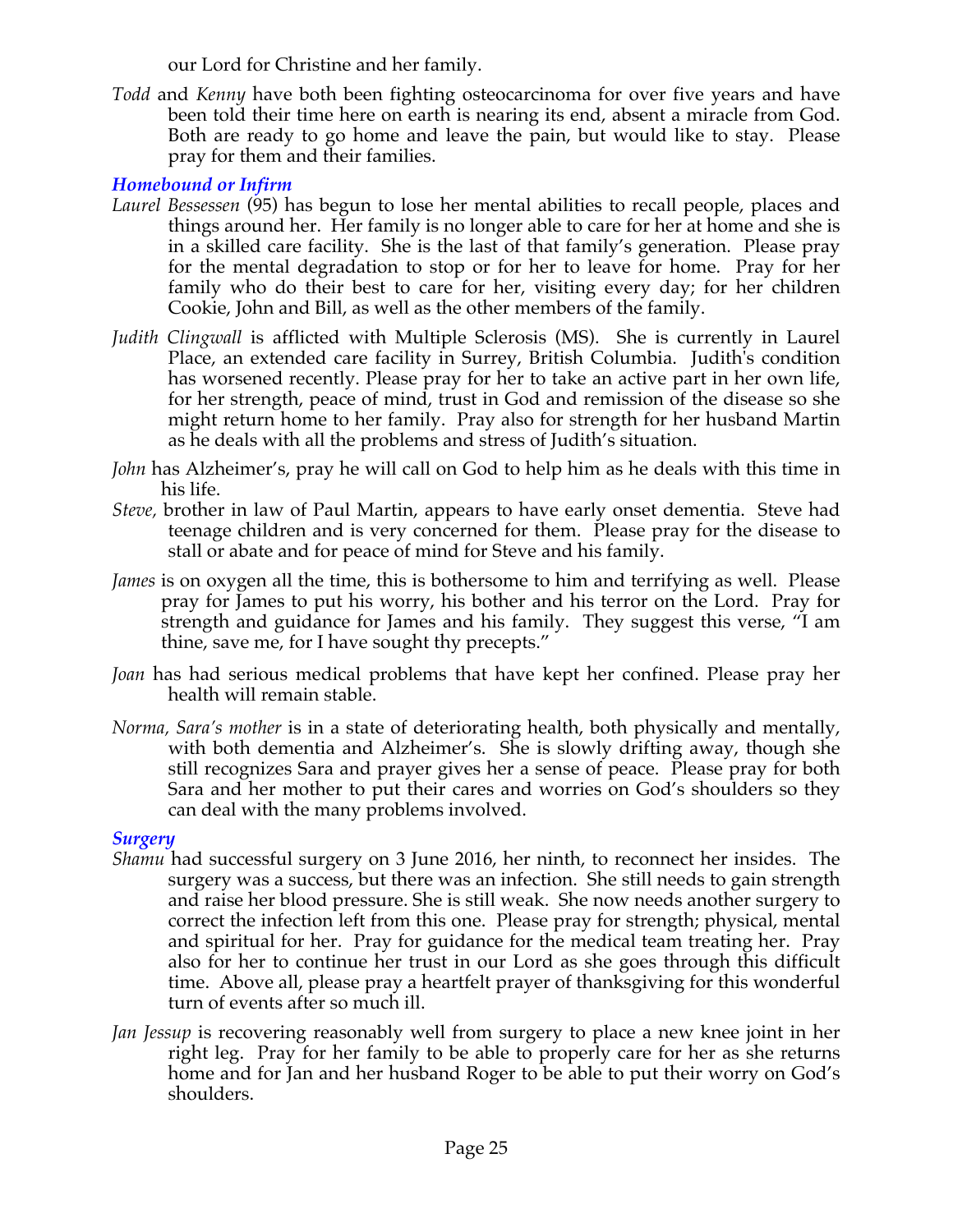- *Ashiei* had surgery on Tuesday 1 December 2015, to remove a tumor from her chest; complications ensued. Please continue Ashiei in your prayers and pray for the medical team to be open to God's guidance on further treatment, to their best and for a good outcome. Pray also Ashiei and her family will be able to put their worry on God's shoulders.
- *Marcia* has had a biospy of a mass in her breast which indicated a tumor that must be removed. Pray the surgical team will be open to guidance, pay close attention and do their very best. Pray for peace of mind and trust in God for Marcia and her family.
- *Edware* is having his fourth back surgery (in the last four years) Please pray for the medical team to pay attention and to their best and for a good outcome. Pray also that Edware and his family will be able to put their worry on God's shoulders.
- *Jeff* has been undergoing surgery, chemo and radiation since October for pancreatitis and Pancreatic cancer. Please pray for the medical team to pay attention and to their best and for a good outcome. Pray also that Jeff, his wife and family will be able to put their worry on God's shoulders.
- *Albert* had a pacemaker installed recently. He will require surgery soon for a leaking heart valve and has just been told he has esophageal cancer. Pray he will turn to God and come to know Him on a more personal basis as the days go by.
- *Mario* has early-diagnosed prostate cancer and had surgery. Pray for complete remission and that Mario and his family will be able to put their worry on God's shoulders.
- *Eddie* has upcoming bladder surgery. Please pray for the surgical team to pay attention and to their best and for a good outcome. Pray also that Eddie and family will be able to put their worry on God's shoulders.

#### *Testing and Treatment*

- *Spencer* has been diagnosed with Autism. Please pray for guidance for the people treating him and for trust in our Lord for him and his mother Lorna.
- *Madisun Hanks* (13) has Cerebral Palsy, Epilepsy and Tourette's Syndrome, she also gets debilitating migraine headaches. There are various very high risk treatments which provide some relief. None of them are close and none are easy. Please pray for Madisun, her mom Hilda who guides her through all this and those treating her.
- *Patrice Li* is hospitalized with what is apparently the early stages of Congestive Heart Failure. Please pray with Patrice, her husband William, family and friends the physicians treating her will be guided in their assessment and treatment plan, for a full and speedy recovery to health and for trust in the Lord for Patrice, her husband William, family and friends in this worrisome time.
- *Jane* has Multiple Myeloma and is set for back surgery on Monday 9 May2016. Please pray with Jane, her family and friends the physicians treating her will be guided in their assessment and treatment plan, for a full and speedy recovery to good health and for continued trust in the Lord for Jane, her family and friends in this worrisome time.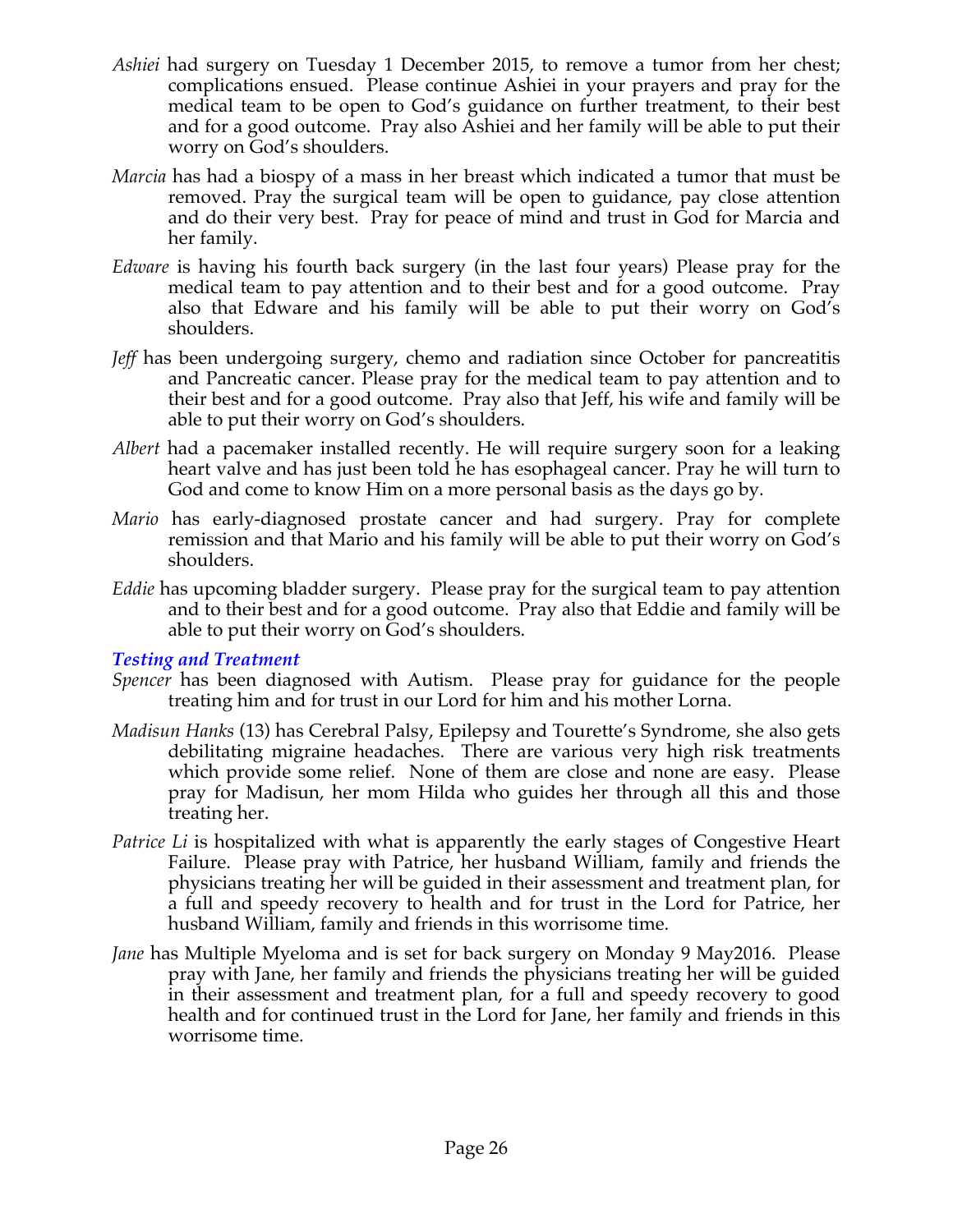- *Michael* has cancer of the blood and is starting chemotherapy. Please pray for the physicians treating him to be guided in their assessment and treatment plan, for a full and speedy recovery to good health and for trust in the Lord for Michael.
- *Clay* has a large gallstone; he is in poor health and not currently a surgical candidate. Please pray for the physicians treating him to be guided in their assessment and treatment plan, for a full and speedy recovery to good health and for trust in the Lord for Clay.
- *Jim Sevier* has been in the hospital for heart related troubles. Please pray with Jim and his family the physicians treating him will be guided in their assessment and treatment plan, for a full and speedy recovery to good health and for trust in the Lord for Jim and his family in this worrisome time.
- *Claude* has been falling and he does not know why. Pray doctors will discover what the problem is and he can continue without any more difficulties.
- *Sungeun (Janice)* has been experiencing persistent stomach pain, fevers, and incontinence for the past 30 days and has been hospitalized. Please pray with Janice and her family the physicians treating her will be guided in their assessment and treatment plan, for a full and speedy recovery to good health and for trust in the Lord for Janice and her family in this worrisome time. She is a founding member of St. Andrews Parish in Enterprise, Alabama.
- *Jieun*, a concert pianist and founding member of St. Andrews Parish in Enterprise, Alabama, and sister of Janice above has a persistent cough that has nagged her for several months. She has undergone clinical tests and may know something tomorrow, Please pray with Jieun and her family the physicians treating her will be guided in their assessment and treatment plan, for a full and speedy recovery to good health and for trust in the Lord for Jieun and her family in this worrisome time.
- *Gretchen* has been diagnosed with severe osteoporosis. Her doctor wants to treat her with injectable drugs which have fearsome side effects. Please pray with Gretchen and her family the physicians treating her will be guided in their assessment and treatment plan, for a full and speedy recovery to good health and for trust in the Lord for Gretchen and her family in this worrisome time.
- *Pete* has not been well and is back in the hospital with another stroke. Please pray for the physicians treating him to be guided in their assessment and treatment plan, for a full and speedy recovery to good health and for trust in the Lord for Pete and his family in this worrisome time.
- *Kamil* has heart problems and they are trying to stabilize his medication, now he been admitted to the hospital because of breathing problems. Please pray for the physicians treating him to be guided in their assessment and treatment plan, for a full and speedy recovery to good health and for trust in the Lord for Kamil and his family in this worrisome time.
- *Mary Lee* has bleeding into her stomach and they cannot find the sources. Mary Lee is in CCU and her husband *Maurice* is not eating until she returns home for is so upset. Please pray for the physicians treating her to be guided in their assessment and treatment plan, for a full and speedy recovery to good health and for trust in the Lord for her, Maurice, as well as the rest of the family in this worrisome time.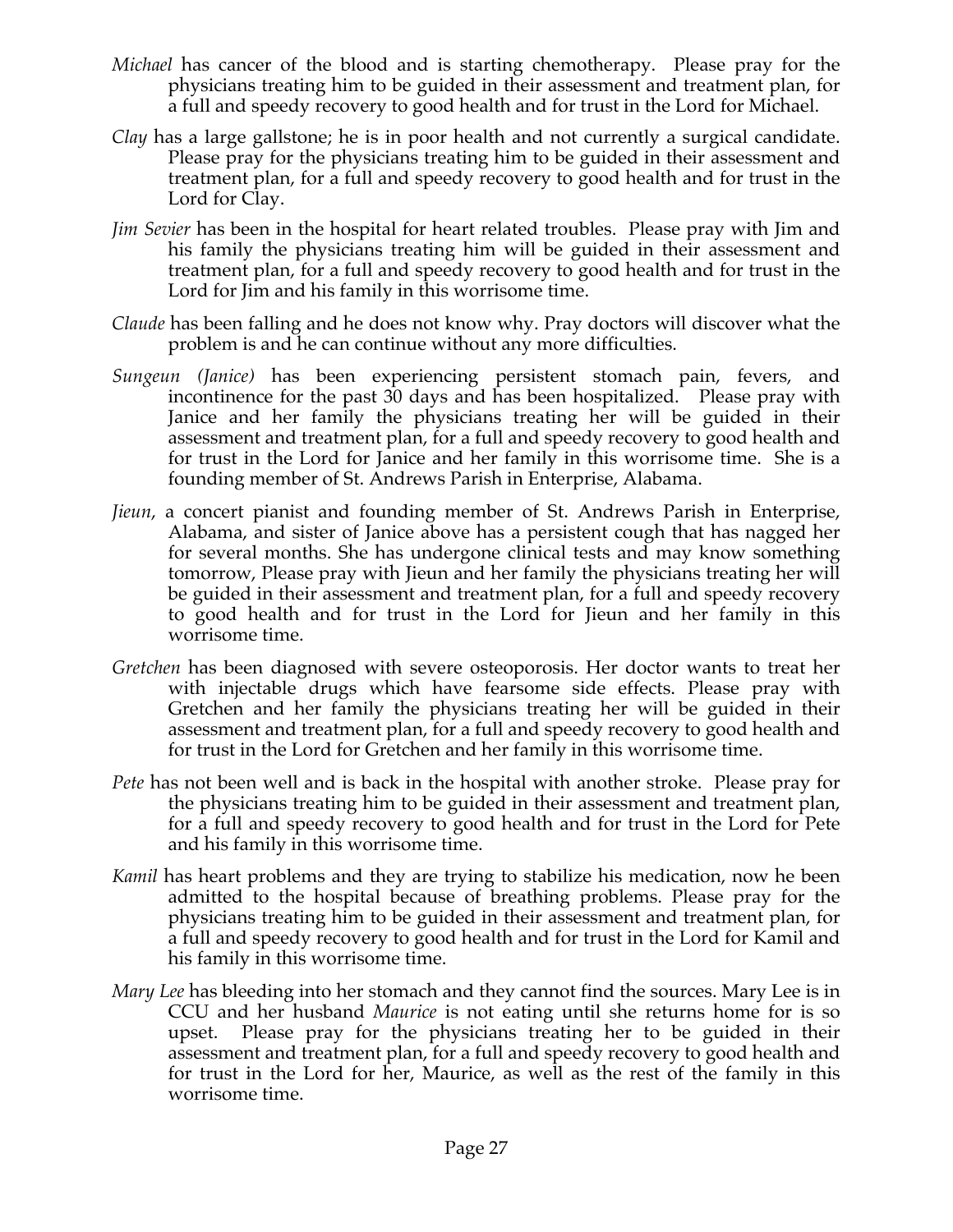- *Glenn Porter, MAJ USMC Retired,* has Interstitial Pulmonary Fibrosis, which causes him to be unable to get enough oxygen into his system without supplemental oxygen all the time. The only real treatment is a lung transplant, without a transplant he has between two to five years here on earth. Please pray for him to continue in his faith and for a set of lungs to become available.
- *Kathy Cardin* appears to have macular telangiectasia, a degenerative eye condition which ultimately results in blindness for which there is no apparent cure. Please pray for the physicians treating her to be guided in their assessment and treatment plan, for no loss of vision and trust in the Lord for her, her husband Ron, as well as the rest of the family in this worrisome time.
- *Pat* has an aneurism of the brain, Pray she will make the right decision on how to treat this problem and it will be healed.
- *Gwen Savarese* (Sandy Patton's mom) had what was thought to be a min-stroke this week, when they looked at her carefully, they found a large mass, thought to be a tumor. At this point, it appears it can stay. Please pray for continued guidance for the medical team treating Gwen and patience and trust in God for Gwen, her husband and family. Pray also for a full recovery for Gwen.
- *Dan* is very sick with cancer and is starting an experimental treatment. This treatment will take Dan away from their family business and put even more stress on him and his family. Please pray for Dan's wife who is meeting with Steve who plans to keep the family business going while Dan is ill. Pray for Steve as he has many new responsibilities.
- *Timothy* has brain cancer. He had surgery and is waiting for the pathology report to find out what kind of chemo he will need. Please pray for continued guidance for the medical team treating Timothy and patience and trust in God for Timothy and his family. Pray also for a full recovery for Timothy.
- *Helen* was admitted from her doctor's office 15 July 2015, as the result of a blood test, to the University of Pennsylvania Hospital with an extremely high white blood count. She and her husband are very active in the ministry of their church and are asking for believers to pray for them and their family, as they are facing very serious problems in the days to come. Please pray for guidance for the medical team and patience and trust in God for Helen and her family. Pray also for a full recovery for her.
- *Elma* has been suffering with headaches for a long time. Doctors have not been able to discover the reason for them. Pray for strength, courage and understanding for Elma and her family; as well as for God's guidance for the medical people caring for her that they might find the best treatment method to banish the headaches completely.
- *Corissa* has been diagnosed with a blockage. As soon as the Physicians determine the exact problems they expect Major Surgery will proceed.
- *Barbara Apple* was more or less bedridden after a fall. She was hospitalized in great pain and had been transferred to a skilled nursing facility where they hope to be able to control the pain level. Pray for inspiration for those caring for her that they might find the appropriate treatment. Please pray for Barbara to put her trust in the Lord, look to Him for strength and for her to gain energy so she does not lose the mobility she has; pray for a full and rapid recovery. Please pray also for her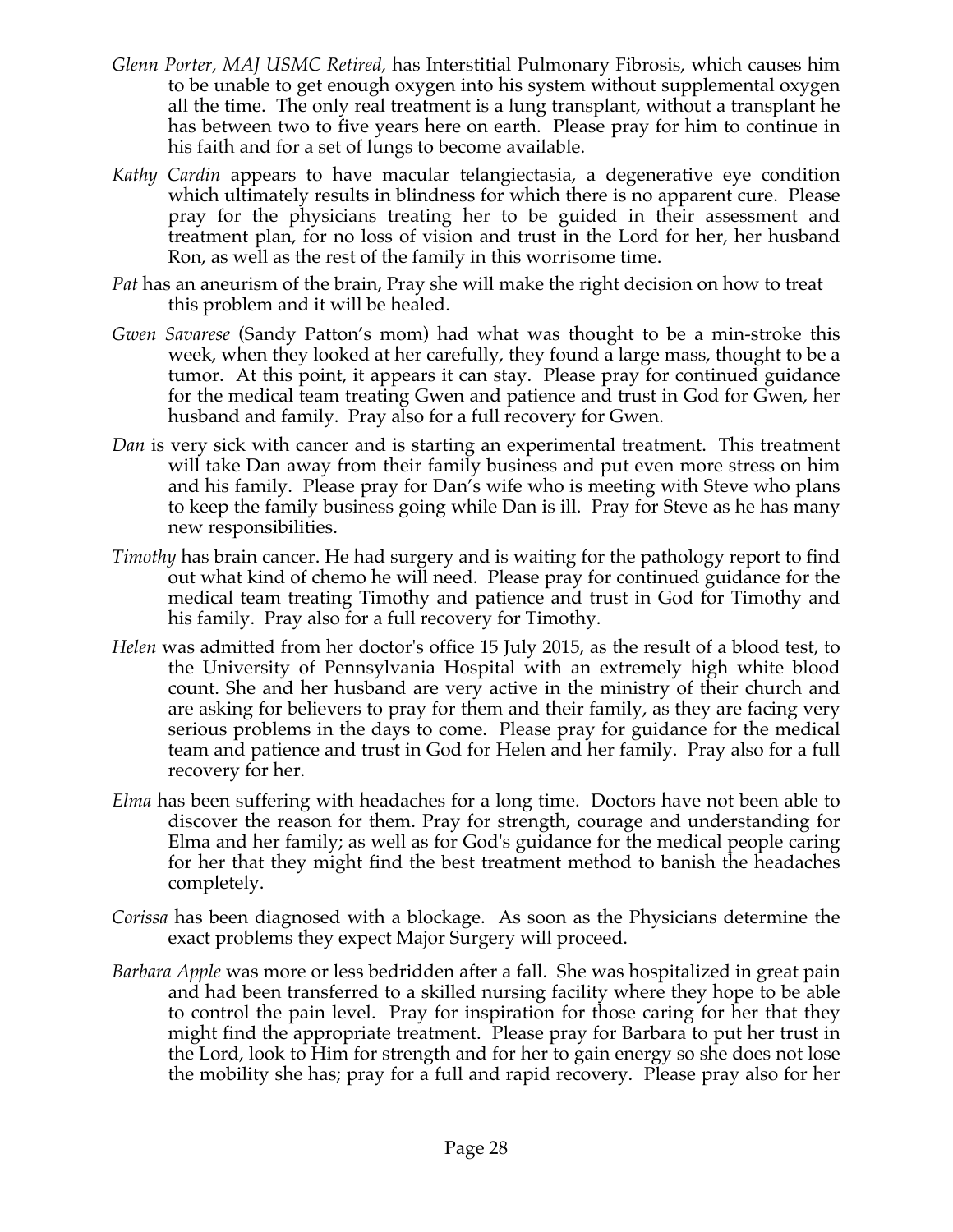husband Bob who is taking care of her that he might be comforted and strengthened in this time of stress.

- *Deborah* has had a stroke, she is doing much better and out of the hospital. She has a problem with anemia and is taking supplements for that. Pray our Lord will be close to her and her family. Pray for strength, courage and understanding for Deborah and her family; as well as for God's guidance for the medical people caring for her that they might find the best treatment method to allow her to heal completely.
- *Rev. Steve Boardman* has been diagnosed with stage 3 cancer. Pray that Jesus will be close and comfort his family and members of his congregation*.*
- *Hang So Ryu* has cancer. Please pray for medical team contemplating and evaluating the treatment that they might be guided to the correct choice and do their very best. Pray also for peace of mind and trust in God for him and his family, as well as physical strength.
- *Olivia,* age 7, has been diagnosed with Stage 3 Lymphoma. The prognosis is good at this time, please pray for medical team contemplating and evaluating the treatment that they might be guided to the correct choice and do their very best. Pray also for peace of mind and trust in God for Olivia and her family, as well as physical strength.
- *Paul* has been hospitalized recently several times because of persistent high fevers. He is being tested and checked by physicians and seems to have a slight scoliosis, a node and Schuermann's disease. Please pray it will be discovered how to treat these problems and healing will begin so he will be inspired to continue his education.
- *Carol Anne* needs God's comfort and healthy test results as she is anxiously undergoing tests related to previous hysterectomy and experiencing symptoms in the surrounding area.
- *Jennifer* has some lumps on the right side of her neck; they have grown and multiplied. In the last few months she has been having problems swallowing. Jennifer has an appointment with specialist in several weeks to try and discover what it is. She is having a great deal of anxiety as she waits for her Doctors appointment and will appreciate your prayer for anxiety and health.
- *Rick* has heart problems. Please pray for guidance for the medical people treating him that they might pay attention, do their very best and make the right recommendations regarding treatment. Pray for help for Rick and his wife Wanda to keep their trust in the Lord and let Him carry their worry.
- *Clay* has melanoma. Please pray for guidance for the medical people treating him that they might pay attention, do their very best and make the right recommendations regarding treatment. Pray for help for Rick and his wife Pam to keep their trust in the Lord and let Him carry their worry.
- *Atina* has been diagnosed with skin cancer, which turned out to be a melanoma. A routine CT scan found a 9mm (3/8 inch) lesion in her left lung. The melanoma appears to be spreading; they need to remove the offending tissue and test the sample. Pray for guidance for the medical people treating her that they might pay attention, do their very best and make the right recommendations regarding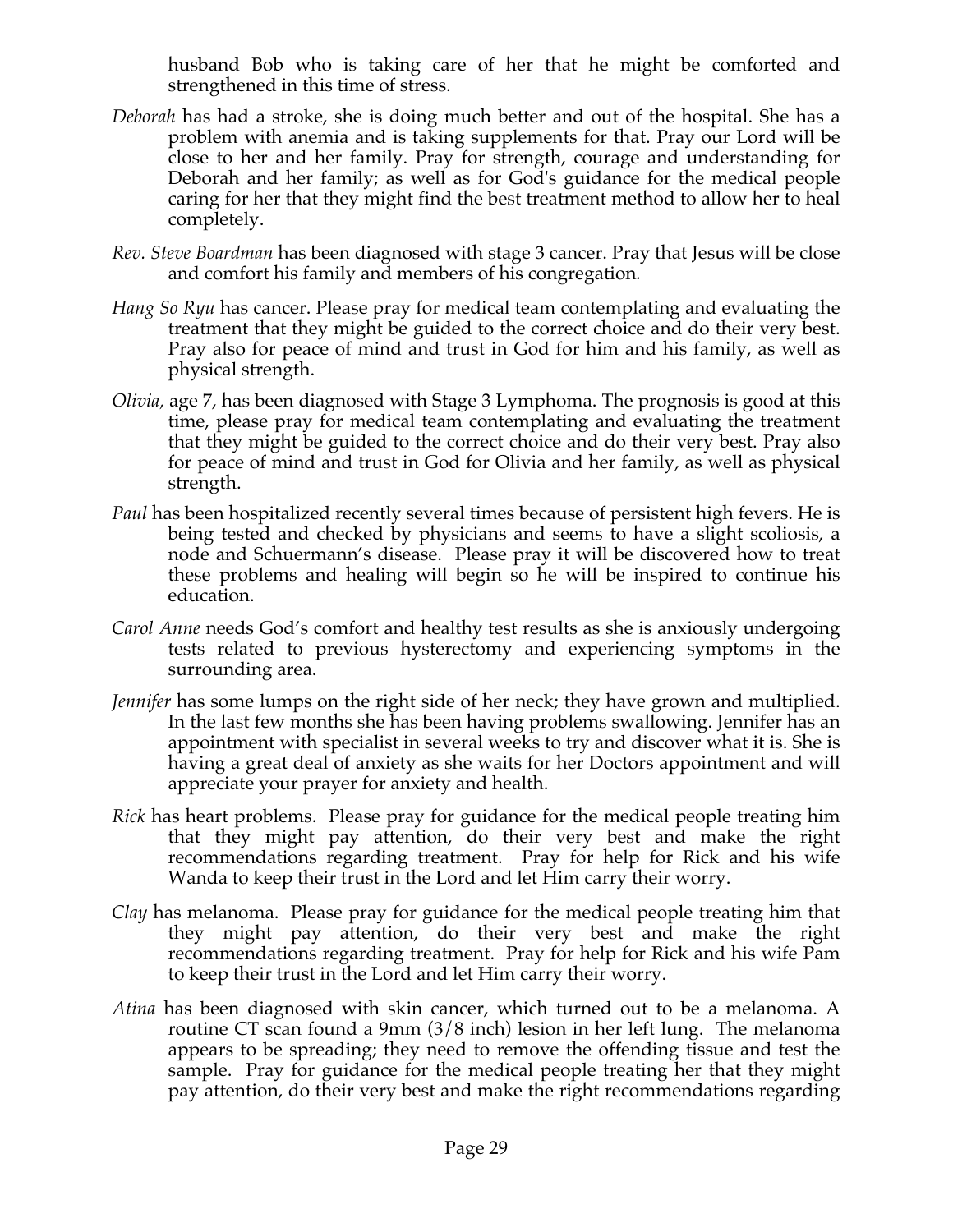treatment. Atina's faith is being tested, she has difficulty in praying and accepting the outcome, she wants what she wants and is perplexed about her faith in Jesus. Pray for help for Atina to keep her trust in the Lord and let Him carry her worry.

- *Evelyn* has been diagnosed with bone cancer. Pray for guidance for the medical people treating her that they might pay attention, do their very best and make the right recommendations regarding treatment. Pray for help for Evelyn to keep her trust in the Lord and let Him carry her worry.
- *Stacy* has Multiple Sclerosis and was hospitalized for what turned out to be food poisoning. Pray for trust in God for Stacy and Chris as they deal with Stacy's illness.
- Liz *Strauch* is set for hardware removal surgery on 4 May 2016 after the draining of a pineal cyst last year. Since November 2013, similar symptoms have returned. A CT Scan turned up what is thought to be either a new cyst or an enlarged pineal gland. More testing, including an EEG is in the works. She is no longer able to work. Pray for strength, courage and understanding for Liz and her family, in particular her husband Ken and sons Caleb and Nathan; as well as for God's guidance for the medical people treating her that they might find the best course of treatment and allow Liz to heal completely.
- *Faye* is in the hospital because she is weak has been receiving blood transfusions. Pray for strength, courage and understanding for Faye and her family; as well as for God's guidance for the medical people treating her that they might find the best course of treatment and allow Faye to heal completely.
- *Tom* has heart and kidney problems. Pray for strength, courage and understanding for Tom and his family; as well as for God's guidance for the medical people treating him that they might find the best course of treatment and allow Tom to heal completely.
- *Harold* has had a severe stroke. He is now home, but his family is looking for a rehabilitation facility to help him recuperate. Pray for strength, courage and understanding for Harold and his family; as well as for God's guidance for the medical people caring for him that they might find the best treatment method to allow Harold to heal completely.
- *Joe* has had a preliminary ALS diagnosis. Pray the final diagnosis will something that will allow him to continue taking care of his devoted young family. Pray for strength, courage and understanding for Joe and his family; as well as for God's guidance for the medical people treating him that they might find the best course of treatment.
- *Mark Wilson* has been under tremendous strain both physically and with work; he passed out just before New Years Day and awoke in the hospital, he got out then back in apparently with double pneumonia and now out. Due to very bad lungs already, this is a life threatening issue. Please pray for peace of mind and trust in the Lord for Mark, as well as for his family.
- *Preston* is reacting poorly to recent neck surgery and now has problems with his liver count; Physicians feel that dialysis will help. There may be a blockage in the bowel and an operation might be necessary. Please pray for the medical team to pay attention and to their best to determine how to help Preston and for a good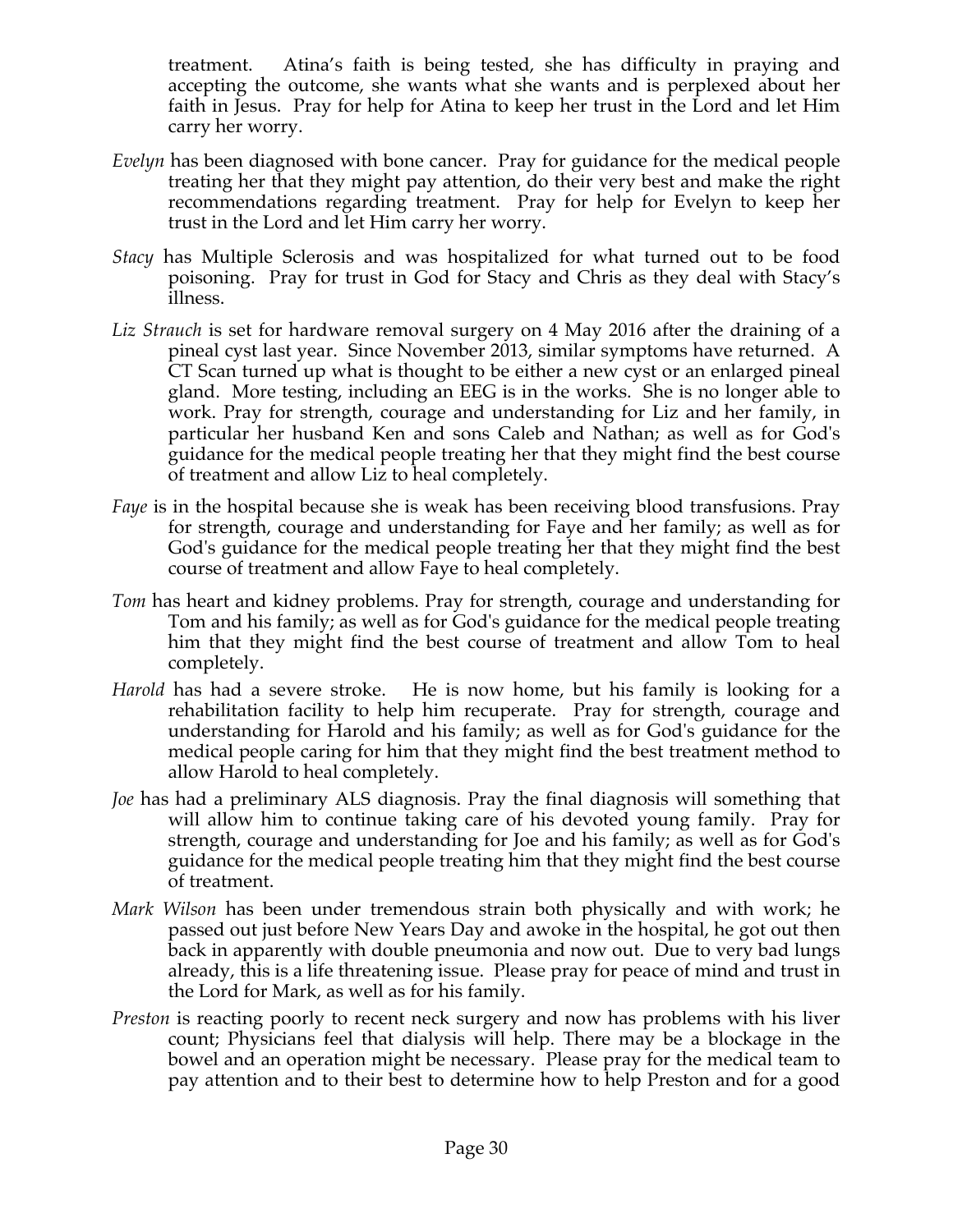outcome. Pray also that Preston and family will be able to put their worry on God's shoulders while Preston does his best to facilitate a return to good health.

- *Erica* has a non-malignant Brain Tumor which cannot be surgically removed due to the size and location. They are going to attempt chemotherapy. Please pray for peace of mind and trust in the Lord for Erica, as well as for her family, and for God's guidance for the medical people treating her that they might find the best course of treatment.
- *Brenda* is in the hospital because of bleeding on her brain. Please pray for peace of mind and trust in the Lord for Brenda, as well as for her family, and for God's guidance for the medical people treating her that they might find the best course of treatment.
- *Mackenzie* is a young girl with leukemia. Please pray for peace of mind and trust in the Lord for Mackenzie, as well as for her family, and for God's guidance for the medical people treating her that they might find the best course of treatment.
- *Mack* has had diabetes most of his adult life. Circulation in his legs is very bad and doctors are considering amputation. Please pray his medication will help and he will not face amputation. Please pray for peace of mind and trust in the Lord for Mack and for God's guidance for the medical people treating him that they might find the best course of treatment.
- *Michael* has been diagnosed with lung cancer recently after making it through gastro intestinal cancer last year. Please pray for peace of mind and trust in the Lord for Michael and his wife Gayle; as well as for God's guidance for the medical people treating him that they might find the best course of treatment.
- *Adriano* is in the hospital due to high sugar and high blood pressure. He is very weak and will appreciate your prayers.
- *Heather* recently found out she has cancer. Please pray for peace of mind for her and for the medical team treating her will be guided to the right solution.
- *Jim* has had an aneurism and blood clots. Pray that healing will come.
- *Georgia* has liver and pancreatic cancer. The doctors are evaluating whether to do surgery and how to tackle the disease. Georgia is a faithful Christian and appreciates your prayers. Pray for God's guidance for the medical people treating her that they might find out the source of the problem and best course of treatment. Pray also for peace of mind and trust in God for Georgia and her family.
- *Lana's* doctor found something on her lymph nodes and ovaries. Pray for God's guidance for the medical people treating her that they might find out the source of the problem and best course of treatment. Pray also for peace of mind and trust in God for Lana and her family.

# *Healing*

- *Alejandra Jasso* (Doug Witherspoon's mother in law) had a kidney transplant; the surgery was a success and the kidney is working, please give thanks for that. *Alejandra* now has high blood pressure and other complications as her body deals with the transplant. Please pray for guidance for the medical team treating her. Please pray also for her and her family, in particular her daughter Ines, to let the Lord carry their worry, concern and even terror, putting their whole trust in our Lord as *Alejandra* goes through this difficult time and for a full recovery for her.
- *Dylan Klein,* 9, grand-nephew of Chet O'Brien, lost his 41 year old father last April, there was no insurance; his grandmother died in December with brain cancer. Dylan is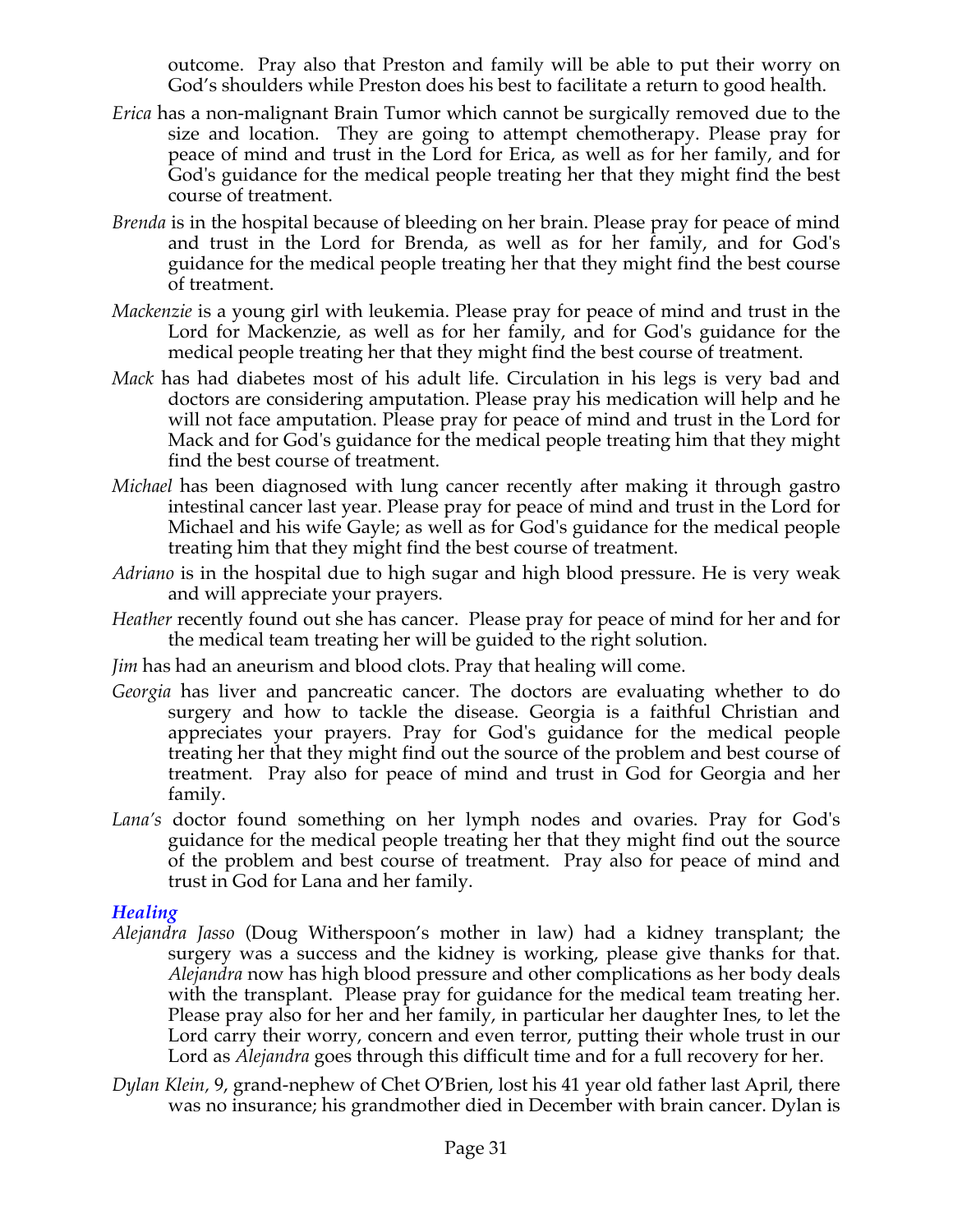the middle boy of Chet's niece, Erin. On 18 January 2016, Dylan was found to have a brain tumor; an operation on 25 January 2016, appears to have been successful in removing all of the tumor. The biopsy showed it was cancerous. He is going to begin a regimen of radiation and chemo treatments in about 2 weeks. Please pray for healing and for trust in the Lord and peace of mind for Dylan, Erin and the rest of the family.

- *Felipe* had to have his right leg amputated just below the knee due to diabetes complications. Please pray for a full and rapid recovery, adjustment to a prosthetic leg and return to work for him, as well as regulation of his diabetes so he does not have further problems.
- *Rev Bill* had a stroke. Pray he will stay comfortable and Jesus will be close by, please pray for a full and rapid recovery.
- *Dennis* will begin chemotherapy for an active cancer spot on his spine on 17 September 2015. Please pray for a good result and tolerance of the treatment for him.
- *Vickie* has been bothered with Migraines and all that go with the headaches. Please pray for relief from the pain for Vickie.
- *Amelia Perez* had a small stroke on 11 July 2015 and drove herself to the emergency room, she was admitted for three days, had her carotid artery opened up and is recovering. Amelia's faith and spirit are strong. Please give thanks for the progress so far, for her continued and full recovery and her faith to continue to support her. Pray also for her family who are still quite worried for her.
- *Jon* has Stage 4 mantle cell lymphoma There is good news in that he is in remission; however the chemotherapyis producing neuropathy in his legs so that it is a challenge for him to get around. Please pray that he will be as comfortable as possible; he has been a Marathoner runner so this is especially difficult.
- *Margaret,* from California, fell and broke her on 7 July 2015, while visiting her daughter in Arizona. She will stay in Arizona for the rehabilitation and return to her home when able. Furthermore, Margaret is in good spirits; however she will be away from her church family which is important to her for an extended period of time.
- *Cindy* is very ill, she is young and has children, she and her family need your prayers that they might stay close to our Lord and Saviour Jesus Christ as she heals.
- *Diana*, age 15, broke her leg while in school and now has a cast on. Pray she will adjust and be healed soon
- *Amy* has melanoma in her lungs, liver and kidneys; they have found a treatment for her that has a high success rate however the side effects are debilitating. Please pray she will be able to tolerate the side effects and the treatment is successful. Amy has full trust in the Lord, but would still appreciate your prayers.
- *Debbie* is just beginning chemotherapy for cancer of the lymph nodes. Prayer she will be able to tolerate the therapy acceptably and remain strong as she remembers the Lord is with her at all times.
- Liz had a massive stroke at age thirty-seven. The prognosis is good but she has a long road ahead. . Please pray for guidance for those treating her, for trust in our Lord for Liz and her family, for healing.
- *Ebick* is suffering from a severe ulcer but the Doctors cannot give her the proper dosage of the medicine due to her six month pregnancy. Please pray doctors will find an alternative avenue for treatment or that God will provide.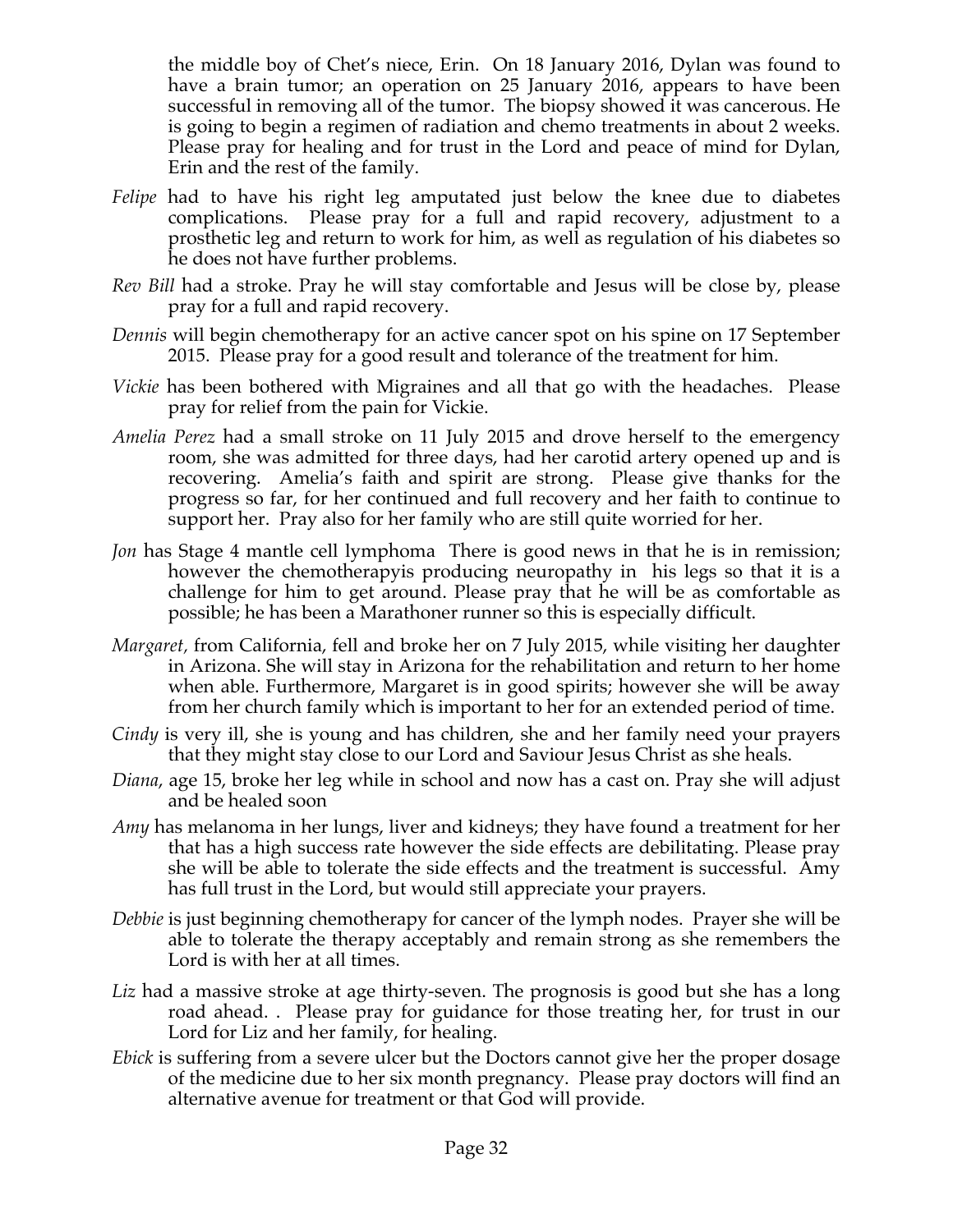- *Stan* is going through chemotherapy and radiation treatments for cancer. He is elderly and the treatments are tiring him. Please pray for his wife *Marvelene* as they do this together.
- *Donald* is in the hospital and had his leg amputated on 14 April 2014. Pray he will adjust and healing will begin.
- *David* has many concussions and unable to go to school, read books, watch TV and has headaches and migraines. He has trouble sleeping and his family will appreciate your prayers for this 10 year old young man.
- *Gladys* has breast cancer and has had a lumpectomy. She needs to take a year off of her work to have chemo treatments.
- *Alwin Jack* has had a stroke and recently has had a relapse. Please pray for those who treat Alwin that they might chose the best possible treatment and pray for peace of mind for Alwin during the recovery phase.
- *Carolyn* has Multiple Sclerosis with complications. Pray Carolyn and her children will be close to our Lord Jesus Christ as they and family members help to ease the problems.
- *Bill* had malignant growth removed from a lip last month and seems to be experiencing a re-growth of the cancer. He asks your prayer for the medical team treating him and for peace of mind for himself.
- *Hank* has osteoporosis, which has caused him a great deal of pain and inconvenience in the past few years. Pray for his healing and that his medical bills will be met.
- *Evelyn is* an elderly woman who has had problems with her eyes and is now blind. It appears some sight will return shortly, pray for that to happen!
- *Joanne* has begun kidney dialysis as a result of kidney failure due to extensive chemotherapy. Additionally she cares for an adopted drug addicted baby who is now nine years old. Please pray for her to keep her faith, to let the Lord carry her worry and concern and to give her strength. Pray also for those treating her that they might pay attention and do their best.
- *Mr. N. Anand* is in the hospital and is seriously ill. He is being encouraged to pray for repentance of his sins and to depend upon our dependable God for a cure and recovery of his health. Pray that he will be a strong witness for Christ.
- *Jacob* has been going through some dental procedures and has some pain and aggravation with the numbness. Please pray for comfort and strength for him, as well as for guidance for the medical team treating him that they might pay attention and do their best.
- *Bud and his wife* for their continued welfare and enthusiasm. Bud has been advised of an aneurism in his heart of a size not mandating immediate surgery. This comes at a time when he has sole care of his wife who recently broke two vertebrae and thereafter sustained pneumonia.
- *Virginia* has sinus and allergy issues giving her severe problems. Pray that the Doctor will discover why it continues and find a cure.
- *Arlen* is receiving treatment for lung cancer and recently experienced a ruptured colon during treatment. She is alone in Oregon but does have a friend who has traveled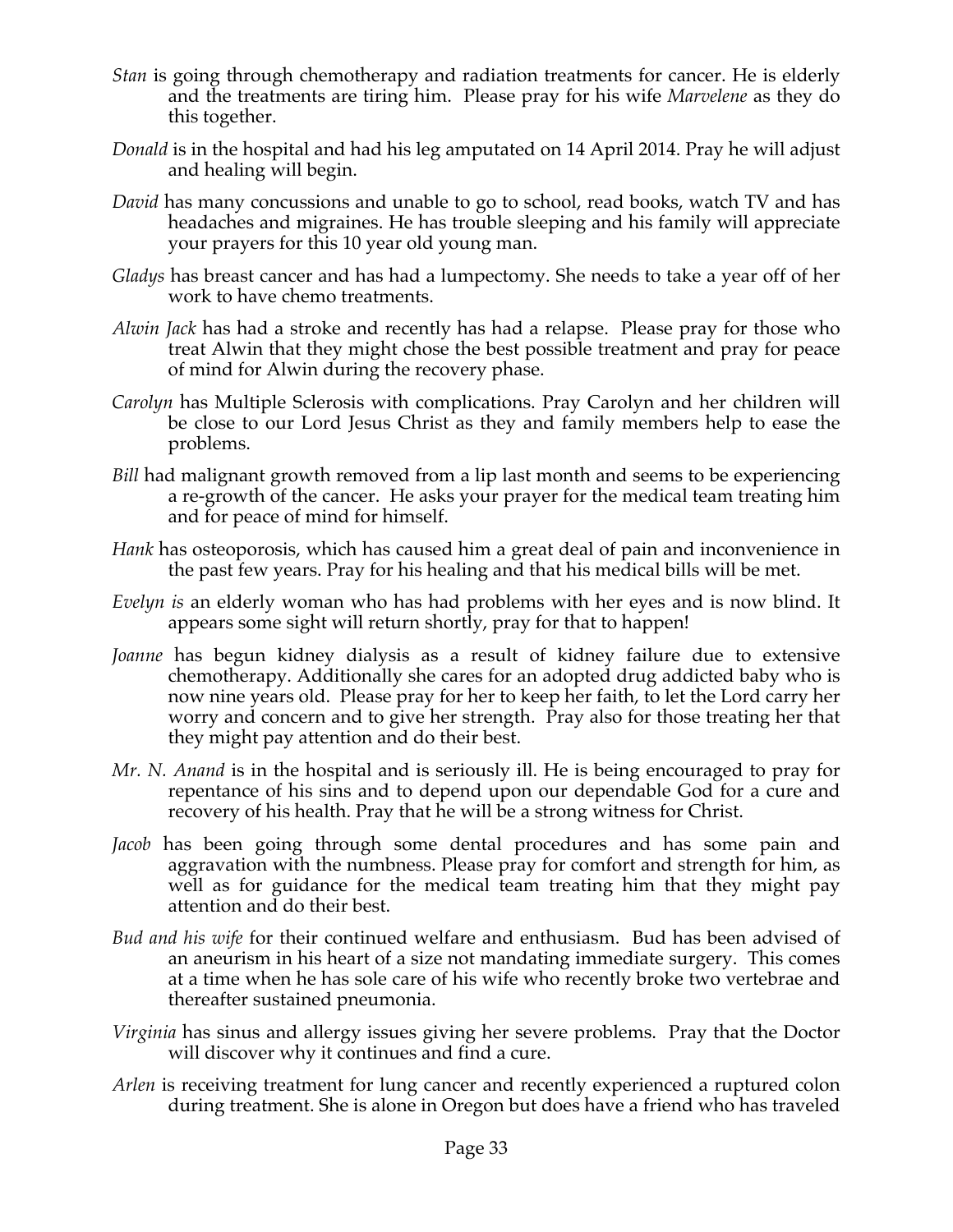a great distance to be at her side. Please pray for guidance for the medical team treating her and for strength and trust for Arlen.

- *Oscar* discovered some time ago he had blood clots in his leg and lung. He has been treated for them and has not been cured. He now will be facing surgery. Please keep him in your prayers.
- *Angela* had an ischemic stroke (clot). Please pray for guidance for the medical team treating her and for strength and trust for Angela. Please pray also that she and her family might put their worries on our Lord's back so she can work hard towards recovery.
- *Nora* had a stroke mid February 2013. Please pray for guidance for the medical team treating her and for strength and trust for Nora. Please pray also that she and her family might put their worries on our Lord's back so she can work hard towards recovery.
- *Linda* has been hospitalized for several days with a gastrointestinal problem. Please pray for guidance for the medical team treating her and for strength and trust for Linda.
- *Dester* is suffering from unknown skin and diseases. Please guide the medical team treating him to find out what the problem is and cure it. Pray also for Dester to trust in the Lord.
- *Lee* has Arterial Fibrillation, sheis doing much better and she and her family thank you for your prayers. Her pain level is high and some medications have bad side effects. Please continue her in Prayer in the weeks ahead as she heals.
- *Nell* recently adopted two children and has just been diagnosed with multiple myeloma.
- *Mary Lou* has been suffering with seizures. She was in the hospital with a 24 hour monitor and is being sent home from the hospital with two medications and orders to return in 2 months for another MRI to review whatever is going on in her brain. Please pray for guidance for the medical people treating her, as well as peace of mind and trust in God for her and her family.
- *Kathleen* has spent the last two weeks in the hospital. She has been diagnosed with colitis, shingles and possibly colon cancer. Pray she will be comfortable and begin to heal.
- *Rachel* has Mitochondrial Myopathy. This is a hereditary disease of the muscles and they do not have a cure for it. Part of her pain is her family does not believe she is indeed ill, as she appears to be just fine. Please pray her family will learn the truth and be supportive of her; pray also the medical people treating her will find the right measures to minimize the disease. Most particularly pray for Rachel's trust in God.
- *Nicolas* is in the hospital with serious symptoms of a heart disorder. Please pray for peace of mind for him and guidance for the medical team looking for the cause and cure.
- *Juanita* is a young girl who was in a coma because of a blood disease. She has not come out and is gaining strength. They are awaiting results from blood samples. Her family thanks you for your prayers and asks that you continue.

*George* had foot surgery. Please give thanks for the surgery and pray for a full and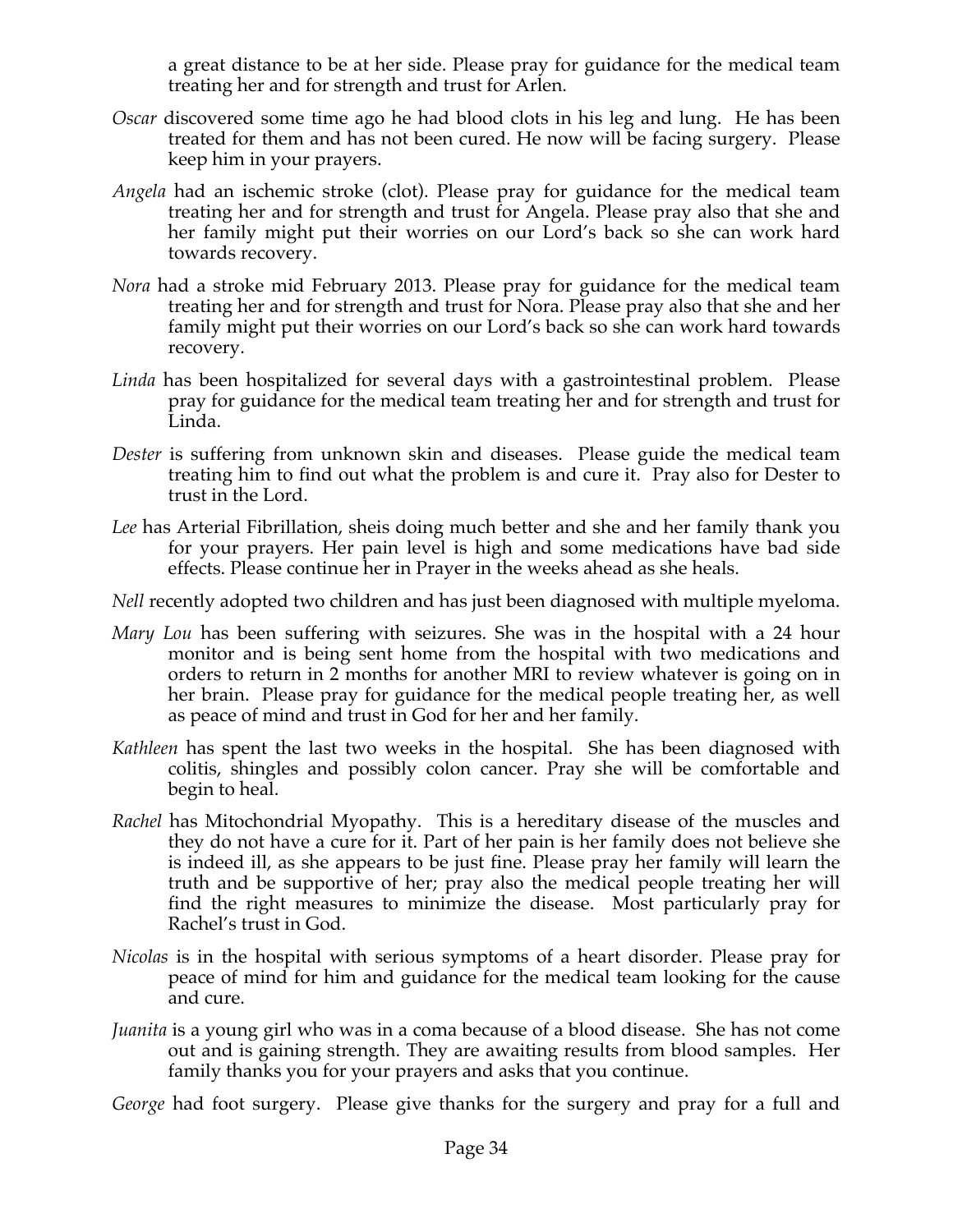rapid recovery.

- *Nellie* is in the emergency room of a hospital in a great deal of pain. Please pray for peace of mind for her and guidance for the medical team looking for the cause and cure.
- *Lauralee Meade* underwent a lumpectomy on Friday after Thanksgiving. A further anomaly has been discovered and she had additional preventative radiation treatment. Please pray for a complete remission of the cancer. Pray also Lauralee will maintain her great attitude and trust in God.
- *Kay Denton* (Mrs. Kay) has had another chest infection, perhaps viral, this one is pretty bad. Please pray for her full and rapid recovery and for her ability to breathe to return quickly. Please pray for continued peace of mind for Mrs. Kay and her family. Give thanks for her trust in the Lord and her positive attitude.

# *Healing and Patience*

- *Kym* (43) has various hip problems which seems to be related to osteoarthritis. And, her mother *Ruth* is in the early stages of dementia. Pray for guidance for those treating both of them, as well as patience and trust in the Lord for both of them.
- *Christopher* has had problems with his leg for some time. Now he has to have it casted and it will stay that way for what to him seems an interminable time. Pray for patience and peace of mind for this young man who has much he wants to do.
- *James* for the Lord's healing of health issues and give a remedy for many personal challenges at the moment

### *Thanksgiving and Continued Healing*

- *Jim Flanagan,* Bishop of Pennsylvania (AOC) had a Lumbar Laminectomy and fusion on Tuesday 7 June 2016, to help with pain in his L3, L4 & L5 areas. The surgery appears to have been successful, but he had difficulty recovering from the anesthetic, which has now resolved Please give thanks for the successful surgery, recovery from the anesthetic and the start of healing. Please pray for strength, physical, mental and spiritual for Jim and his lovely wife Mary Lou. Pray for guidance for the medical team treating him, that they will pay attention and do their very best. Pray also for Jim and Mary Lou to continue their trust in our Lord as they goes through this difficult time, letting Him carry their worry.
- *Brett Gregr* had surgery on Tuesday, 22 March 2016, to remove a bleeding lesion. The surgery, which had potential to end his life, was apparently completely successful. Please give thanks for the great outcome and great work by the surgeons and medical team and please pray for Brett's peace of mind, as well as that of his wife Karin and the rest of his family during his recovery.
- *Linda* had successful dental surgery on 15 December 2015, she is also on a course of chemotherapy and this type of surgery was not recommended for people while they are taking chemotherapy. But, it was an emergency and had to be done. Please give thanks all went well and pray for continued healing and for peace of mind and trust in God for Linda and her family.
- *Ruby* broke her hip on 10 December 2015, surgery was successful. Please give thanks for the successful surgery and pray for her full and rapid recovery.
- *Terry* was undergoing radiation treatment for cancer, which he had to stop to amputate his leg below the knee due to diabetes. The surgery was successful, he has been fitted with a prosthetic leg and foot. He is in good spirits and positive about the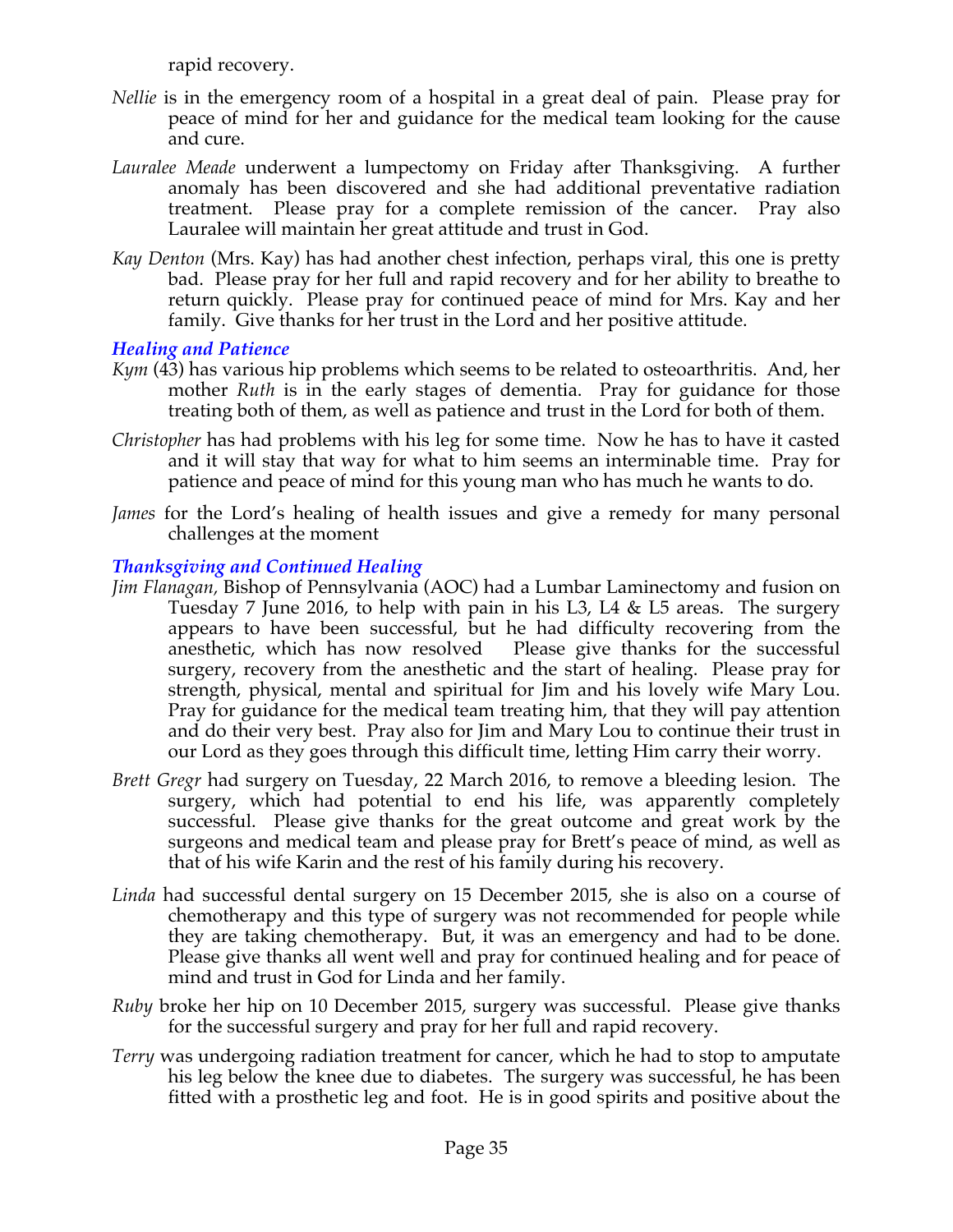remainder of his treatment. Please join Terry and his family in giving thanks for the successful surgery and continue to pray for his return to radiation treatment and then to chemotherapy, ask God to give Terry, his wife and seven year old son trust in him for peace of mind and heart, as well.

- *Cynthia (Cindy) Olufson* (Melanie Zimmer's sister) had surgery to remove Harrington rods put in her back 25 years ago because of an infection. The surgery went well, please give thanks for the great result and pray for a full and rapid recovery for Cindy.
- *Janet Jessup* had a stroke on 3 July 2014 and heart problems that were causing huge issues for her. They seem to have gotten her stabilized and she is going home from the hospital. Please join the entire family in giving thanks for this wonderful development. Please pray for those treating her to find the appropriate treatment and for trust in God and peace of mind for Janet and her family, in particular her husband of 43 years, Rev Roger Jessup, retired minister of Saint Joseph of Arimathea Anglican Orthodox Church.
- *Arch Crittenden* has Multiple Myeloma (cancer cells in bone marrow); without this treatment life expectancy is one to two years. The treatment has apparently been effective. Arch and his lovely wife Kathy ask that you pray for their trust in God to remain strong and for a good outcome.
- *Sam* had surgery on his entire large intestine that had become infected. At the time of the operation he was just hours away from a complete organ shutdown. He had had turmoil in his life over the years. Sam is now in the ICU and his Minister visited him and explained to him God had given him another chance for him to make things right with his Lord. Pray for his good health and his spiritual life with Jesus.
- *Ian* had surgery to remove excess skin rendered a nuisance by controlled lost of 200 pounds. Please give thanks for the successful result and for those treating him to have paid attention and done their very best on the lengthy surgery, taking the best possible care of him. Please pray for his continued recovery and strength for his Mother who will be in charge of his after care.
- *Jenniffer* had surgery for breast cancer on 15 October 2014, which seemingly went well; please give thanks for that. She has had other complications which preclude her from making a full recovery in particular, the reconstructive surgery seems to have gravely affected her back muscles and nerves, resulting in both very limited mobility and extreme pain, the drugs are making her terribly sick; please pray those will be overcome. Pray for help for Jenniffer to keep her trust in the Lord and let Him carry her worry and concern as she recovers. Please pray also for strength and courage for her family as they try their best to help her.
- *Mary Thornell* has been battling colon cancer for three years now, she is currently treating at the City of Hope. Things seem to be going well, the numbers seem headed in the right direction. Please pray for guidance for those treating her, as well as strength, guidance and peace of mind for Mary and her husband Jim, as well as daughter Janice and son Jimmy, as she undergoes treatment.
- *Jim Thornell (Jet)* seems to have recovered from the five stomach ulcers and now is dealing with blocked coronary arteries and taking care of Mary. Please give thanks for the great result and also for the strength, guidance and peace of mind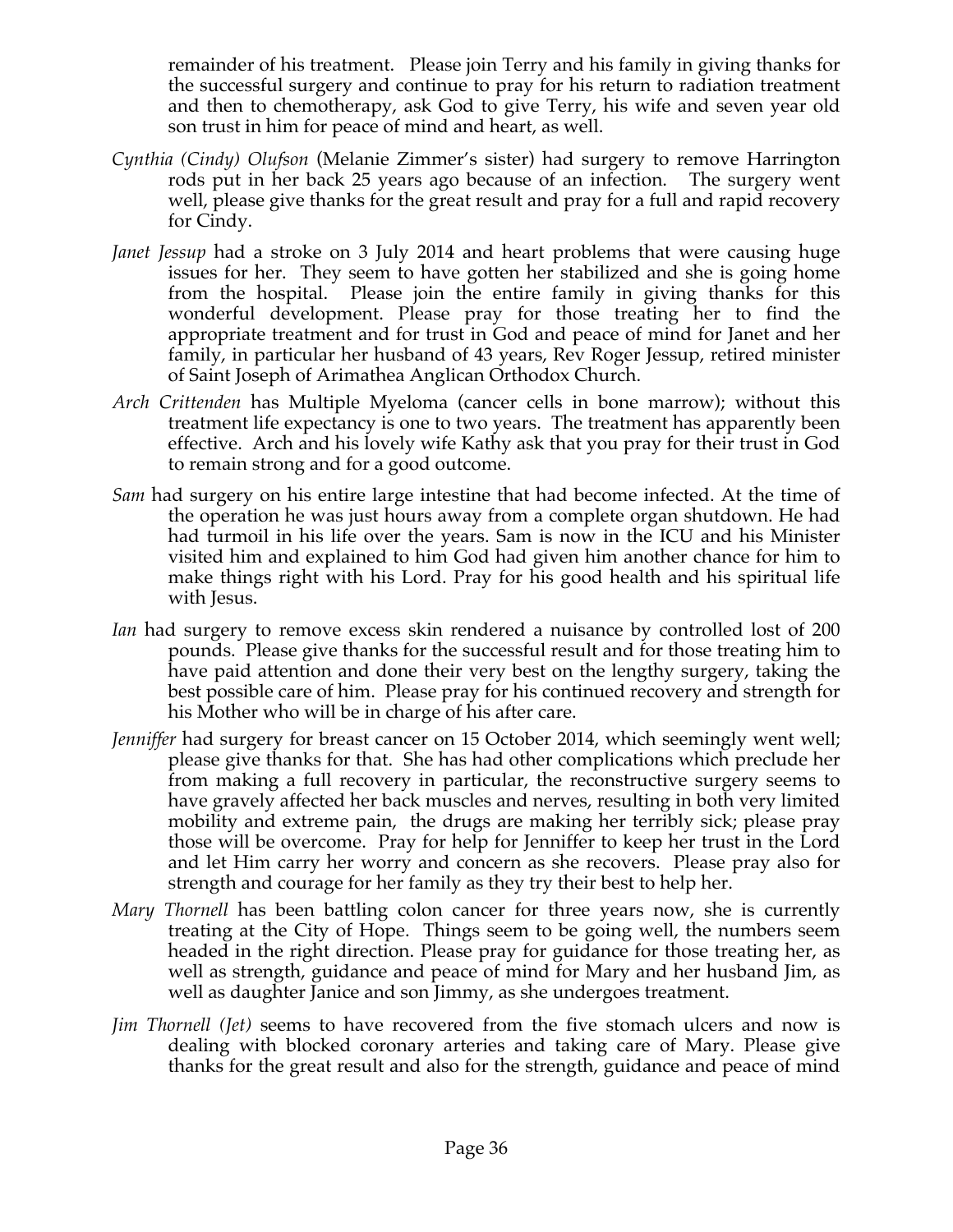our Lord gave Jet and his wife Mary, as well as daughter Janice and son Jimmy, as he underwent treatment.

- *Elma* is suffering from cancer. She was taken home from the hospital on the advice of her Doctor. We were asked to pray Elma's remaining time here on earth might be good and Elma and family might put their trust in the Lord and let Him carry their worry. Since then, Elma's Bishop told us a great Miracle of the Lord is working over Elma. Doctors sent her home to die, but now she seems to be doing all right. On behalf of her, thank you for all of your prayers. Please continue praying for her complete healing.
- *Dennis* has heart problems; now the medical people treating him discovered a large mass on his liver which turned out to be a cyst! Please give thanks for this great development and pray for peace of mind and trust in the Lord for Dennis and for God's guidance for the medical people treating him that the contemplated surgery might go well.
- *Dwight* had major oral surgery, for which he gives thanks. He is recovering slowly and asks your prayers to speed the process.
- *Mike* is a veteran who has served his country when she called. Please pray he will open his heart to God so He can make Mike's crooked road straight and pull him towards the summit rather than to the pit.

#### *Business*

*James* and *Sarah* who have recently moved to a new area and have new positions in employment. They are finding much stress in the new surroundings and will appreciate your prayers as they adjust.

### *Financial Guidance and Employment*

- *Kona* is applying for a job in the hospital. Pray our Lord will find the right position for her and she will glorify Him in the work.
- *Doug* recently became unemployed from his job of 18 years. He has been applying for jobs, but unable to get one at this time. His wife is working; this is not enough for the family. Please pray he will find employment with a firm that will be able to use his considerable skill and hard work to benefit both the firm and the family.
- *Catherine and Lewis* are at a low ebb due to a struggle for employment. Your fervent prayers will be appreciated.
- Lori is considering a potential change in her employment. Please pray for God's guidance in considering all aspect of her potential work.
- *Sara* is concerned about the future with her company. She would appreciate prayers for her continued employment and that her firm might find more and better ways to use her considerable skills.

# *Financial Guidance and Healing*

- *Clark* is in need of salvation; for God's Will to be done in his life. Pray his family will be blessed with the financial miracles that come from doing His Will.
- *Timothy and Sharon* had their home foreclosed the morning of 15 April 2014. They are experiencing spiritual, emotional and financial crisis at the current time. Please pray for God's guidance as to how they might handle the financial difficulties in which they have found themselves and more importantly have them draw closer to God and each other.
- *Linda, Rick, Christian and Sawyer* are a family experiencing spiritual, emotional and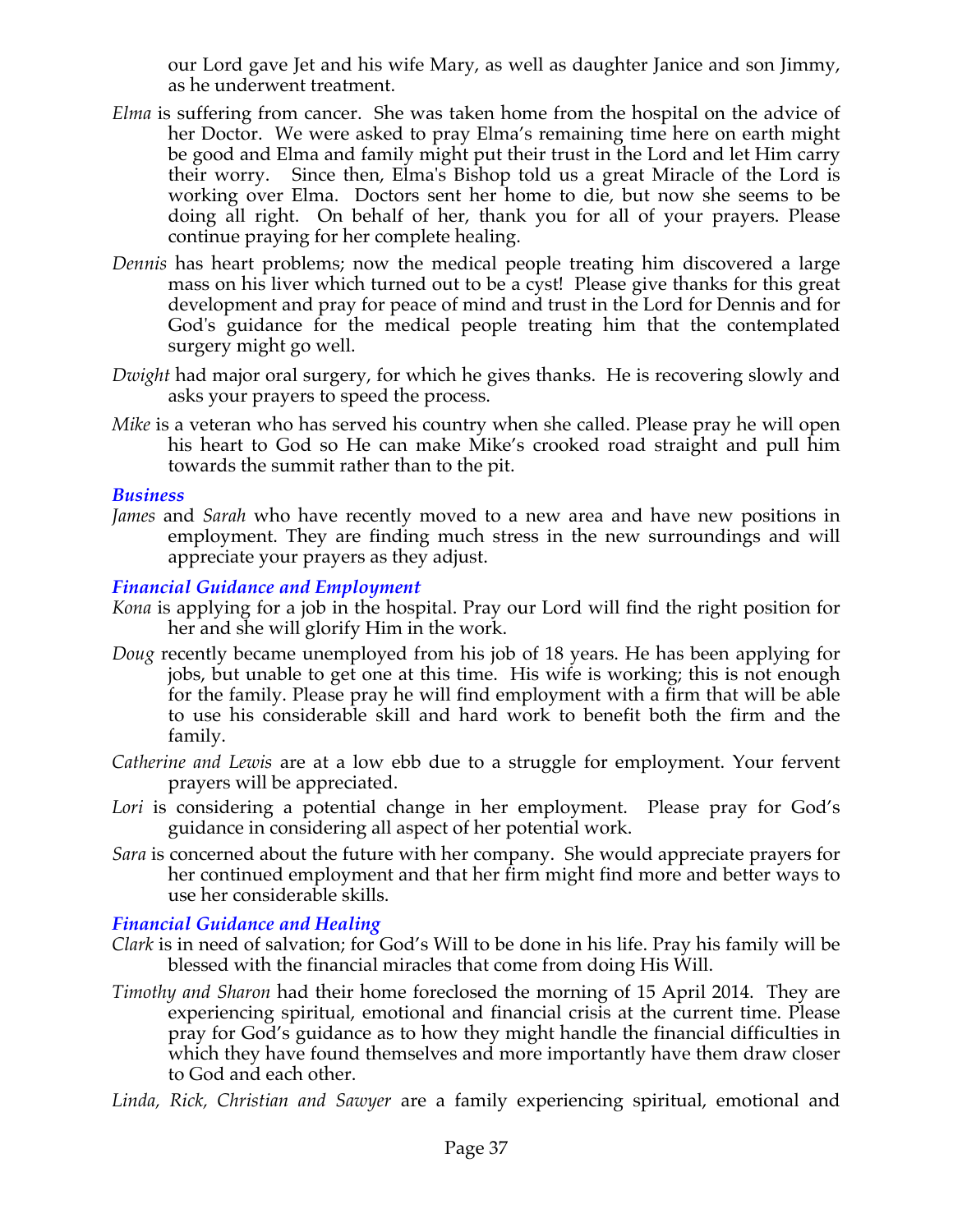financial crisis at the current time. Please pray for God's guidance as to how they might handle the financial difficulties in which they have found themselves and more importantly have them draw closer to God and each other.

*David and Lorna* are having financial problems. They are trying to find a smaller home which may be more affordable. *Lorna* has had an ongoing battle with brain cancer, her trips back and forth to the hospital have drained their finances to the point they sometimes struggle to have enough food in the house. Pleaser pray for Lorna's healing and guidance on how they might handle the financial difficulties in which they have found themselves.

### *God's Strength and Peace of Soul*

- *Thomas Schopp* is currently in the Lemon Creek Correctional Center, Juneau, Alaska. He asks that you pray for guidance for him and for him to open his heart fully to the Holy Ghost that he might be guided to be a force of good in this world and be able to be a productive member of our society. He adds that he much appreciates your prayer on his behalf as he is confident the Lord listens.
- *Adrian Heywood (17)* (friend of *Thomas Schopp)* is living with an abusive alcoholic stepfather, while his mother looks the other way, seemingly because she "needs" the stepfather's money. Thomas asks you pray for guidance for *Adrian*, that he might be helped to open his heart fully to the Holy Ghost to be guided to be a force of good in this world and be able to be a productive member of our society. *Thomas* adds he much appreciates your prayer on Adrian's behalf as he is confident the Lord listens.
- *Krysti* has issues stemming from habitual drug abuse. Pray she will take help from God through Christians trying to lead her to our Lord.
- *Charlie McCormack* is really feeling down again. He cannot say why; on the one hand knowing rationally things are pretty darn good and on the other hand feeling what he knows to be irrationally that doom is impending. He asks your prayer the Holy Ghost might fill his heart with light and drive the darkness far away.

#### *Guidance*

- *Thomas* recently learned as the result of a parole violation he will not be allowed to return to society for the remainder of his life. He is despairing and fearful of his inability to cope with this new news and God's plan for his life. Please pray he will be able to work with God to live with the choices he has made and go forward.
- *Cam* has gotten into some of the issues being with the wrong crowds, too much dinking and making the wrong decisions. Pray he will ask God to send the Holy Ghost in to straighten things out and he will listen when He speaks to him.
- *Paul* recently had his large toe amputated due to diabetes and is having a difficult recovery filled with fear about dying. He recently accepted Jesus as his savior and his family Rosie and Brenda are very grateful. Pray for strength for both Rosie and Brenda who are staying by his side through it all encouraging him on.
- *Steve* is addicted to alcohol, pain pills and gambling. Pray for wisdom, courage and strength to stick with treatment and follow God's plan for his life.
- *Eli* has some mental issues and has lost his way. He has yet to come to grips with the demons chasing him. Pray he will return to the Lord and his family. Eli's brother *Carl* has gotten little to no support from the family, he being the one to get Eli into treatment. Daughter Katie seems to be the least helpful. Pray they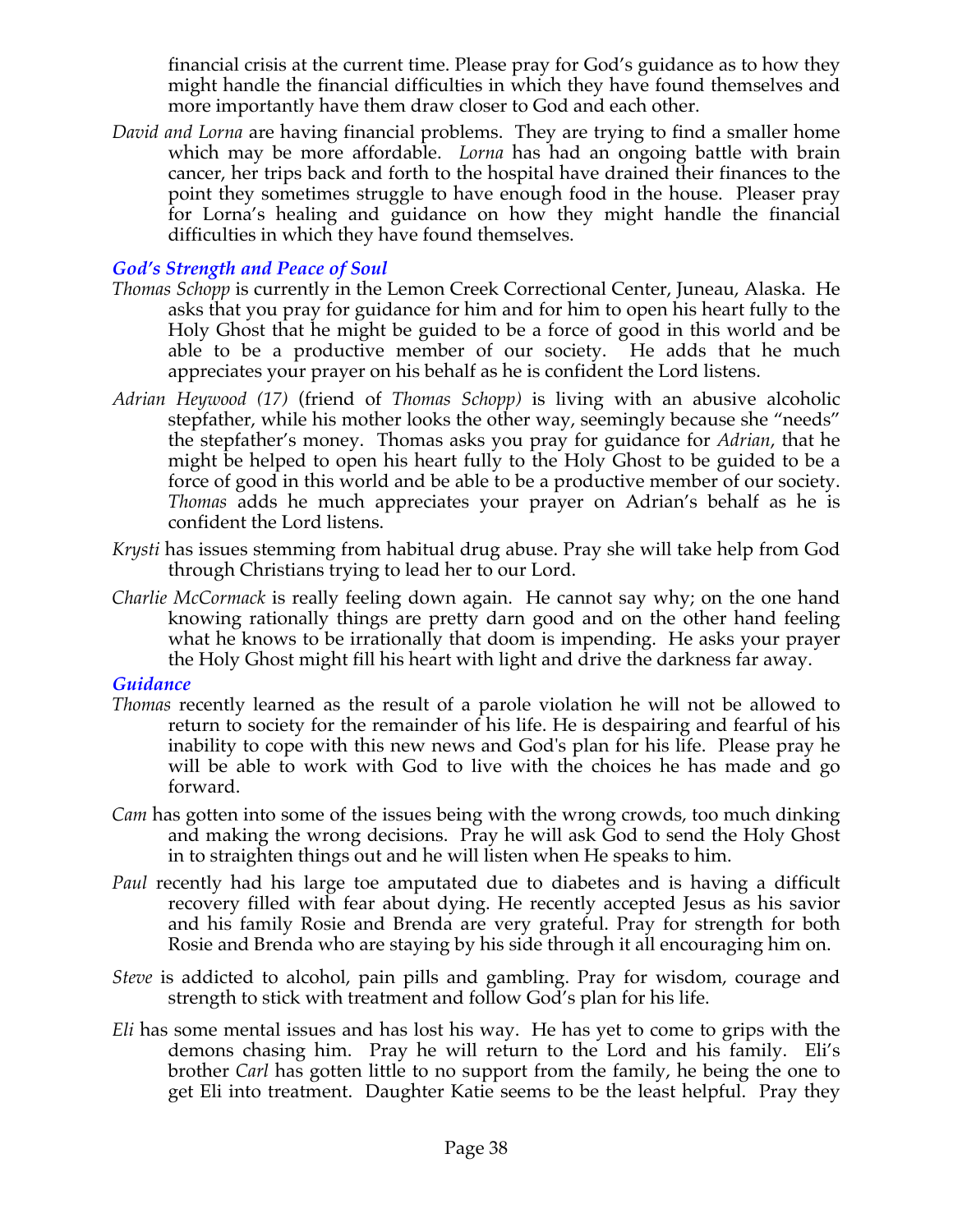will ask God to send the Holy Ghost in to straighten things out and they will listen when He speaks to them. The family has been open to the Prince of Darkness and needs help.

- *Debbie* has family problems that must be dealt with and she asks God's guidance in making the correct decisions and how to stand.
- *Edward (45)* had the opportunity to meet with a Christian during the conversation she discovered Edward had some background about God but thought He was not relevant to this day. Edward asked many questions about the Bible and was surprised at the answers and continued to ask questions. They both went their separate ways and the Christian told Edward that she would pray for him. Will you join in prayer for Edward, please?
- *Michael and his Family* ask your prayers for wisdom as they are under trial and affliction to follow the law of the land and yet honor God in so doing.
- *Flora* is in remission with cancer, but has high blood pressure and fatigue. Flora's Mother recently died and this has caused added stress. Please pray that she will be able to let God carry her worry and sorrow so she can do the things she needs to do.
- *Elizabeth and Gunner* need your prayers for their general well being. Pray they might see the Light of the Lord and let Him guide their lives. Pray they will open their hearts not only to the Lord, but to each other to become one in Him and happiness.
- *Eli* has lost his way both spiritually and mentally, please pray for him and his parents Ed and Barb, who are having great struggles seeing their son, go through these afflictions having brought up in a Christian home. Please pray his parents can find a way to help Eli.
- *Mitten* has a Christian talking to him about Christ. Mitten does not believe and does not seem to care. Please pray Mitten will see the light.
- *Kristen, Rickey and their two children* ask you to pray for grace, wisdom and understanding as they attempt to cope with infidelity, separation and possibly divorce as a result of backsliding from the Lord into the World.
- *Helene and her family* ask your prayers for them as they deal with the loss of Alan, husband and father.
- *Stephanie* seems to be very deeply into post partum depression after her baby was born prematurely. Please pray for her Mother in Law who is going a great distance to help Stephanie and her new Grandson. Pray that Stephanie will be able to direct her attention outward, rather than inward.
- *Caitlin* is in the grip of the Prince of Darkness; she thinks there is escape from reality in drugs. The saddest part is that reality is not as she sees it. Her family is despairing as they can do nothing to help her and ask that you pray for the Holy Ghost to enter into heart and show her the need for change before it is too late.
- *Nathaniel* is in spiritual turmoil. His family and friends will appreciate it if you will keep him in your prayers for him to find the root of his trouble and accept God's help.
- *Sam* and her *two children* have been living in a shelter and are to lose their place there. Please pray a place will be found they can stay in and recover.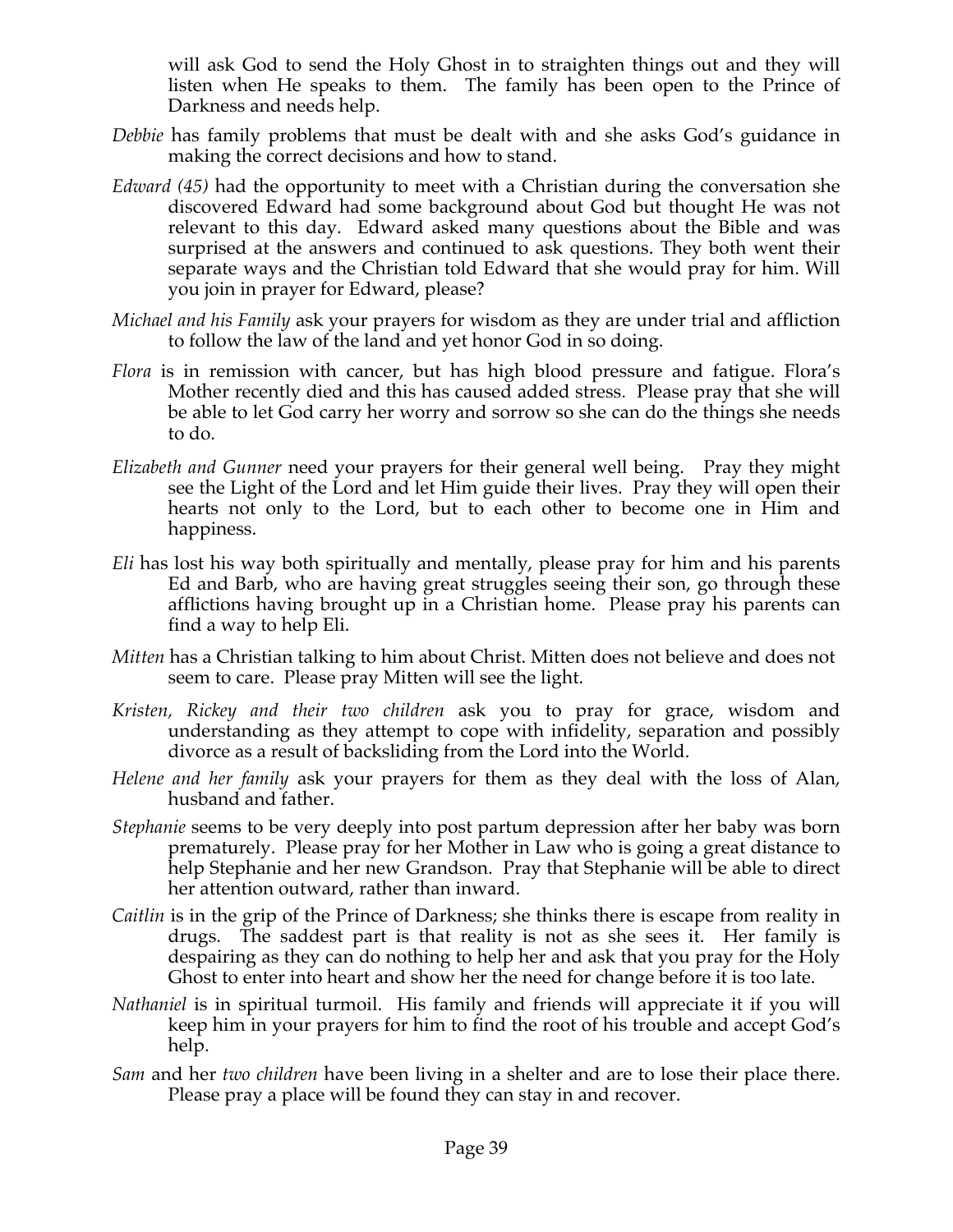- *Norrie* is facing daily exams in the weeks ahead. Pray for calmness and concentration and to do the best possible.
- *Jonathan* is addicted to drugs. He is now in jail awaiting trial. His parents and friends will appreciate it if you will keep him in your prayers for him to find the root of his trouble and accept God's help to heal addiction.
- *Beth* is suffering from ungodly treatment in her marriage. Please pray God will guide her in her behavior, actions and thoughts that she might be able to lead her husband to God so her marriage might prosper to the benefit of them.
- *Jeanette* has had many members of her family die from diabetes and several are near death now. Jeanette does not know the Lord and is despondent and perplexed about her family and herself. Please pray she can open her heart to allow the Holy Ghost in to bring her knowledge and understanding.
- *Sara* asks that you pray for guidance for her as she deals with the stresses of her family and life. Pray that she can separate those things which she can affect from those things which she cannot and give her grace to accept that she cannot do everything and can only change those things within her control. She asks for God's help for her business so that she might remain gainfully employed while keeping up with the needs of her mother and husband and healing her own problems.

*Jacquie* to open her heart to God and accept His Love and Grace.

# *School Challenges*

Destiny, Blake and Janet

# *Anglican Orthodox Church*

# *Fiji*

Please pray for the people in the *Fiji Islands* that have had floods for several days and Cyclones are expected. Pray for *Rev. Jack Andrew and all members of the Anglican Orthodox Church* throughout the Islands.

# *Kenya*

The Anglican Orthodox Church is making plans for establishment of a presence in *Kissi, Kenya.* There are six parishes, a total of 161 members, 68 adults, 93 children with two ministers. Please pray for the church there and guidance for the people involved.

# *Indonesia*

Please pray for the Lord's will regarding the establishment of an AOC church in Indonesia.

# *Pakistan*

The forces of evil are strong in Pakistan. The force of God stronger. Pray for our Christian family there.

*Ernest Jacob* Presiding Bishop Pakistan

# *Serbia*

Bishop Igor Djurcik asks us to pray for his students in Serbia. He has excellent young people in Belgrade who are having services and classes on the Bible.

# *Philippines*

Please pray a *Minister* will be found who would like to serve in Tabuk, in the Philippine Islands. The Anglican Orthodox Church has an established Church there and in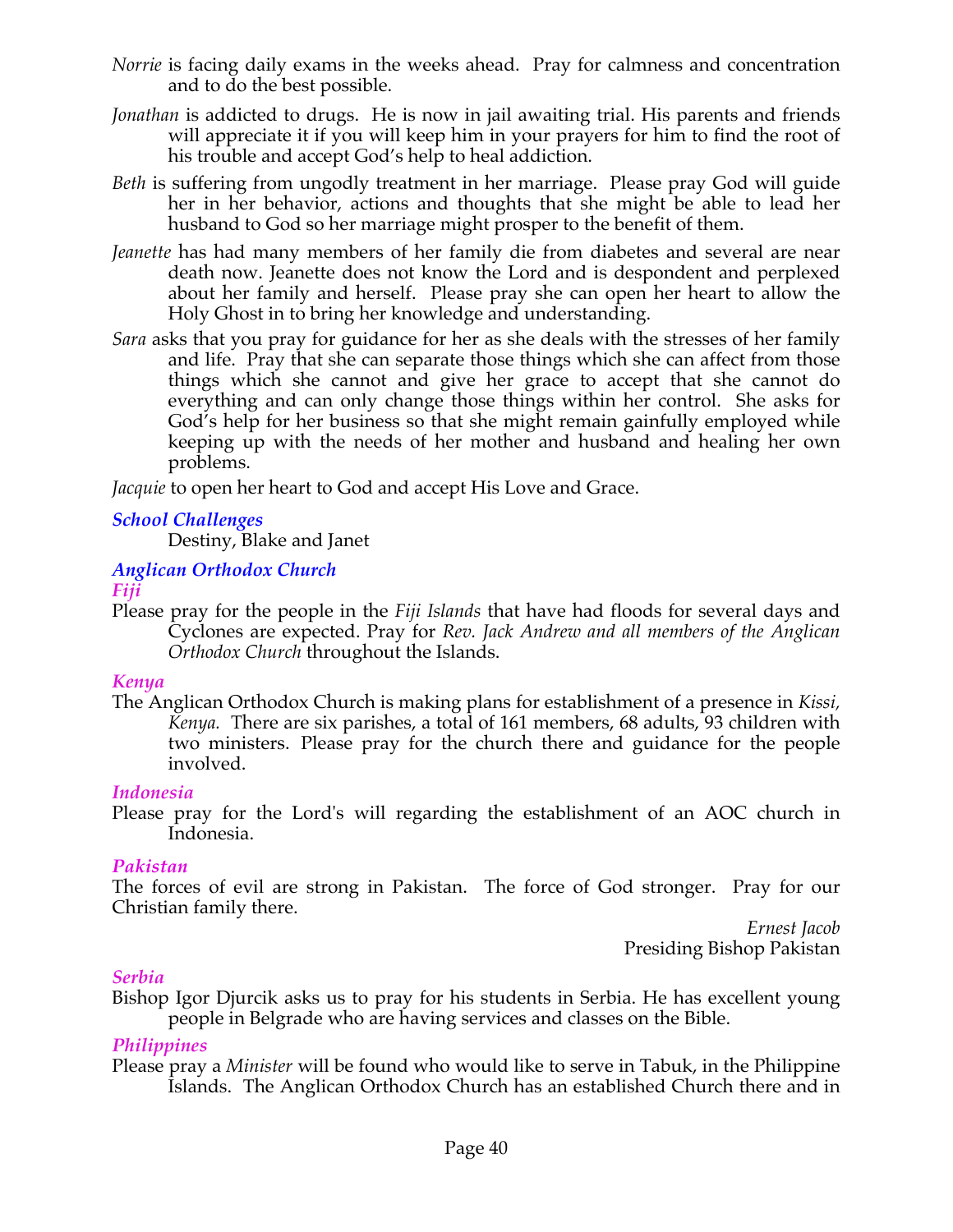the surrounding areas and need a Shepherd to lead the flock*.*

### *Diocese of the Epiphany*

*Saint Paul's, Moberly, Missouri* would like your prayers that the Holy Ghost might enter more fully into their hearts so that they might be more effective in spreading the Word of God.

### *Diocese of Virginia*

*Saint Joseph of Arimathea Anglican Orthodox Church* is under a lot of stress. We all are, but they need even more prayer. Rev Roger Jessup, their wonderful minister, had to retire as he was so pressed by the duties of a primary care giver, in addition to all the worries of this world. Pray for trust in God for each member of the parish and for them to find economic relief.

#### *Armed Forces & Contractors*

Dustin (USAF - Stateside), Kristyna and Luis Aviles (Army – Fort Lewis, Washington), Airman Donny Patton (USAF - Hulbert Field, Florida), Jordan Brown (USMC – Fleet Marine Force - Pacific), Trevor Jennings (USAF - KC-10 Boom Operator – New Jersey), Trevor Di Marco (USN – Whidbey Island, EF-18 Pilot), Kurt Thomas (USN – Camp Foster, Okinawa), Ethan (US Army Airborne – Southwest Asia)

#### *For Our Country*

Our country has lost its way. Over half the people that vote, voted for a government that promises them things it cannot deliver in return for their souls which it can, will and does take. Our foreign policy backs the rise of Islam, we turn our backs on those who would follow God and arm those who murder them. Pray God will raise up a leader from among the people who can turn the country's course 180° and attempt to come back to God. Pray the people will recognize that they are headed down a smooth wide road into the pit, a road that will get smoother and smoother, steeper and steeper until the only possible way is down. Down, into the depths of the pit. Pray people will recognize there is:

- One True and Triune God who is goodness in and of Himself
- All religions are not equal
- All ways of life are not equal;
- The Bible holds the Key to Life;
- All rights come from God, not the State;
- Good;
- Bad;
- Evil;
- Right;
- Wrong;
- Allah is the Devil;<br>• Abortion is no mo
- Abortion is no more than sacrifice of children to Baal.

Pray this recognition will not come too late. Pray we will, each of us, do our duty to God, Country and Family, putting His Honor above all.

# *Persecuted*

The Islamist group (ISIS) took over Quaragosh, the biggest Christian city in Iraq; 164 men, women and children were beheaded. People ask where is God? The real question is where are the people to enforce God's will. Pray the people of the world will see Allah for who he is, the Devil. Pray for those who remain behind that they might find a way to safety.